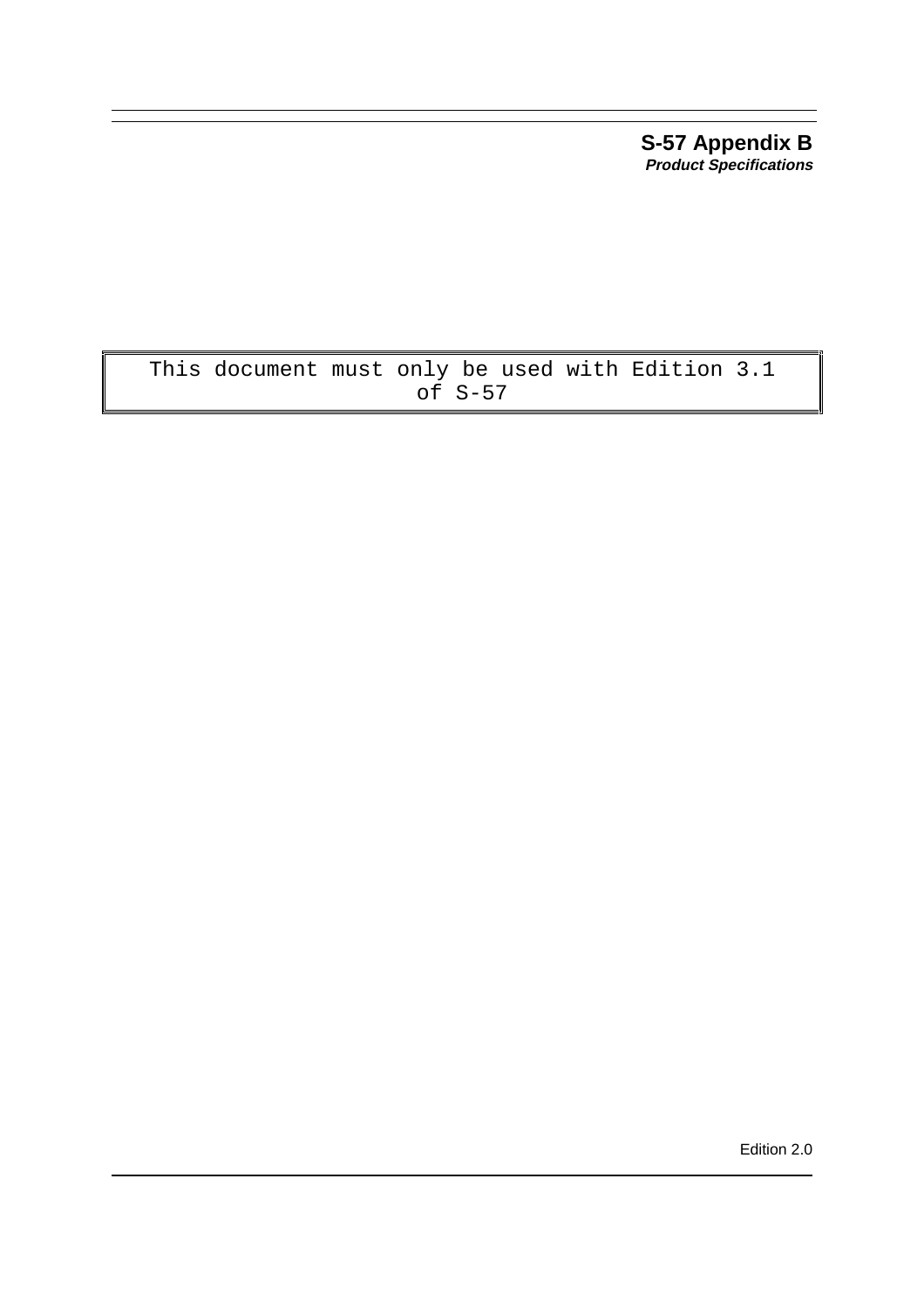Page intentionally left blank

# **Important notice**

All "Clarifications" in the latest Edition of the Maintenance Document must be taken into account before making use of this document.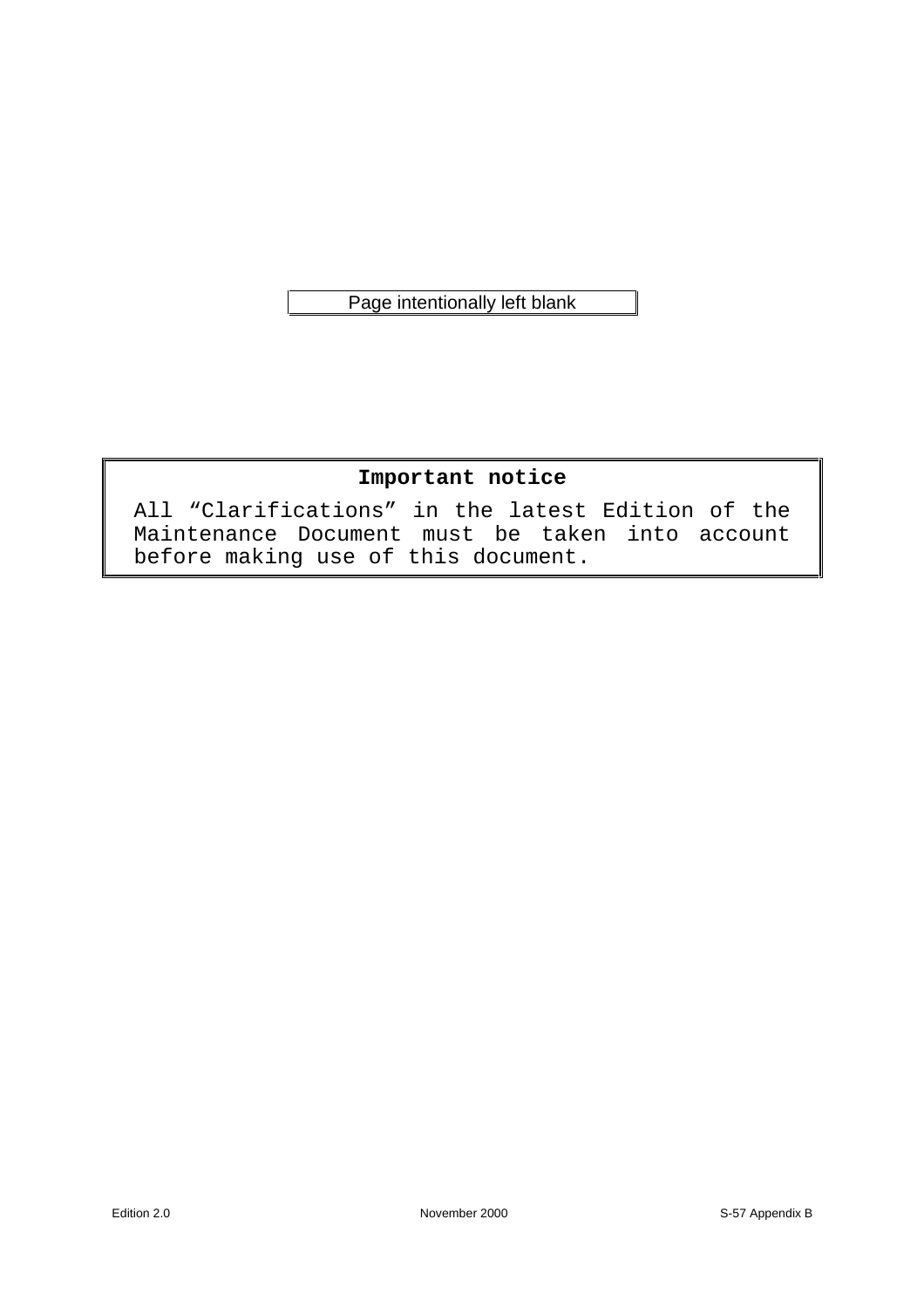**S-57 Appendix B.1 ENC Product Specification**

This document must only be used with Edition 3.1 of S-57

Edition 2.0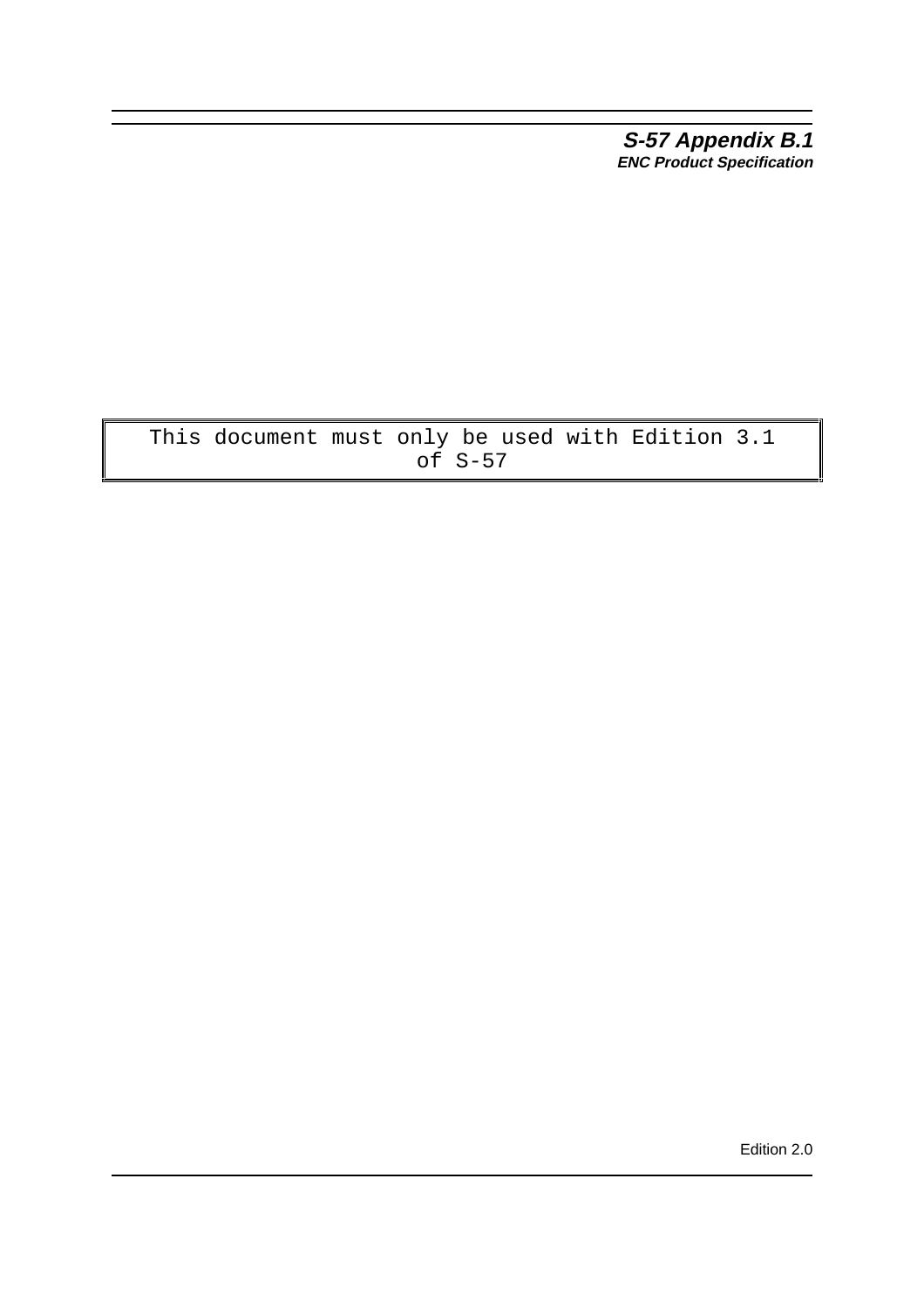Page intentionally left blank

# **Important notice**

All "Clarifications" in the latest Edition of the Maintenance Document must be taken into account before making use of this document.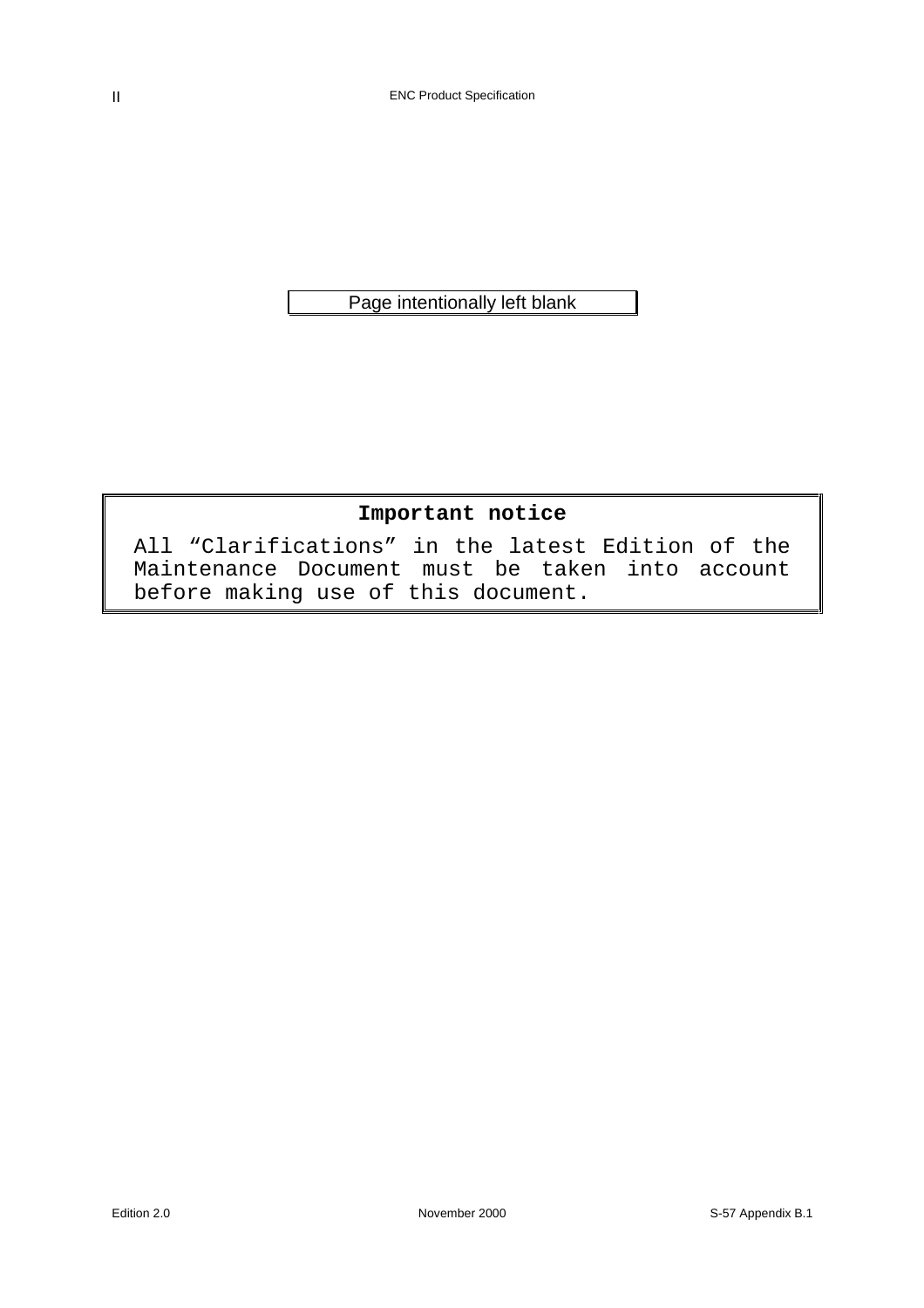iii

# **Contents**

| 1. Introduction                                                     | 1                                                |
|---------------------------------------------------------------------|--------------------------------------------------|
| 1.1 Definitions                                                     | 1                                                |
| 1.2 Contents of the document                                        | 1                                                |
| 1.3 References                                                      | 1                                                |
| 2. General information                                              | 1                                                |
| 2.1 Navigational purpose                                            | 1                                                |
| 2.2 Cells                                                           |                                                  |
|                                                                     |                                                  |
| 2.3 Topology                                                        |                                                  |
| 3. Objects and attributes                                           | $\begin{array}{c}\n 2 \\  2 \\  3\n \end{array}$ |
| 3.1 Feature object identifiers                                      |                                                  |
| 3.2 Standard object classes and attributes                          | 3                                                |
| 3.3 Objects permitted for use in ENC and their geometric primitives | 3                                                |
| 3.4 Meta objects                                                    | 4                                                |
| 3.5 Geo and meta object attributes                                  | 5                                                |
| 3.5.1 Missing attribute values                                      | 5                                                |
| 3.5.2 Mandatory attributes                                          | 5                                                |
| 3.5.3 Prohibited attributes                                         | 8                                                |
| 3.5.4 Numeric attribute values                                      | 8                                                |
| 3.5.5 Text attribute values                                         | 8                                                |
| 3.5.6 Hierarchy of meta data                                        | 9                                                |
| 3.5.7 New attribute values in Edition 3.1                           | 10                                               |
| 3.6 Cartographic objects                                            | 10                                               |
| 3.7 Time varying objects                                            | 10                                               |
| 3.8 Geometry                                                        | 11                                               |
| 3.9 Relationships                                                   | 11                                               |
| 3.10 Groups                                                         | 11                                               |
| 3.10.1 Group 1 (skin of the earth)                                  | 11                                               |
| 3.10.2 Group 2 (all other objects)                                  | 12                                               |
| 3.11 Language and alphabet                                          | 12                                               |
|                                                                     | 12                                               |
| 3.11.1 Language                                                     | 12                                               |
| 3.11.2 Use of lexical level 2                                       | 13                                               |
| 4. Cartographic framework                                           |                                                  |
| 4.1 Horizontal datum                                                | 13                                               |
| 4.2 Vertical and sounding datum                                     | 13                                               |
| 4.3 Projection                                                      | 13                                               |
| 4.4 Units                                                           | 13                                               |
| 5. Provision of data                                                | 14                                               |
| 5.1 Implementation                                                  | 14                                               |
| 5.2 Compression                                                     | 14                                               |
| 5.3 Encryption                                                      | 14                                               |
| 5.4 Exchange set                                                    | 14                                               |
| 5.4.1 Content of the exchange set                                   | 14                                               |
| 5.4.2 Volume naming                                                 | 15                                               |
| 5.4.3 Directory structure                                           | 15                                               |
| 5.5 Data sets                                                       | 16                                               |
| 5.6 File naming                                                     | 16                                               |
| 5.6.1 README file                                                   | 16                                               |
| 5.6.2 Catalogue file                                                | 16                                               |
| 5.6.3 Data set files                                                | 16                                               |
| 5.6.4 Text and picture files                                        | 17                                               |
| 5.7 Updating                                                        | 17                                               |
| 5.8 Media                                                           | 19                                               |
| 5.9 Error detection                                                 | 19                                               |
| 5.9.1 Implementation                                                | 19                                               |
| 5.9.2 Processing                                                    | 19                                               |
| 6. Application profiles                                             | 20                                               |
| 6.1 General                                                         | 20                                               |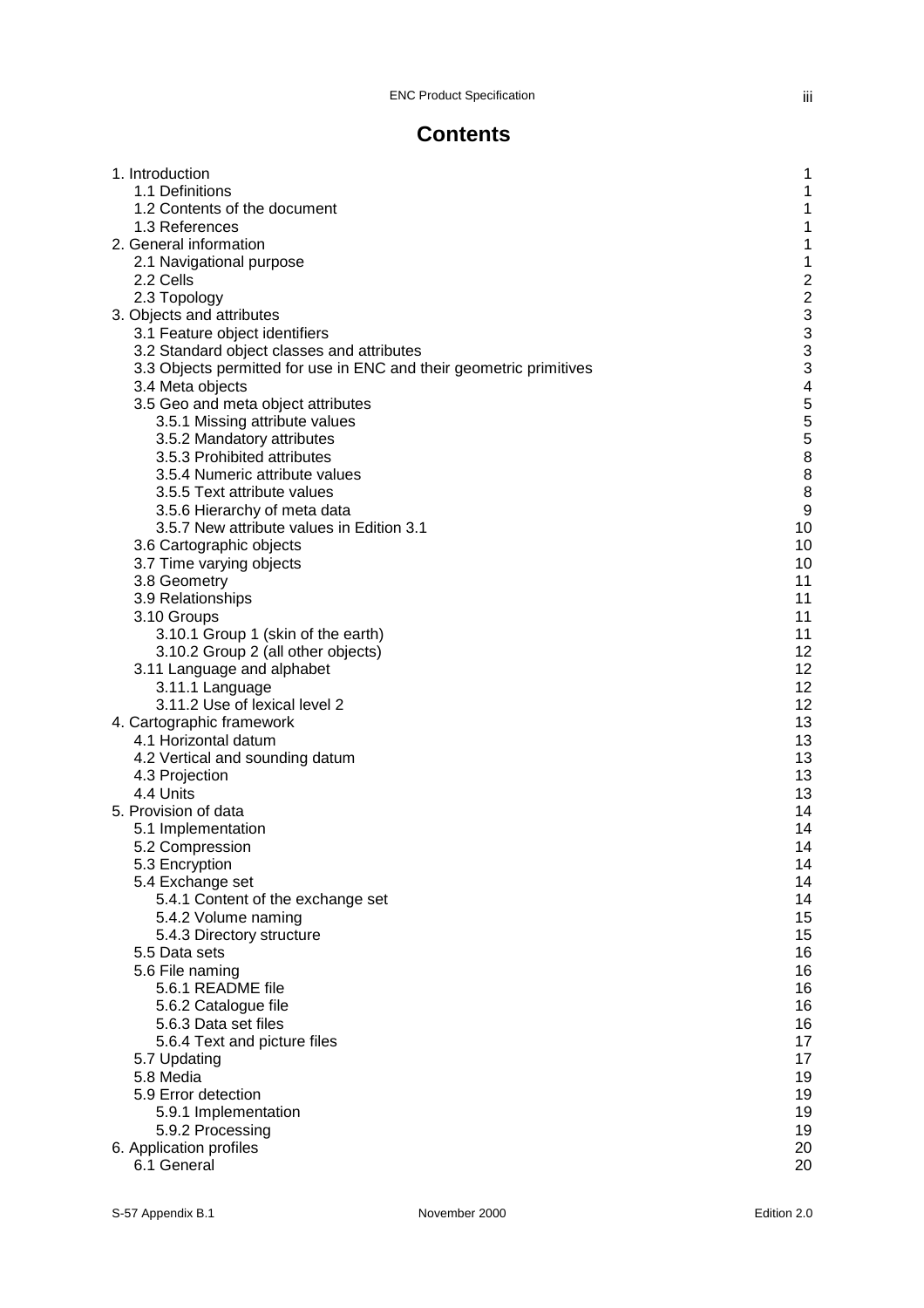| 6.1.1 Catalogue and data set files                                     | 20 |
|------------------------------------------------------------------------|----|
| 6.1.2 Records                                                          | 20 |
| 6.1.3 Fields                                                           | 20 |
| 6.1.4 Subfields                                                        | 20 |
| 6.2 Catalogue file                                                     | 21 |
| 6.2.1 Catalogue file structure                                         | 21 |
| 6.2.2 Catalogue Directory field - CATD                                 | 21 |
|                                                                        | 22 |
| 6.3 EN application profile                                             |    |
| 6.3.1 Base cell file structure                                         | 22 |
| 6.3.2 Field content (EN)                                               | 23 |
| 6.3.2.1 Data Set Identification field - DSID                           | 23 |
| 6.3.2.2 Data Set Structure Information field - DSSI                    | 23 |
| 6.3.2.3 Data Set Parameter field - DSPM                                | 24 |
| 6.3.2.4 Vector Record Identifier field - VRID                          | 24 |
| 6.3.2.5 Vector Record Attribute field - ATTV                           | 25 |
| 6.3.2.6 Vector Record Pointer field - VRPT                             | 25 |
| 6.3.2.7 2-D Coordinate field - SG2D                                    | 25 |
| 6.3.2.8 3-D Coordinate (Sounding array) field - SG3D                   | 26 |
| 6.3.2.9 Feature Record Identifier field - FRID                         | 26 |
| 6.3.2.10 Feature Object Identifier field - FOID                        | 26 |
| 6.3.2.11 Feature Record Attribute field - ATTF                         | 27 |
| 6.3.2.12 Feature Record National Attribute field - NATF                | 27 |
| 6.3.2.13 Feature Record to Feature Object Pointer field - FFPT         | 27 |
| 6.3.2.14 Feature Record to Spatial Record Pointer field - FSPT         | 27 |
|                                                                        |    |
| 6.4 ER application profile                                             | 28 |
| 6.4.1 Update cell file structure                                       | 28 |
| 6.4.2 Field content (ER)                                               | 29 |
| 6.4.2.1 Data Set Identification Field - DSID                           | 29 |
| 6.4.2.2 Data Set Structure Information field - DSSI                    | 29 |
| 6.4.2.3 Vector Record Identifier field - VRID                          | 30 |
| 6.4.2.4 Vector Attribute field - ATTV                                  | 30 |
| 6.4.2.5 Vector Record Pointer Control field - VRPC                     | 30 |
| 6.4.2.6 Vector Record Pointer field - VRPT                             | 31 |
| 6.4.2.7 Coordinate Control field - SGCC                                | 31 |
| 6.4.2.8 2-D Coordinate field - SG2D                                    | 31 |
| 6.4.2.9 3-D Coordinate (Sounding array) field - SG3D                   | 31 |
| 6.4.2.10 Feature Record Identifier field - FRID                        | 32 |
| 6.4.2.11 Feature Object Identifier field - FOID                        | 32 |
| 6.4.2.12 Feature Record Attribute field - ATTF                         | 32 |
| 6.4.2.13 Feature Record National Attribute field - NATF                | 33 |
| 6.4.2.14 Feature Record to Feature Object Pointer Control field - FFPC | 33 |
|                                                                        | 33 |
| 6.4.2.15 Feature Record to Feature Object Pointer field - FFPT         |    |
| 6.4.2.16 Feature Record to Spatial Record Pointer Control field - FSPC | 33 |
| 6.4.2.17 Feature Record to Spatial Record pointer field - FSPT         | 34 |

Annex A. Use of the Object Catalogue for ENC

Annex B. Example of CRC Code

Annex C. Recommended ENC Validation Checks

Annex D. INT 1 to S-57Cross Reference

iv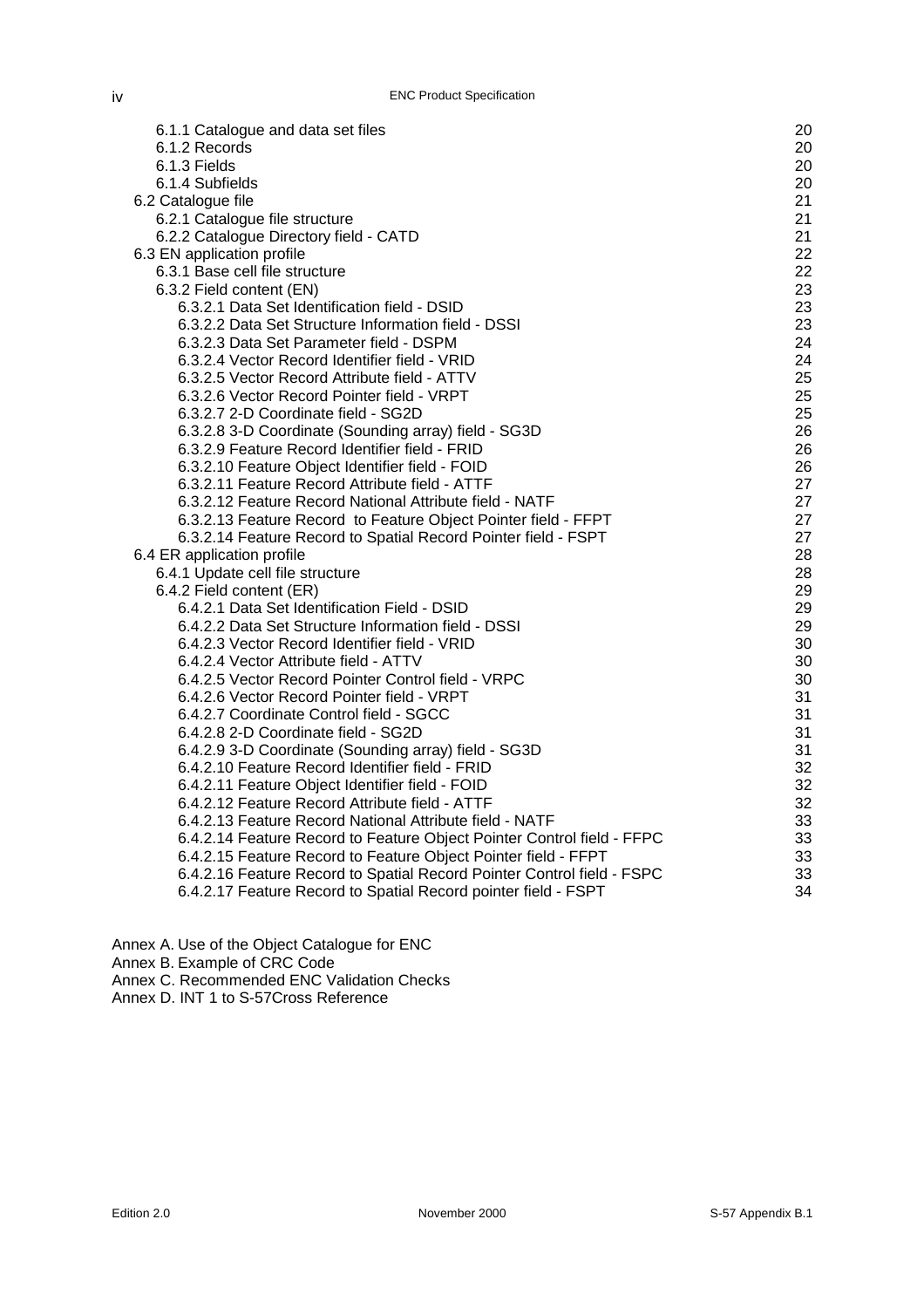# **1. Introduction**

## **1.1 Definitions**

**Cell Cell** A cell is a geographical area containing ENC data.

- **ENC** The latest version of official data carried by a vessel for the intended voyage.
- **ENC Product Specification** The set of specifications intended to enable Hydrographic Offices to produce a consistent ENC, and manufacturers to use that data efficiently in an ECDIS that satisfies the IMO Performance Standards for ECDIS. An ENC must be produced in accordance with the rules defined in this Specification and must be encoded using the rules described in Appendix B1, Annex A "Use of the Object Catalogue for ENC".

## **1.2 Contents of the document**

The ENC Product Specification contains two application profiles, one for the basic ENC used to populate the SENC (EN application profile), and one for updating the SENC (ER application profile). These application profiles are described in S-57 Part 3, clause 1.4.2.

## **1.3 References**

The following documents affect the ENC content :

| <b>IHO S-52,</b>         | "Specifications for Chart Content and Display Aspects of ECDIS"                                                                                                 |
|--------------------------|-----------------------------------------------------------------------------------------------------------------------------------------------------------------|
| S-52 App 1,              | "Guidance on Updating the Electronic Navigational Chart                                                                                                         |
| S-52 App 2,              | "Colours & Symbols Specifications for ECDIS"                                                                                                                    |
| IMO Resolution A.817(19) | "Performance Standards for Electronic Chart Display and Information<br>Systems (ECDIS)"                                                                         |
| <b>ANSI/IEEE 802.3</b>   | "IEEE Standards for Local Area Networks, Carrier Sense Multiple Access<br>with Collision Detection (CSMA/CD)Access Method and Physical Layer<br>Specifications" |

## **2. General information**

## **2.1 Navigational purpose**

ENC data is compiled for a variety of navigational purposes. The navigational purpose for which an individual ENC has been compiled is indicated in the "Data Set Identification" [DSID] field, "Intended Usage" [INTU] subfield and in the name of the data set files. The following codes are used :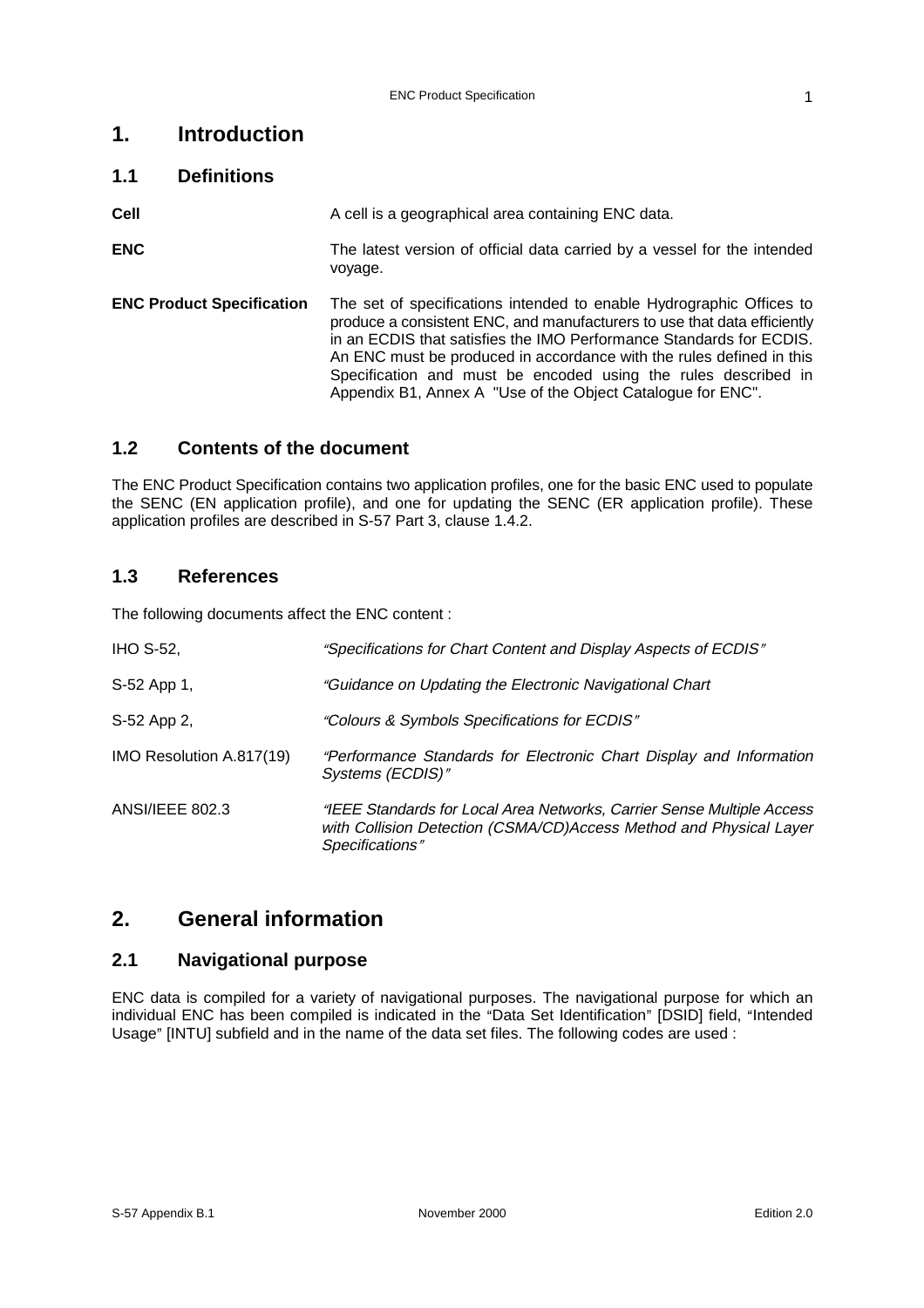| Subfield content | Navigational purpose |
|------------------|----------------------|
|                  | overview             |
| 2                | general              |
| 3                | coastal              |
| 4                | approach             |
| 5                | harbour              |
| 6                | berthing             |

table 2.1

## **2.2 Cells**

In order to facilitate the efficient processing of ENC data the geographic coverage of a given usage must be split into cells. Each cell of data must be contained in a physically separate, uniquely identified file on the transfer medium, known as a data set file (see clauses 5.4 and 5.6.3).

The geographic extent of the cell must be chosen by the ENC producer to ensure that the resulting data set file contains no more than 5 Megabytes of data. Subject to this consideration, the cell size must not be too small in order to avoid the creation of an excessive number of cells.

Cells must be rectangular (i.e. defined by 2 meridians and 2 parallels). The coordinates of the borders of the cell are encoded in decimal degrees in the "Catalogue Directory" **[CATD]** field.

The area within the cell which contains data must be indicated by a meta object M\_COVR with CATCOV = 1. Any other area not containing data must be indicated by a meta object M\_COVR with  $CATCOV = 2.$ 

Cells with the same navigational purpose may overlap. However, data within the cells must not overlap. Therefore, in the area of overlap only one cell may contain data, all other cells must have a meta object  $M$  COVR with CATCOV = 2 covering the overlap area. This rule applies even if several producers are involved.

Point or line feature objects which are at the border of two cells with the same navigational purpose must be part of only one cell. They are put in the south or west cell (i.e. north and east borders of the cell are part of the cell, south and west borders are not).

When a feature object exists in several cells its geometry must be split at the cell boundaries and its complete attribute description must be repeated in each cell.

## **2.3 Topology**

ENC data must be encoded using chain-node topology (see S-57 Part 2, clause 2.2.1.2).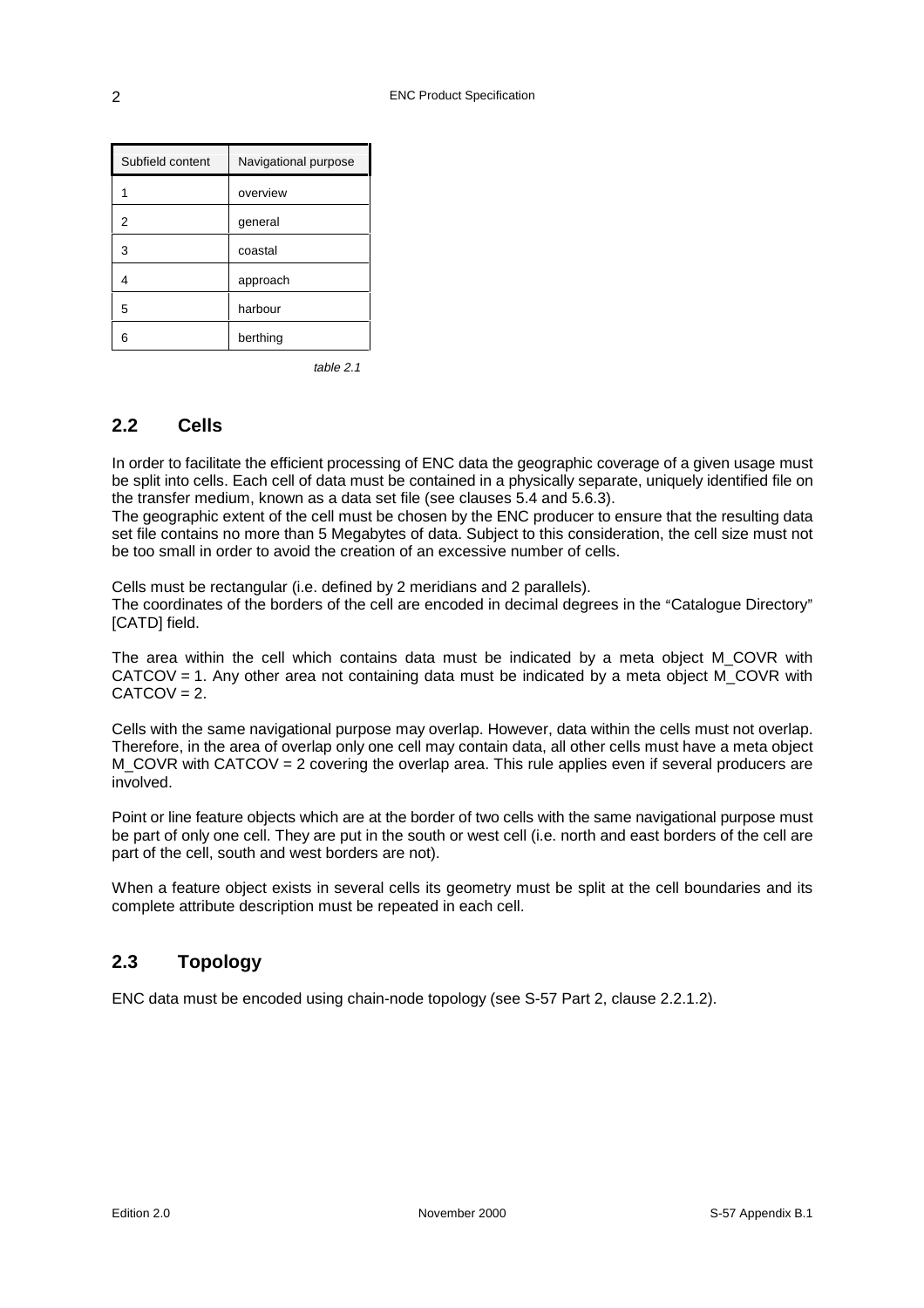# **3. Objects and attributes**

## **3.1 Feature object identifiers**

Each feature object must have a unique world-wide identifier. This identifier, called the feature object identifier, is formed by the binary concatenation of the contents of the subfields of the "Feature Object Identifier" [FOID] field.

For ENC the feature object identifier may be used to identify multiple instances of the same object. For example, the same object may appear in different usages, or an object may be split by the cell structure. In these circumstances each instance of this object may have the same identifier.

Feature object identifiers must not be reused, even when a feature has been deleted.

## **3.2 Standard object classes and attributes**

Only object classes, attributes and attribute values which are defined in the IHO Object Catalogue (S-57, Appendix A) may be used in an ENC. Of the object classes defined in the IHO Object catalogue, the following ones are prohibited for use in ENC:

| <b>CANBNK</b> | LAKSHR | RIVBNK        | SQUARE        | M HDAT        | M PROD  |
|---------------|--------|---------------|---------------|---------------|---------|
| M UNIT        | C STAC | <b>SAREAS</b> | <b>SLINES</b> | <b>SCSYMB</b> | \$COMPS |
| <b>STEXTS</b> |        |               |               |               |         |

## **3.3 Objects permitted for use in ENC and their geometric primitives**

The following is a list of those object classes allowed in an ENC and the geometric primitives allowed for each of them  $(P = point, L = line, A = area, N = none)$ .

| <b>ACHARE</b> | P |   | A |  | <b>ACHBRT</b> | P |   | A              |  | <b>ADMARE</b> |    |   | A | <b>AIRARE</b> | P |   | $\mathsf{A}$ |  |
|---------------|---|---|---|--|---------------|---|---|----------------|--|---------------|----|---|---|---------------|---|---|--------------|--|
| <b>BCNCAR</b> | P |   |   |  | <b>BCNISD</b> | P |   |                |  | <b>BCNLAT</b> | P  |   |   | <b>BCNSAW</b> | P |   |              |  |
| <b>BCNSPP</b> | P |   |   |  | <b>BERTHS</b> | P |   | $\overline{A}$ |  | <b>BOYCAR</b> | P  |   |   | <b>BOYINB</b> | P |   |              |  |
| <b>BOYISD</b> | P |   |   |  | <b>BOYLAT</b> | P |   |                |  | <b>BOYSAW</b> | P  |   |   | <b>BOYSPP</b> | P |   |              |  |
| <b>BRIDGE</b> | P | L | A |  | <b>BUAARE</b> | P |   | $\overline{A}$ |  | <b>BUISGL</b> | P  |   | A | <b>CANALS</b> |   |   | A            |  |
| <b>CAUSWY</b> |   | L | Α |  | <b>CBLARE</b> |   |   | $\overline{A}$ |  | CBLOHD        |    |   |   | <b>CBLSUB</b> |   |   |              |  |
| CGUSTA        | P |   |   |  | <b>CHKPNT</b> | P |   | $\overline{A}$ |  | <b>COALNE</b> |    |   |   | <b>CONVYR</b> |   |   | A            |  |
| <b>CONZNE</b> |   |   | A |  | COSARE        |   |   | $\overline{A}$ |  | <b>CRANES</b> | P  |   | A | <b>CTNARE</b> | P |   | A            |  |
| <b>CTRPNT</b> | P |   |   |  | <b>CTSARE</b> | P |   | $\overline{A}$ |  | <b>CURENT</b> | P  |   |   | <b>CUSZNE</b> |   |   | A            |  |
| <b>DAMCON</b> | P | L | A |  | <b>DAYMAR</b> | P |   |                |  | <b>DEPARE</b> |    |   | A | <b>DEPCNT</b> |   | L |              |  |
| <b>DISMAR</b> | P |   |   |  | <b>DOCARE</b> |   |   | A              |  | <b>DRGARE</b> |    |   | A | <b>DRYDOC</b> |   |   | A            |  |
| <b>DMPGRD</b> | P |   | A |  | <b>DYKCON</b> |   | L | $\overline{A}$ |  | <b>DWRTCL</b> |    | L |   | <b>DWRTPT</b> |   |   | A            |  |
| <b>EXEZNE</b> |   |   | A |  | <b>FAIRWY</b> |   |   | A              |  | <b>FERYRT</b> |    |   | A | <b>FLODOC</b> |   |   | A            |  |
| <b>FNCLNE</b> |   | L |   |  | <b>FOGSIG</b> | P |   |                |  | <b>FORSTC</b> | P  |   | Α | <b>FRPARE</b> |   |   | A            |  |
| <b>FSHFAC</b> | P | L | A |  | <b>FSHGRD</b> |   |   | $\overline{A}$ |  | <b>FSHZNE</b> |    |   | A | <b>GATCON</b> | P |   | A            |  |
| <b>GRIDRN</b> | P |   | A |  | <b>HRBARE</b> |   |   | $\overline{A}$ |  | <b>HRBFAC</b> | P  |   | A | <b>HULKES</b> | P |   | A            |  |
| <b>ICEARE</b> |   |   | A |  | <b>ICNARE</b> | P |   | $\overline{A}$ |  | <b>ISTZNE</b> |    |   | A | LAKARE        |   |   | A            |  |
| LNDARE        | P | L | Α |  | LNDELV        | P | L |                |  | <b>LNDMRK</b> | P. |   | A | <b>LNDRGN</b> | P |   | A            |  |
| <b>LIGHTS</b> | P |   |   |  | <b>LITFLT</b> | P |   |                |  | <b>LITVES</b> | P  |   |   | <b>LOCMAG</b> | P |   | A            |  |
| <b>LOGPON</b> | P |   | A |  | <b>LOKBSN</b> |   |   | A              |  | <b>MAGVAR</b> | P. |   | A | <b>MARCUL</b> | P |   | A            |  |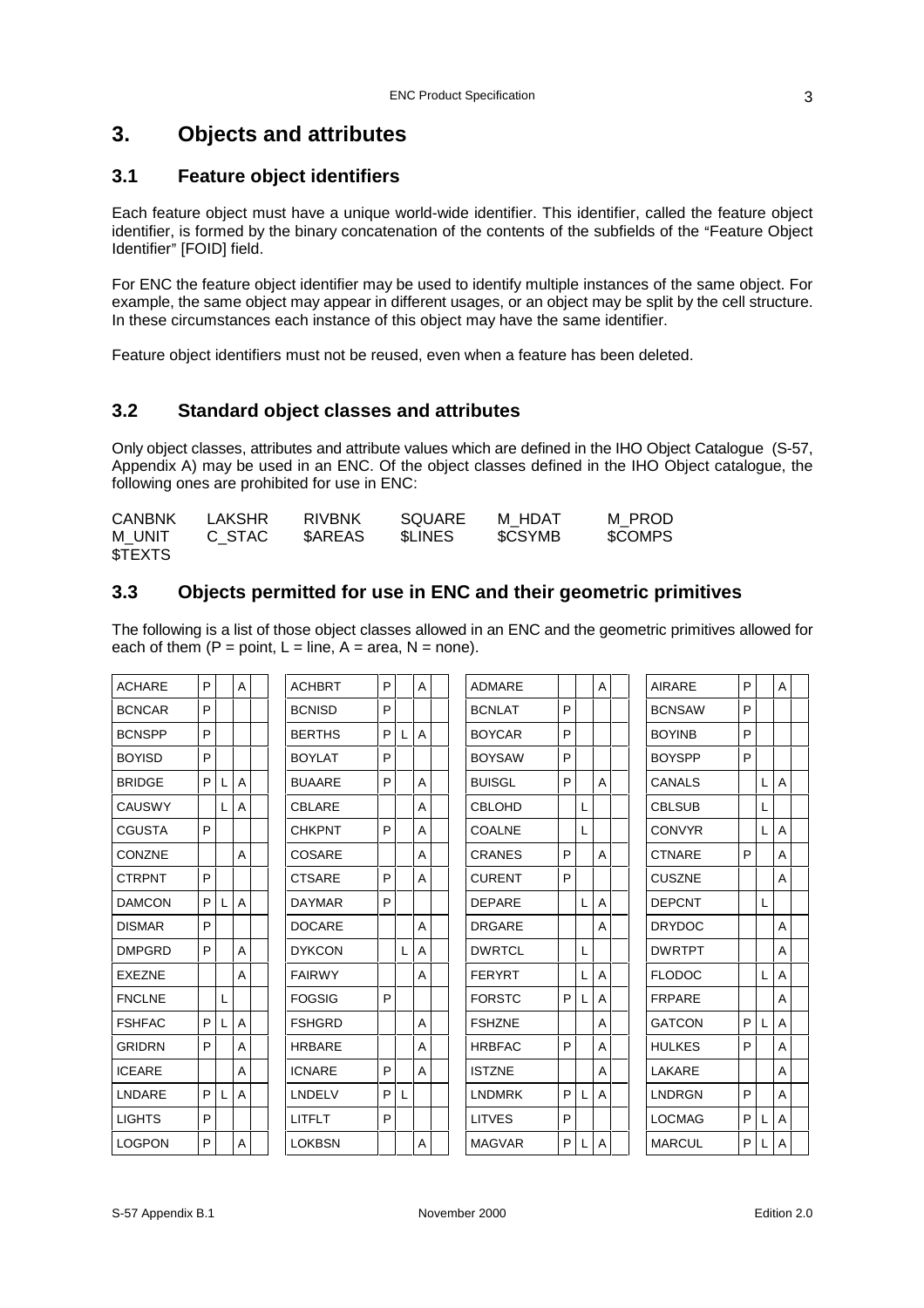#### ENC Product Specification

| <b>MIPARE</b> | P  |              | A              |   | <b>MORFAC</b> | P. |   | A              |   | <b>NAVLNE</b> |         | L |   | <b>OBSTRN</b> | P | L | A |  |
|---------------|----|--------------|----------------|---|---------------|----|---|----------------|---|---------------|---------|---|---|---------------|---|---|---|--|
| <b>OFSPLF</b> | P  |              | A              |   | <b>OSPARE</b> |    |   | A              |   | <b>OILBAR</b> |         | L |   | <b>PILBOP</b> | P |   | A |  |
| <b>PILPNT</b> | P  |              |                |   | <b>PIPARE</b> | P  |   | A              |   | PIPOHD        |         | L |   | <b>PIPSOL</b> | P | L |   |  |
| <b>PONTON</b> |    |              | A              |   | <b>PRCARE</b> | P  |   | A              |   | <b>PRDARE</b> | P       |   | A | <b>PYLONS</b> | P |   | A |  |
| <b>RADLNE</b> |    |              |                |   | <b>RADRNG</b> |    |   | A              |   | <b>RADRFL</b> | P       |   |   | <b>RADSTA</b> | P |   |   |  |
| <b>RAILWY</b> |    | L            |                |   | <b>RAPIDS</b> | P  |   | $\overline{A}$ |   | <b>RCRTCL</b> |         | L |   | <b>RCTLPT</b> | P |   | A |  |
| <b>RDOCAL</b> | P  |              |                |   | <b>RDOSTA</b> | P  |   |                |   | <b>RECTRC</b> |         |   | A | <b>RESARE</b> |   |   | A |  |
| <b>RETRFL</b> | P  |              |                |   | <b>RIVERS</b> |    | L | $\overline{A}$ |   | <b>ROADWY</b> | $\sf P$ | L | A | <b>RSCSTA</b> | P |   |   |  |
| <b>RTPBCN</b> | P  |              |                |   | <b>RUNWAY</b> | P  |   | A              |   | <b>SBDARE</b> | P       |   | A | <b>SEAARE</b> | P |   | A |  |
| <b>SILTNK</b> | P  |              | $\overline{A}$ |   | <b>SISTAT</b> | P  |   |                |   | <b>SISTAW</b> | P       |   |   | <b>SLCONS</b> | P |   | A |  |
| <b>SLOTOP</b> |    | L            |                |   | <b>SLOGRD</b> | P  |   | $\overline{A}$ |   | <b>SMCFAC</b> | P       |   | A | <b>SOUNDG</b> | P |   |   |  |
| SNDWAV        | P. |              | A              |   | <b>SPLARE</b> | P  |   | A              |   | <b>SPRING</b> | P       |   |   | <b>STSLNE</b> |   | L |   |  |
| <b>SUBTLN</b> |    |              | A              |   | <b>SWPARE</b> |    |   | A              |   | <b>TESARE</b> |         |   | Α | <b>TIDEWY</b> |   |   | Α |  |
| <b>TOPMAR</b> | P  |              |                |   | <b>TSELNE</b> |    | L |                |   | <b>TSEZNE</b> |         |   | A | <b>TSSBND</b> |   | L |   |  |
| <b>TSSCRS</b> |    |              | A              |   | <b>TSSLPT</b> |    |   | A              |   | <b>TSSRON</b> |         |   | A | <b>TUNNEL</b> | P |   | A |  |
| <b>TWRTPT</b> |    |              | A              |   | <b>UNSARE</b> |    |   | $\overline{A}$ |   | <b>UWTROC</b> | P       |   |   | <b>VEGATN</b> | P |   | A |  |
| <b>WATFAL</b> | P  | $\mathsf{L}$ |                |   | <b>WATTUR</b> | P  | L | $\overline{A}$ |   | <b>WEDKLP</b> | P       |   | A | <b>WRECKS</b> | P |   | A |  |
| C_AGGR        |    |              |                | N | C ASSO        |    |   |                | N | M_ACCY        |         |   | A | M_COVR        |   |   | A |  |
| M_CSCL        |    |              | A              |   | M HOPA        |    |   | A              |   | M_NPUB        | P       |   | A | M_NSYS        |   |   | Α |  |
| M QUAL        |    |              | A              |   | M SDAT        |    |   | $\overline{A}$ |   | M SREL        |         | L | A | M VDAT        |   |   | A |  |
| T_HMON        | P  |              | A              |   | T_NHMN        | P  |   | A              |   | <b>T_TIMS</b> | P       |   | A | TS_FEB        | P |   | A |  |
| TS PAD        | P  |              | A              |   | TS PNH        | P  |   | A              |   | TS PRH        | P       |   | A | <b>TS-TIS</b> | P |   | A |  |
|               |    |              |                |   |               |    |   |                |   |               |         |   |   |               |   |   |   |  |

table 3.1

## **3.4 Meta objects**

The maximum use must be made of meta objects to reduce the attribution on individual objects. In a base data set (EN Application profile, see clause 6.3), some meta objects are mandatory. Each of these object classes must provide an exhaustive, non-overlapping coverage of the part of the cell containing data.

These classes are in the following list:

#### M\_COVR M\_QUAL

The meta object M\_COVR must also cover any part of the cell that does not contain geographical data.

The meta object M\_NSYS with the attribute MARSYS (to indicate the system of navigational marks) must also provide an exhaustive non-overlapping coverage of the part of the cell containing data. However, other M\_NSYS objects with the atribute ORIENT (to indicate a local direction of buoyage) may overlap these objects.

4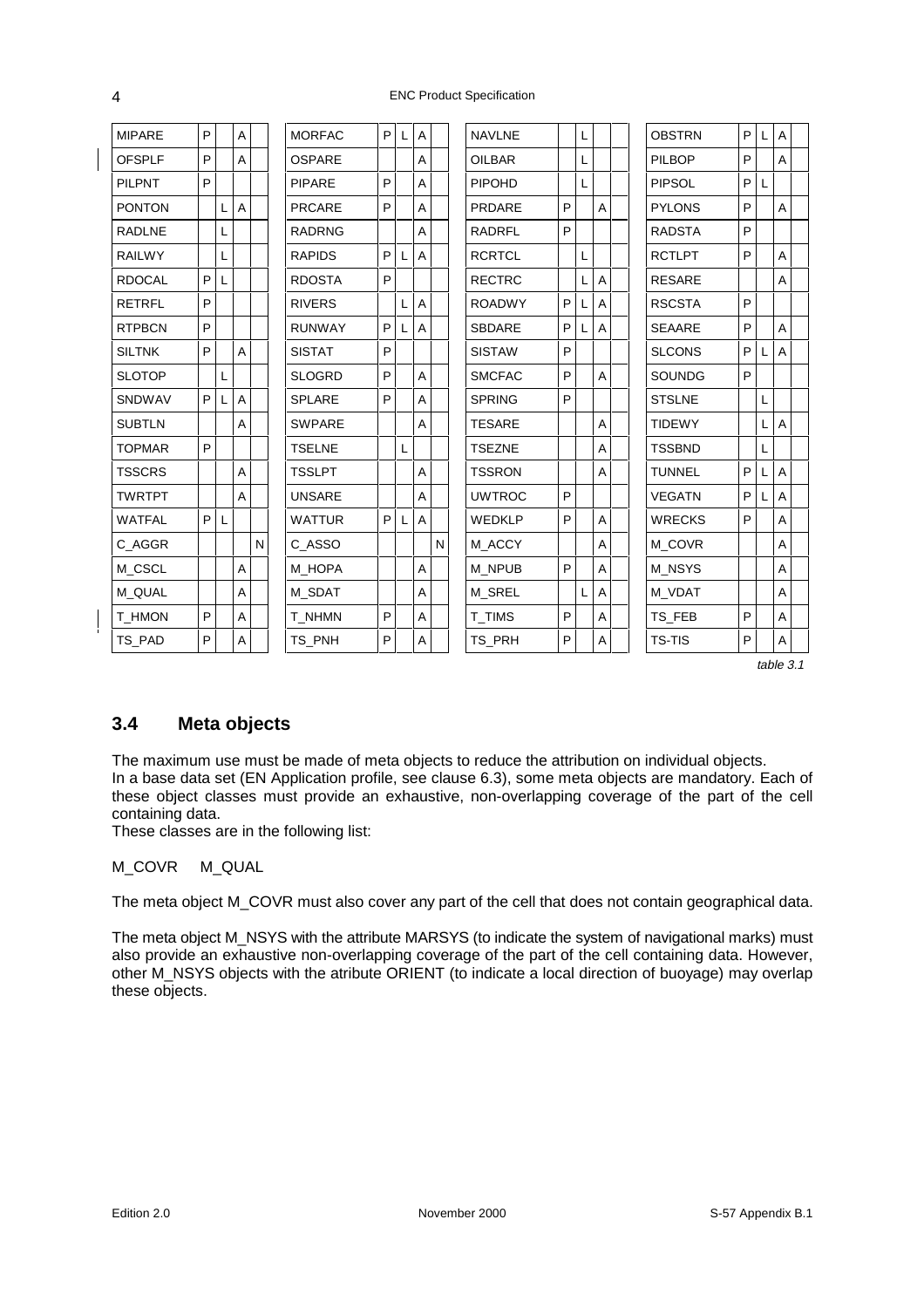## **3.5 Geo and meta object attributes**

#### **3.5.1 Missing attribute values**

In a base data set (EN application profile), when an attribute code is present but the attribute value is missing, it means that the producer wishes to indicate that this attribute value is unknown.

In a revision data set (ER application profile), when an attribute code is present but the attribute value is missing it means:

- that the value of this attribute is to be replaced by an unknown value if it was present in the original data set,
- that an unknown value is to be inserted if the attribute was not present in the original data set.

In both cases the missing attribute value is encoded by the means described in S-57 Part 3, clause 2.1.

#### **3.5.2 Mandatory attributes**

There are four reasons why an attribute may be considered to be mandatory :

- $\bullet$  some attributes are necessary, as they determine whether an object is in the display base,
- some objects make no sense without certain attributes,
- some attributes are necessary to determine which symbol is to be displayed,
- some attributes are required for safety of navigation.

The following table gives the attributes which are mandatory for each object class. When an object class is not in the list it means that there are no mandatory attributes for this class.

| The attribute COLPAT is mandatory for any object that has more than one colour. |  |  |  |  |
|---------------------------------------------------------------------------------|--|--|--|--|
|                                                                                 |  |  |  |  |

| <b>Object Class</b> | <b>Attributes</b>         |               |               |                          |                                        |                                |
|---------------------|---------------------------|---------------|---------------|--------------------------|----------------------------------------|--------------------------------|
| <b>ADMARE</b>       | <b>JRSDTN</b>             |               |               |                          |                                        |                                |
| <b>BCNCAR</b>       | <b>BCNSHP</b>             | <b>CATCAM</b> | <b>COLOUR</b> |                          |                                        |                                |
| <b>BCNISD</b>       | <b>BCNSHP</b>             | <b>COLOUR</b> |               |                          |                                        |                                |
| <b>BCNLAT</b>       | <b>BCNSHP</b>             | CATLAM        | <b>COLOUR</b> |                          |                                        |                                |
| <b>BCNSAW</b>       | <b>BCNSHP</b>             | <b>COLOUR</b> |               |                          |                                        |                                |
| <b>BCNSPP</b>       | <b>BCNSHP</b>             | <b>CATSPM</b> | <b>COLOUR</b> |                          |                                        |                                |
| <b>BERTHS</b>       | <b>OBJNAM</b>             |               |               |                          |                                        |                                |
| <b>BOYCAR</b>       | <b>BOYSHP</b>             | CATCAM        | <b>COLOUR</b> |                          |                                        |                                |
| <b>BOYINB</b>       | <b>BOYSHP</b>             | <b>COLOUR</b> |               |                          |                                        |                                |
| <b>BOYISD</b>       | <b>BOYSHP</b>             | <b>COLOUR</b> |               |                          |                                        |                                |
| <b>BOYLAT</b>       | <b>BOYSHP</b>             | <b>CATLAM</b> | <b>COLOUR</b> |                          |                                        |                                |
| <b>BOYSAW</b>       | <b>BOYSHP</b>             | <b>COLOUR</b> |               |                          |                                        |                                |
| <b>BOYSPP</b>       | <b>BOYSHP</b>             | <b>CATSPM</b> | <b>COLOUR</b> |                          |                                        |                                |
| <b>BRIDGE</b>       | over navigable water:     |               | <b>CATBRG</b> | non-opening:<br>opening: |                                        | <b>VERCLR</b><br><b>VERCCL</b> |
|                     |                           |               |               | when open:               | opening bridges with limited clearance | <b>VERCOP</b>                  |
|                     | over non navigable water: |               | none          |                          |                                        |                                |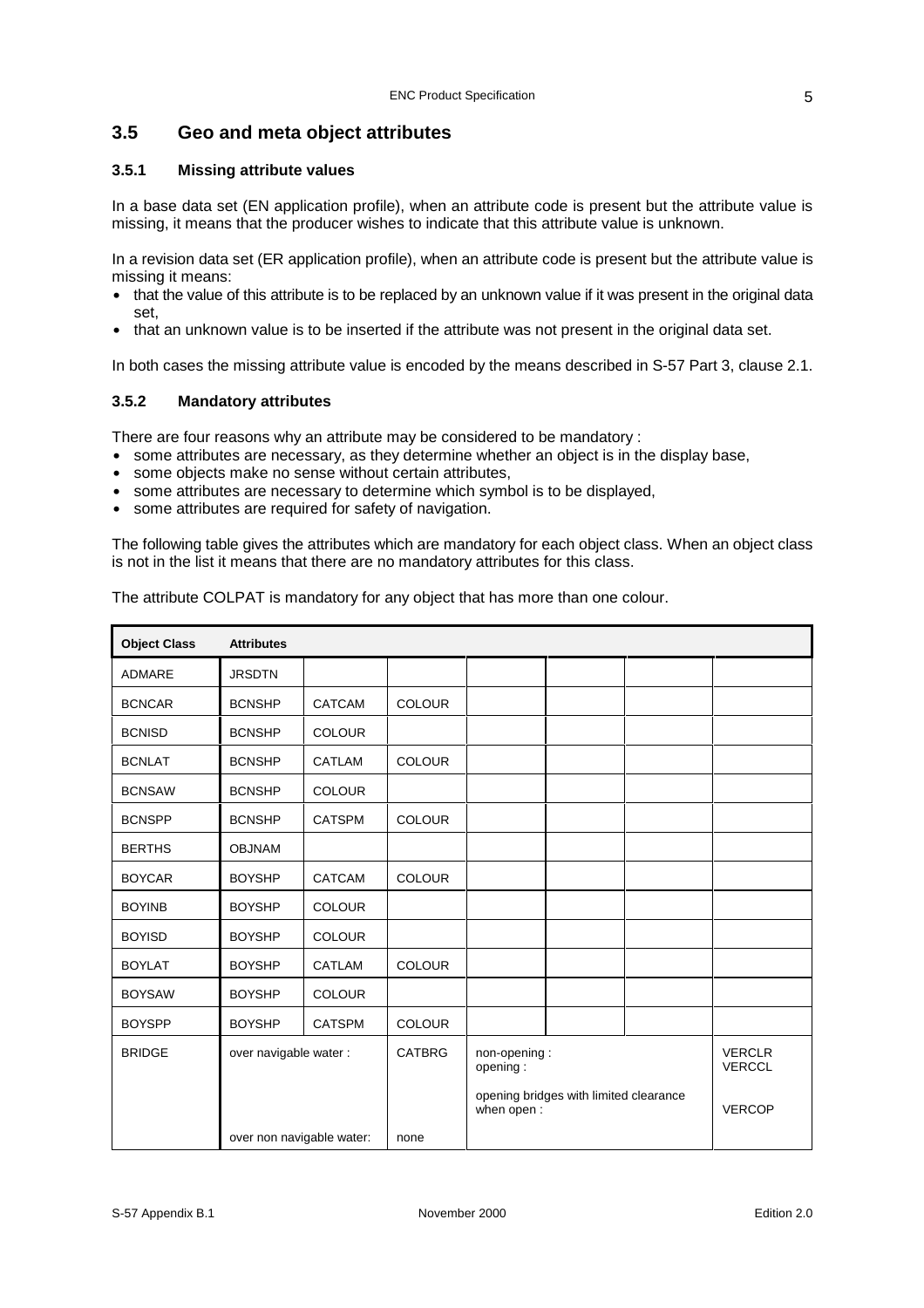| <b>CBLOHD</b> | Over navigable water:     |                                                                                                                                                   | <b>VERCSA</b> | or if this is unknown : |                                             | <b>VERCLR</b>           |  |
|---------------|---------------------------|---------------------------------------------------------------------------------------------------------------------------------------------------|---------------|-------------------------|---------------------------------------------|-------------------------|--|
|               | other case:               |                                                                                                                                                   | none          |                         |                                             |                         |  |
| <b>CONVYR</b> | over navigable water :    |                                                                                                                                                   | <b>VERCLR</b> |                         |                                             |                         |  |
|               | other case:               |                                                                                                                                                   | none          |                         |                                             |                         |  |
| <b>CONZNE</b> | <b>NATION</b>             |                                                                                                                                                   |               |                         |                                             |                         |  |
| COSARE        | <b>NATION</b>             |                                                                                                                                                   |               |                         |                                             |                         |  |
| <b>CTNARE</b> | at least one of:          |                                                                                                                                                   | <b>INFORM</b> | <b>TXTDSC</b>           |                                             |                         |  |
| <b>CURENT</b> | <b>CURVEL</b>             | ORIENT                                                                                                                                            |               |                         |                                             |                         |  |
| <b>CUSZNE</b> | <b>NATION</b>             |                                                                                                                                                   |               |                         |                                             |                         |  |
| <b>DAYMAR</b> | <b>COLOUR</b>             | <b>TOPSHP</b>                                                                                                                                     |               |                         |                                             |                         |  |
| <b>DEPARE</b> | DRVAL1                    | DRVAL <sub>2</sub>                                                                                                                                |               |                         |                                             |                         |  |
| <b>DEPCNT</b> | VALDCO                    |                                                                                                                                                   |               |                         |                                             |                         |  |
| <b>DRGARE</b> | DRVAL1                    |                                                                                                                                                   |               |                         |                                             |                         |  |
| <b>DWRTCL</b> | ORIENT                    | <b>TRAFIC</b>                                                                                                                                     | <b>CATTRK</b> |                         |                                             |                         |  |
| <b>DWRTPT</b> | <b>ORIENT</b>             | <b>TRAFIC</b>                                                                                                                                     | DRVAL1        |                         |                                             |                         |  |
| <b>EXEZNE</b> | <b>NATION</b>             |                                                                                                                                                   |               |                         |                                             |                         |  |
| <b>FERYRT</b> | <b>CATFRY</b>             |                                                                                                                                                   |               |                         |                                             |                         |  |
| <b>FOGSIG</b> | <b>CATFOG</b>             |                                                                                                                                                   |               |                         |                                             |                         |  |
| <b>FSHZNE</b> | <b>NATION</b>             |                                                                                                                                                   |               |                         |                                             |                         |  |
| <b>GATCON</b> |                           | if navigable at compilation scale :                                                                                                               |               | <b>HORCLR</b>           |                                             |                         |  |
| <b>HRBFAC</b> | <b>CATHAF</b>             |                                                                                                                                                   |               |                         |                                             |                         |  |
| <b>ICEARE</b> | <b>CATICE</b>             |                                                                                                                                                   |               |                         |                                             |                         |  |
| <b>LIGHTS</b> |                           | all lights, except air obstruction light or fog detector light                                                                                    |               |                         | <b>COLOUR</b>                               | <b>LITCHR</b>           |  |
|               | if it is a sector light : | if it is an air obstruction light or fog detector light :<br>if it is not a fixed light, in addition :<br>if it is directional, or moiré effect : |               |                         | <b>CATLIT</b><br>SECTR1<br>SIGPER<br>ORIENT | SECTR2<br><b>SIGGRP</b> |  |
| LITFLT        | COLOUR                    |                                                                                                                                                   |               |                         |                                             |                         |  |
| <b>LITVES</b> | <b>COLOUR</b>             |                                                                                                                                                   |               |                         |                                             |                         |  |
| LNDELV        | <b>ELEVAT</b>             |                                                                                                                                                   |               |                         |                                             |                         |  |
| <b>LNDMRK</b> | <b>CATLMK</b>             | <b>CONVIS</b>                                                                                                                                     |               |                         |                                             |                         |  |
| <b>LNDRGN</b> | at least one of :         |                                                                                                                                                   | CATLND        | OBJNAM                  |                                             |                         |  |
| <b>LOCMAG</b> | VALLMA                    |                                                                                                                                                   |               |                         |                                             |                         |  |
| <b>MAGVAR</b> | <b>RYRMGV</b>             | <b>VALACM</b>                                                                                                                                     | VALMAG        |                         |                                             |                         |  |
| <b>MARCUL</b> | if under water:           |                                                                                                                                                   | VALSOU        | WATLEV                  |                                             |                         |  |
| <b>MORFAC</b> | CATMOR                    |                                                                                                                                                   |               |                         |                                             |                         |  |
| <b>NAVLNE</b> | CATNAV                    | ORIENT                                                                                                                                            |               |                         |                                             |                         |  |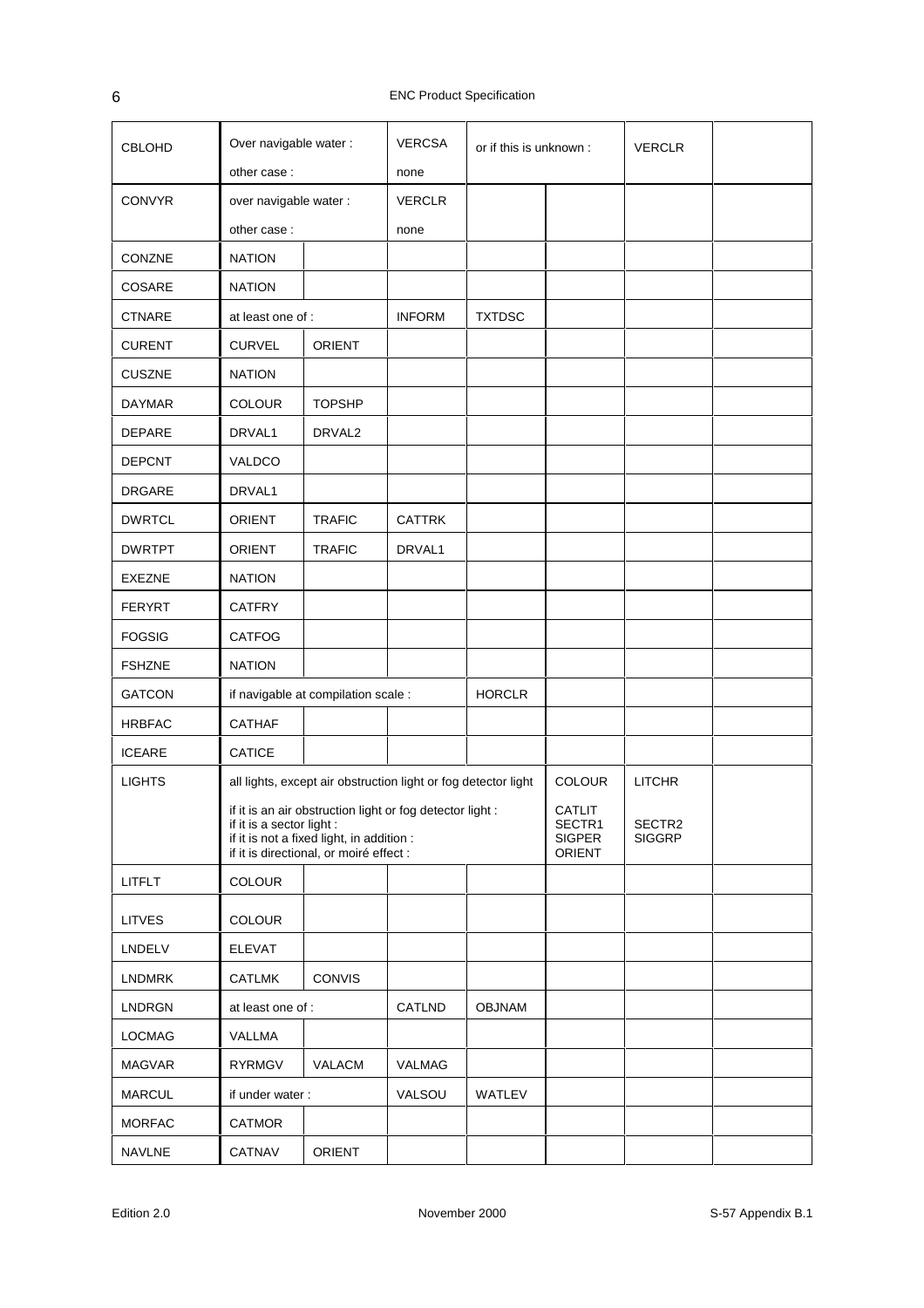| <b>OBSTRN</b> | VALSOU                                | WATLEV            |                                         |               |               |        |  |
|---------------|---------------------------------------|-------------------|-----------------------------------------|---------------|---------------|--------|--|
| PIPOHD        | over navigable water :<br>other case: |                   | <b>VERCLR</b><br>none                   |               |               |        |  |
| <b>PRCARE</b> | at least one of :                     |                   | <b>INFORM</b>                           | <b>TXTDSC</b> |               |        |  |
| PRDARE        | <b>CATPRA</b>                         |                   |                                         |               |               |        |  |
| <b>PYLONS</b> | CATPYL                                |                   |                                         |               |               |        |  |
| RADLNE        | <b>ORIENT</b>                         |                   |                                         |               |               |        |  |
| <b>RCRTCL</b> | <b>CATTRK</b>                         |                   |                                         |               |               |        |  |
| <b>RCTLPT</b> | <b>ORIENT</b>                         |                   |                                         |               |               |        |  |
| <b>RDOCAL</b> | <b>ORIENT</b>                         | <b>TRAFIC</b>     |                                         |               |               |        |  |
| <b>RECTRC</b> | <b>ORIENT</b>                         | <b>TRAFIC</b>     | <b>CATTRK</b>                           |               |               |        |  |
| <b>RESARE</b> | at least one of :                     |                   | <b>CATREA</b>                           | <b>RESTRN</b> |               |        |  |
| <b>RTPBCN</b> | <b>CATRTB</b>                         |                   |                                         |               |               |        |  |
| SBDARE        | at least one of :                     |                   | <b>NATSUR</b>                           | <b>NATQUA</b> |               |        |  |
| SEAARE        | at least one of :                     |                   | <b>CATSEA</b>                           | <b>OBJNAM</b> |               |        |  |
| <b>SISTAT</b> | <b>CATSIT</b>                         |                   |                                         |               |               |        |  |
| <b>SISTAW</b> | <b>CATSIW</b>                         |                   |                                         |               |               |        |  |
| <b>SMCFAC</b> | <b>CATSCF</b>                         |                   |                                         |               |               |        |  |
| <b>STSLNE</b> | <b>NATION</b>                         |                   |                                         |               |               |        |  |
| <b>SWPARE</b> | DRVAL1                                |                   |                                         |               |               |        |  |
| <b>TESARE</b> | <b>NATION</b>                         |                   |                                         |               |               |        |  |
| <b>TOPMAR</b> | <b>TOPSHP</b>                         |                   |                                         |               |               |        |  |
| <b>TSSLPT</b> | <b>ORIENT</b>                         |                   | except when the lane part is a junction |               |               |        |  |
| <b>TWRTPT</b> | ORIENT                                | <b>TRAFIC</b>     |                                         |               |               |        |  |
| <b>UWTROC</b> | VALSOU                                | WATLEV            |                                         |               |               |        |  |
| <b>VEGATN</b> | CATVEG                                |                   |                                         |               |               |        |  |
| WATTUR        | CATWAT                                |                   |                                         |               |               |        |  |
| <b>WRECKS</b> | WATLEV                                | at least one of : |                                         | CATWRK        | VALSOU        |        |  |
| M_ACCY        | at least one of :                     |                   | <b>HORACC</b>                           | VERACC        | <b>POSACC</b> | SOUACC |  |
| M_COVR        | CATCOV                                |                   |                                         |               |               |        |  |
| M_CSCL        | CSCALE                                |                   |                                         |               |               |        |  |
| M_HOPA        | HORDAT                                | SHIPAM            |                                         |               |               |        |  |
| M_NSYS        | MARSYS or ORIENT                      |                   |                                         |               |               |        |  |
| M_QUAL        | CATZOC                                |                   |                                         |               |               |        |  |
| M_SDAT        | VERDAT                                |                   |                                         |               |               |        |  |
| M_VDAT        | VERDAT                                |                   |                                         |               |               |        |  |
| T_TIMS        | <b>TIMEND</b>                         | <b>TIMSTA</b>     | T_HWLW                                  |               |               |        |  |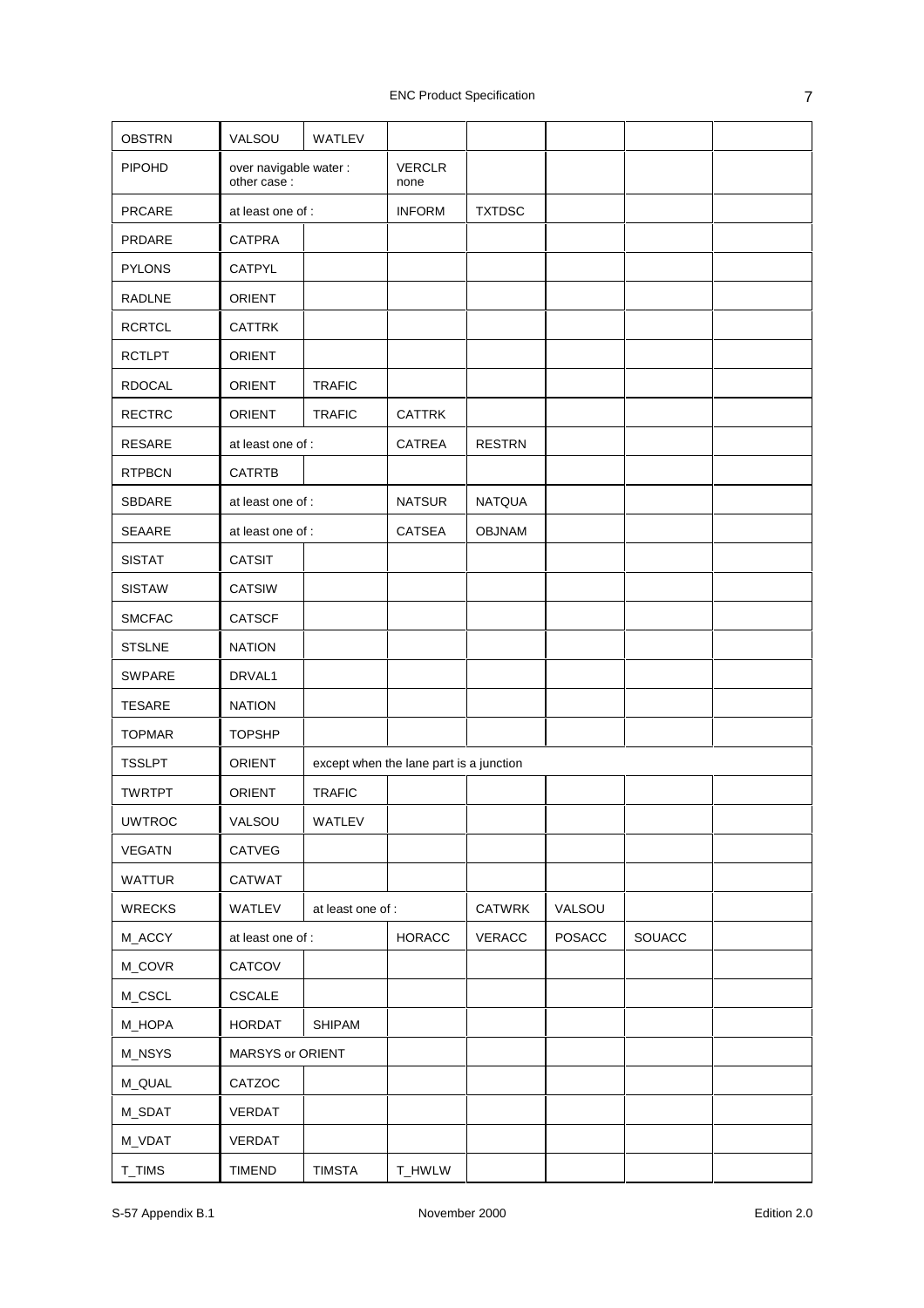ENC Product Specification

| T_NHMN        | T_MTOD | T_THDF        |               |        |  |  |
|---------------|--------|---------------|---------------|--------|--|--|
| <b>T_HMON</b> | T_MTOD | T_VAHC        |               |        |  |  |
| TS_FEB        | CAT_TS | <b>CURVEL</b> | <b>ORIENT</b> |        |  |  |
| TS_PAD        | TS_TSP |               |               |        |  |  |
| TS_PNH        | T_MTOD | T_THDF        |               |        |  |  |
| TS_PRH        | T MTOD | T_VAHC        |               |        |  |  |
| TS_TIS        | TIMEND | <b>TIMSTA</b> | TS_TSV        | T_TINT |  |  |

table 3.2

## **3.5.3 Prohibited attributes**

The attributes from the following list are prohibited for any object :

| <b>CATQUA</b> | <b>DUNITS</b> | <b>HUNITS</b> | <b>PUNITS</b> | RECDAT | <b>RECIND</b> |
|---------------|---------------|---------------|---------------|--------|---------------|
| <b>SCAMAX</b> |               |               |               |        |               |

HORDAT is only permitted for the meta object M\_HOPA

#### **3.5.4 Numeric attribute values**

Floating point or integer attribute values must not be padded by non-significant zeroes. E.g. : For a signal period of 2.5 sec, the value of SIGPER must be 2.5 and not 02.500.

#### **3.5.5 Text attribute values**

The lexical level used for the "Feature Record Attribute" [ATTF] field must be 1 (ISO 8859-1). Lexical level 1 or 2 may be used for the "Feature Record National Attribute" [NATF] field. Format effecting (C0) characters as defined in S-57 Part 3, Annex B are prohibited. The delete character is only used in the update mechanism (see S-57 part 3, clause 8.4.2.2.a and 8.4.3.2.a).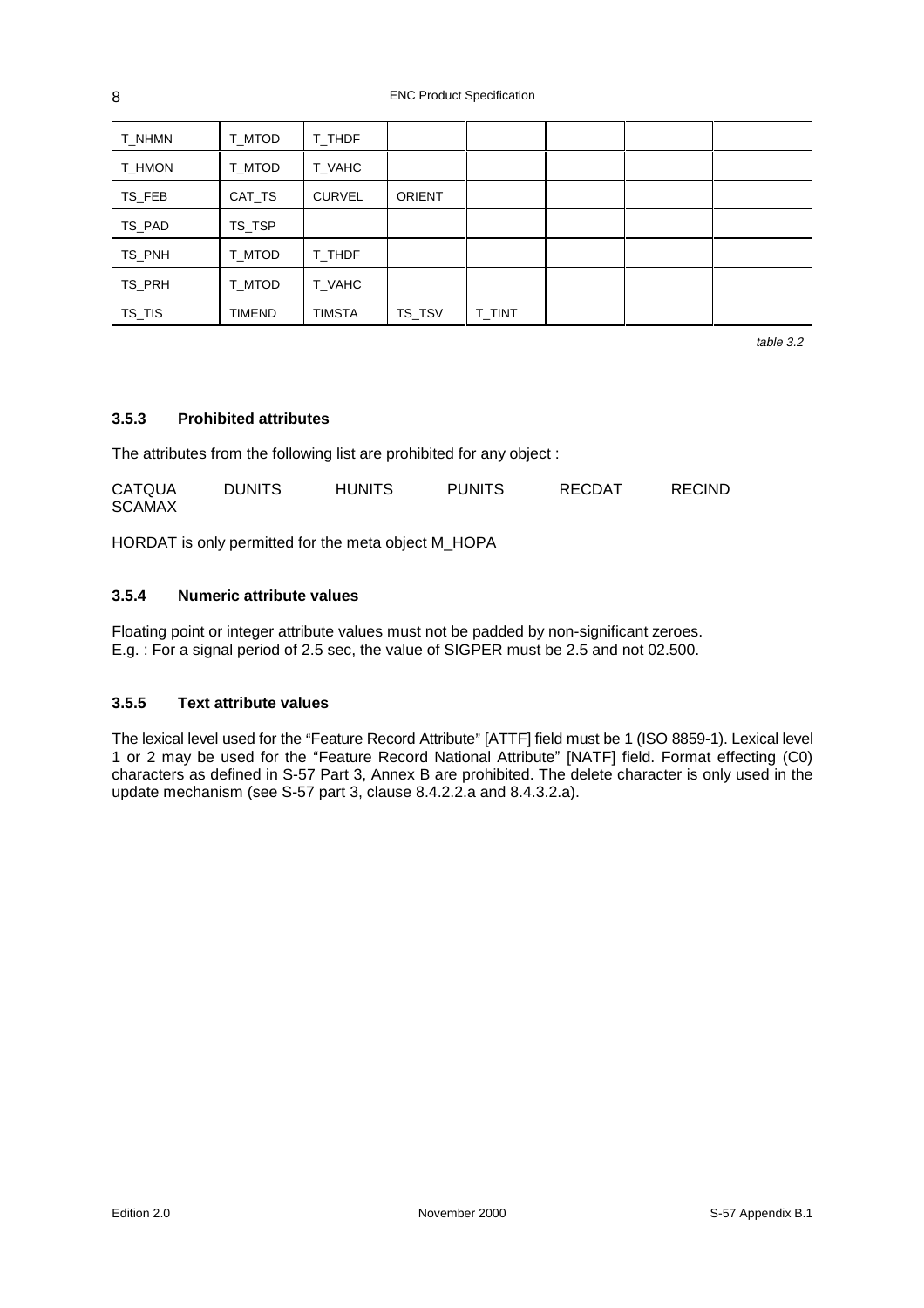### **3.5.6 Hierarchy of meta data**

The following table indicates :

- individual attributes that supersede meta object attributes,
- meta object attributes that supersede the data set subfields (see clauses 6.3.2 and 6.4.2).

| <b>Field</b> | <b>Subfield</b> | Meta object class               | Meta object attribute | Geo or spatial object attribute                                                              |
|--------------|-----------------|---------------------------------|-----------------------|----------------------------------------------------------------------------------------------|
| <b>DSID</b>  | <b>AGEN</b>     | The use of M_PROD is prohibited |                       |                                                                                              |
| <b>DSID</b>  | <b>UADT</b>     | The use of M_PROD is prohibited |                       |                                                                                              |
| <b>DSID</b>  | <b>ISDT</b>     | The use of M_PROD is prohibited |                       |                                                                                              |
| <b>DSPM</b>  | <b>HDAT</b>     | The use of M_HDAT is prohibited |                       | The use of HORDAT is prohibited                                                              |
| <b>DSPM</b>  | <b>VDAT</b>     | M_VDAT                          | <b>VERDAT</b>         | <b>VERDAT</b>                                                                                |
| <b>DSPM</b>  | <b>SDAT</b>     | M_SDAT                          | <b>VERDAT</b>         | <b>VERDAT</b>                                                                                |
| <b>DSPM</b>  | <b>CSCL</b>     | M_CSCL                          | <b>CSCALE</b>         |                                                                                              |
| <b>DSPM</b>  | <b>DUNI</b>     | The use of M_UNIT is prohibited |                       | The use of DUNITS is prohibited                                                              |
| <b>DSPM</b>  | <b>HUNI</b>     | The use of M_UNIT is prohibited |                       | The use of HUNITS is prohibited                                                              |
| <b>DSPM</b>  | <b>PUNI</b>     | The use of M_UNIT is prohibited |                       | The use of PUNITS is prohibited                                                              |
|              |                 | M_ACCY                          | <b>HORACC</b>         | <b>HORACC</b>                                                                                |
|              |                 | M_ACCY                          | <b>POSACC</b>         | <b>POSACC</b>                                                                                |
|              |                 | M_ACCY                          | <b>SOUACC</b>         | SOUACC                                                                                       |
|              |                 | M_ACCY                          | <b>VERACC</b>         | <b>VERACC</b>                                                                                |
|              |                 | M_NSYS                          | <b>MARSYS</b>         | <b>MARSYS</b>                                                                                |
|              |                 | M_NSYS                          | <b>ORIENT</b>         | Attribute ORIENT of an individual object<br>does not supersede the meta object<br>attribute. |
|              |                 | M_QUAL                          | CATZOC                | POSACC, SOUACC and TECSOU                                                                    |
|              |                 | M_QUAL                          | <b>SOUACC</b>         | SOUACC                                                                                       |
|              |                 | M_QUAL                          | <b>POSACC</b>         | <b>POSACC</b>                                                                                |
|              |                 | M_SREL                          | <b>SURATH</b>         | <b>SORIND</b>                                                                                |
|              |                 | M_SREL                          | <b>SUREND</b>         | <b>SORDAT</b>                                                                                |
|              |                 | M_SREL                          | <b>SURSTA</b>         | <b>SORDAT</b>                                                                                |
|              |                 | M_SREL                          | <b>TECSOU</b>         | <b>TECSOU</b>                                                                                |

table 3.3

When there is no meta object attribute, an individual attribute can supersede a data set subfield.

It is prohibited to use an attribute on an individual object, if this attribute has the same value as the general value defined by the meta object or the equivalent data set subfield.

It is prohibited to use a meta object, if the information given by this meta object is the same as the value given by the equivalent data set subfield.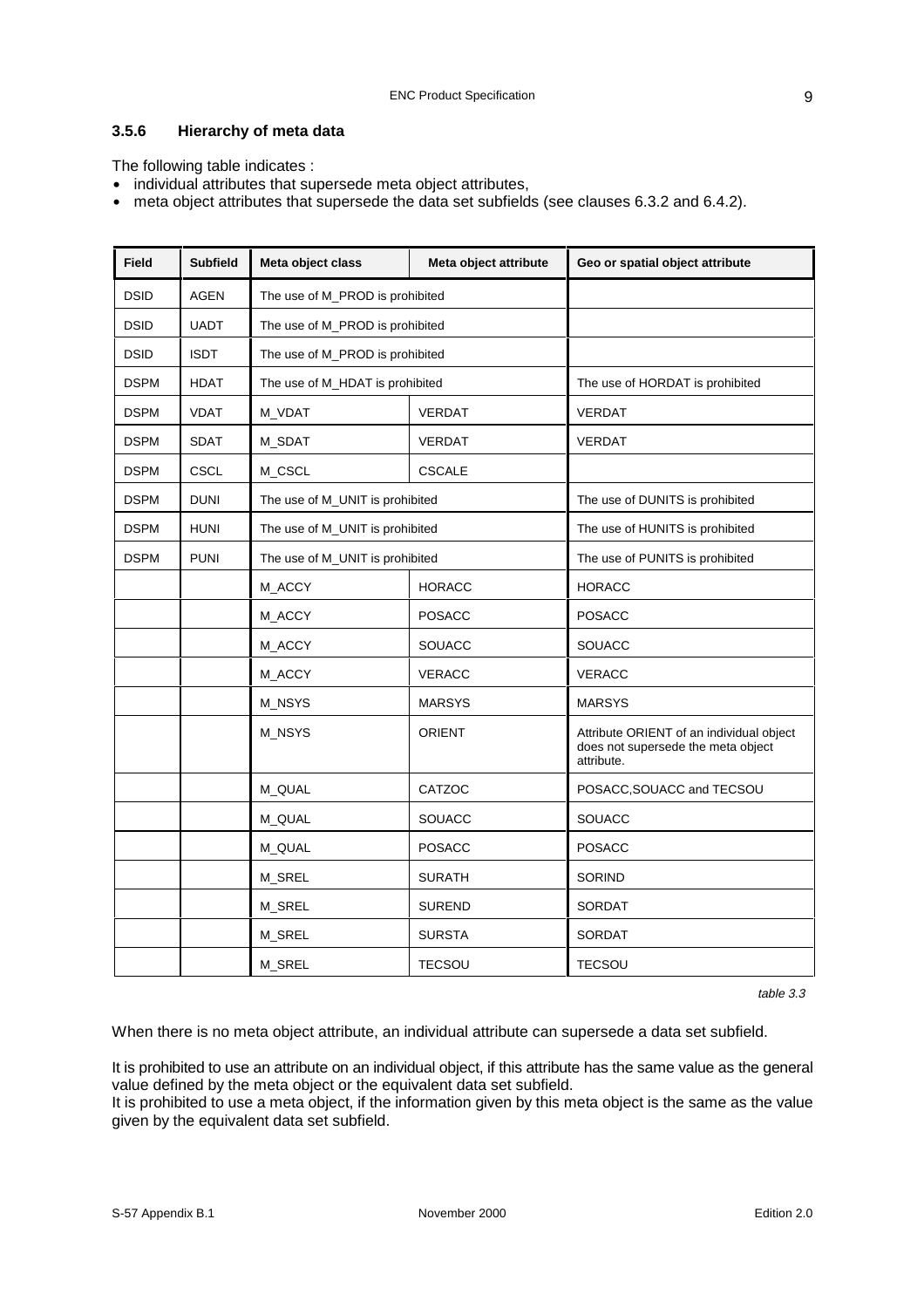## **3.5.7 New attribute values in Edition 3.1**

For reasons of backward compatibility with Edition 3.0, attribute values which appear for the first time in Edition 3.1 which are listed below, must have their meaning described in the attribute INFORM (e.g. wellhead mark).

| <b>CATACH</b> | 10: | anchorage for a limited period of time                   |
|---------------|-----|----------------------------------------------------------|
| <b>CATCOA</b> | 11: | shelly shore                                             |
| <b>CATFOR</b> | 6:  | redoubt                                                  |
| <b>CATGAT</b> | 6:  | sluice                                                   |
| <b>CATHAF</b> | 12: | syncrolift                                               |
|               | 13: | straddle carrier                                         |
| <b>CATLND</b> | 20: | cay                                                      |
| <b>CATLMK</b> | 21: | large rock or boulder on land                            |
| <b>CATMFA</b> | 5:  | pearl culture farm                                       |
| <b>CATOBS</b> | 10: | boom                                                     |
| <b>CATPRA</b> | 10: | slag heap/spoil heap                                     |
| <b>CATRSC</b> | 7:  | aid radio station                                        |
|               | 8:  | first aid equipment                                      |
| <b>CATREA</b> | 26: | water skiing area                                        |
| <b>CATSEA</b> | 54: | reach                                                    |
| <b>CATSLC</b> | 17: | log ramp                                                 |
| <b>CATSIT</b> | 10: | traffic control light                                    |
| <b>CATSIW</b> | 15: | water level gauge                                        |
| <b>CATSCF</b> | 32: | mechanics workshop                                       |
|               | 33: | guard and/or security service                            |
| <b>CATSPM</b> | 53: | wellhead mark                                            |
|               | 54: | channel separation mark                                  |
|               | 55: | marine farm mark                                         |
|               | 56: | artificial reef mark                                     |
| <b>RESTRN</b> | 16: | discharging prohibited                                   |
|               | 17: | discharging restricted                                   |
|               | 18: | industrial or mineral exploration/development prohibited |
|               | 19: | industrial or mineral exploration/development restricted |
|               | 20: | drilling prohibited                                      |
|               | 21: | drilling restricted                                      |
|               | 22: | removal of historical artifacts prohibited               |
|               | 23: | cargo transhipment (lightering) prohibited               |
|               | 24: | dragging prohibited                                      |
|               | 25: | stopping prohibited                                      |
|               | 26: | landing prohibited                                       |
|               | 27: | speed restricted                                         |
| <b>VERDAT</b> | 30: | highest astronomical tide (HAT)                          |
| <b>WATLEV</b> | 7:  | floating                                                 |

## **3.6 Cartographic objects**

The use of cartographic objects is prohibited.

## **3.7 Time varying objects**

The ENC may contain information about magnetic variation, tides, tidal streams and currents. Depth information should only be displayed as it has been provided in the ENC and not adjusted by tidal height.

10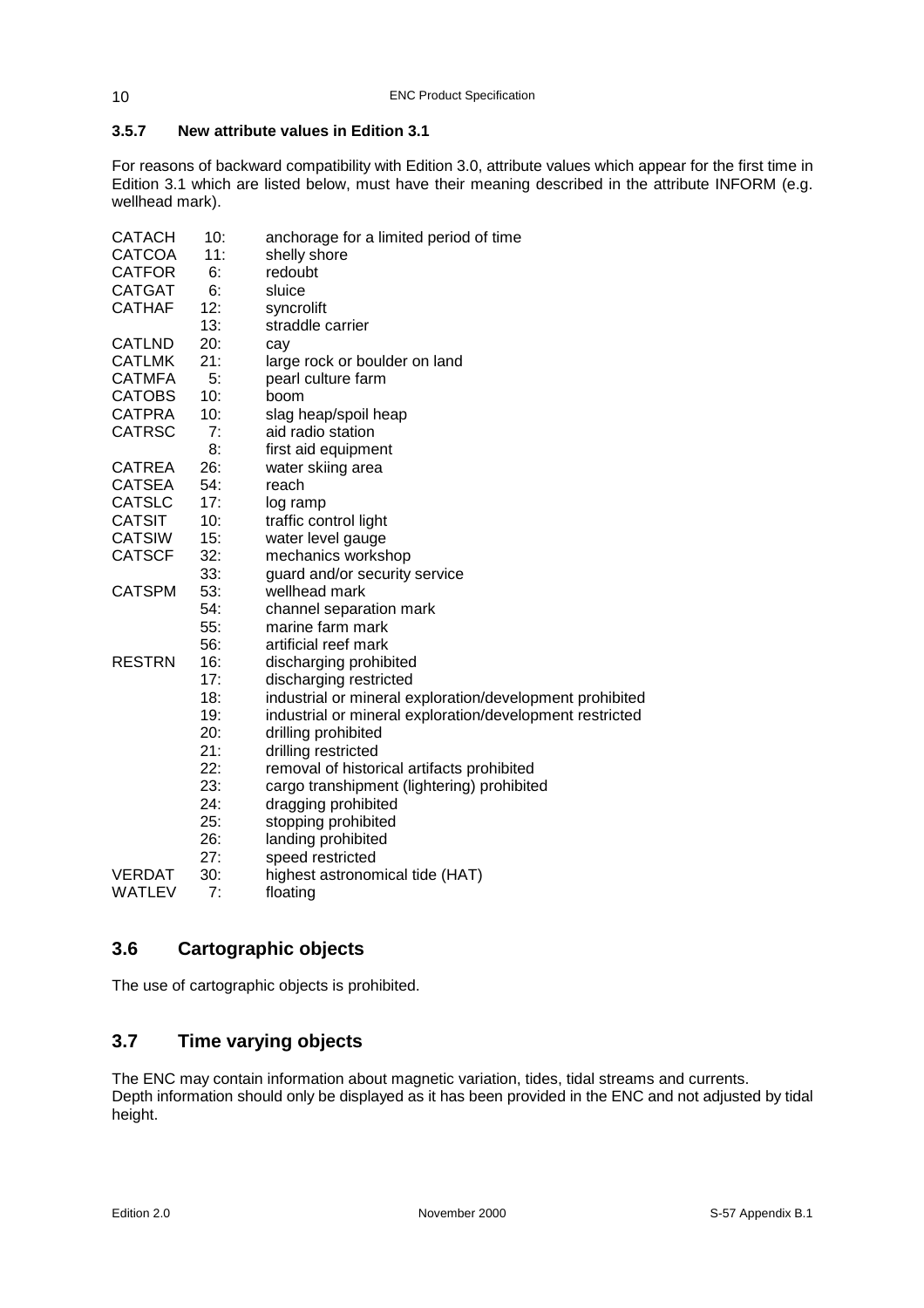## **3.8 Geometry**

Edges must be encoded using SG2D fields only. ARCC fields (curves) must not be used. Despite the saving in data volume offered by the use of arcs/curves, the disadvantages are such (e.g. during updating, generating warnings/alarms) that they must not be used for ENC. Linear features must not be encoded at a point density greater than 0.3 mm at compilation scale.

The presentation of symbolised lines may be affected by line length. Therefore, the encoder must be aware that splitting a line into numerous small edges may result in poor symbolisation.

In certain circumstances, the symbolisation of an edge may need to be suppressed. This is done using the value {1} in the "Masking Indicator" [MASK] subfield of the "Feature Record to Spatial Record Pointer" [FSPT] field. If the value in the "Usage Indicator" [USAG] subfield is set to {3} (exterior boundary truncated by the data limit), the MASK subfield must be set to {255} (null), in all other cases it must set to {2}.

## **3.9 Relationships**

There are two ways to define relationships between objects :

- nominated master feature record.
- collection objects of classes "aggregation" (C\_AGGR), or "association" (C\_ASSO).

The use of the Catalogue Cross Reference record is prohibited. The use of the collection object class C\_STAC is prohibited.

All hierarchical relationships (master to slave) must be encoded by using a nominated "master" feature record carrying the pointers to the "slave" objects in the "Relationship Indicator" [RIND] subfield in the "Feature Record to Feature Object Pointer" [FFPT] field with the value  $\{2\}$  = slave.

All association or aggregation relationships using collection objects are assumed to be peer to peer. The "Relationship Indicator" [RIND] subfield of these collection feature records must be  $\{3\}$  = peer.

The use of these relationships is described in Appendix B1, Annex A "Use of the Object Catalogue for ENC".

## **3.10 Groups**

There are two groups defined for ENC. These are Group 1 (skin of the earth) and Group 2 for all other geo feature objects.

The group number is indicated in the "Group" [GRUP] subfield of the "Feature Record Identifier" [FRID] field.

#### **3.10.1 Group 1 (skin of the earth)**

Each area covered by a meta object M\_COVR with CATCOV = 1 must be totally covered by a set of geo objects of type area that do not overlap each other (the skin of the earth). These objects make up Group 1.

The list below contains the objects that must always be in Group 1, if they appear in the dataset and if they are of type area.

DEPARE DRGARE FLODOC HULKES LNDARE PONTON UNSARE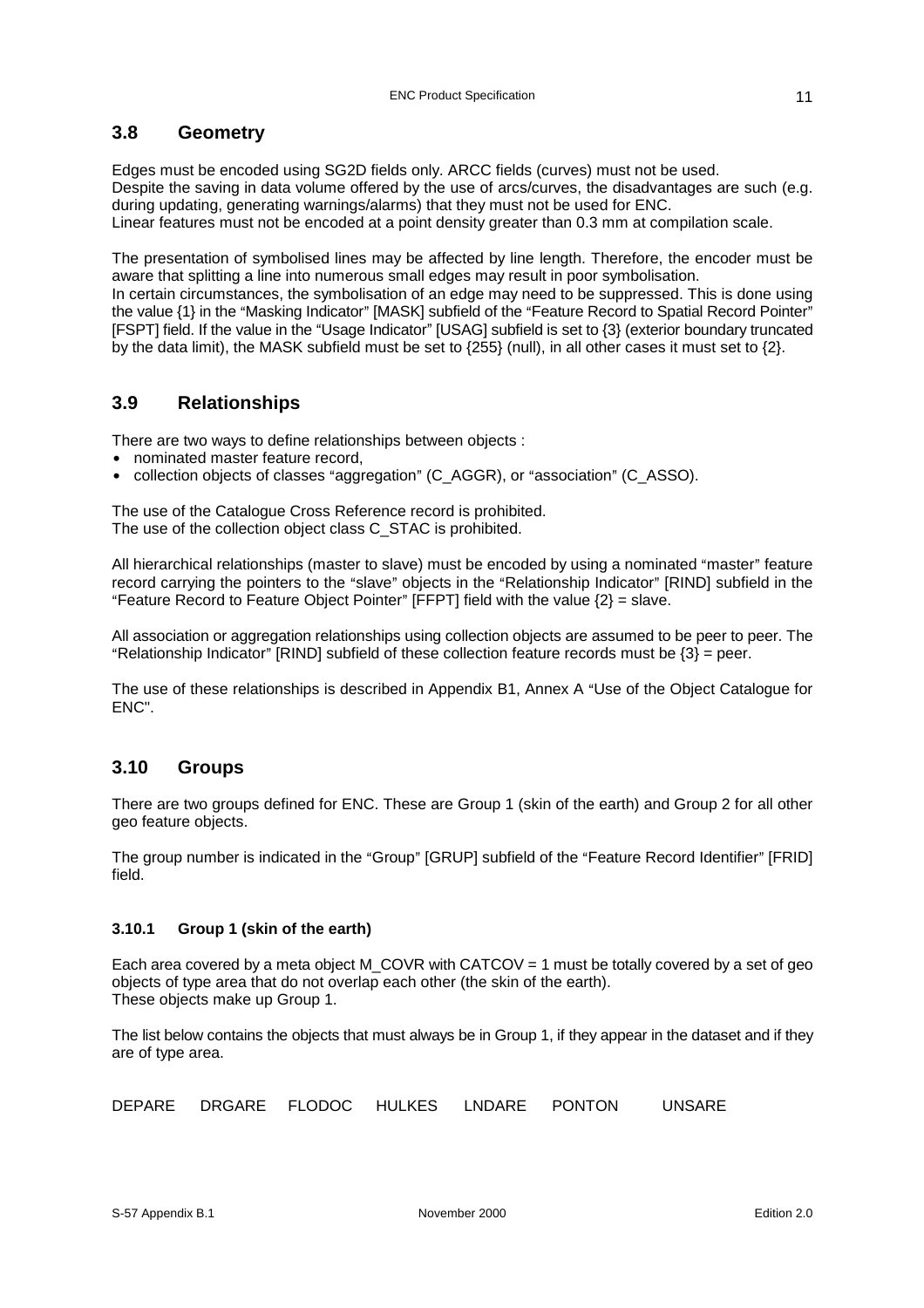## **3.10.2 Group 2 (all other objects)**

All feature objects which are not in Group 1 are in Group 2.

## **3.11 Language and alphabet**

#### **3.11.1 Language**

The exchange language must be English. Other languages may be used as a supplementary option. In general this means that, when a national language is used in textual national attributes (NINFOM, NOBJNM, NPLDST), the English translation must exist in the international attributes (INFORM, OBJNAM, PILDST). However, national geographic names do not need to be translated in the international attributes, they may be left in their original national language form or may be transliterated or transcribed.

#### **3.11.2 Use of lexical level 2**

If the national language cannot be expressed in lexical levels 0 or 1, the following rules apply:

- the exact spelling in the national language is encoded in the "National Attributes" [NATF] field using lexical level 2.
- translated text, including transliterated or transcribed national geographic names is encoded in the "International Attributes" [ATTF] field using lexical level 0 or 1.

Where possible international standards should be used for the transliteration of non-Latin alphabets.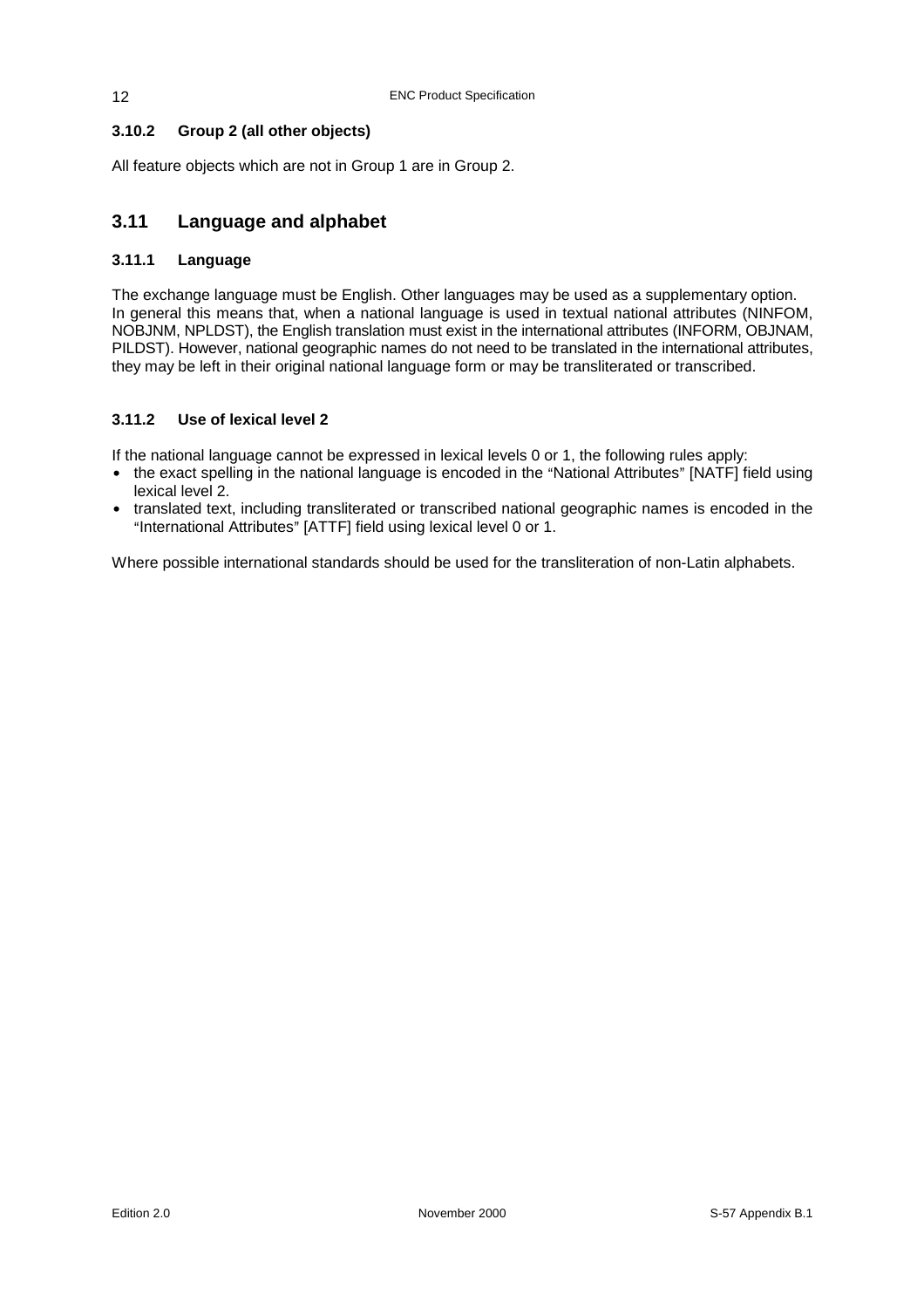# **4. Cartographic framework**

## **4.1 Horizontal datum**

The horizontal datum must be WGS 84. Therefore, the "Horizontal Geodetic Datum" [HDAT] subfield in the "Data Set Parameter" [DSPM] field must have the value of  ${2}$ .

The mariner may have to display information other than ENC data and ENC updates. In cases where this information is based on a horizontal datum other than WGS 84, it can be converted to WGS 84 by means of the meta object Horizontal datum shift parameter (M\_HOPA).

## **4.2 Vertical and sounding datum**

The various levels which are used on paper charts for elevations and soundings will be used. The default values are encoded in the "Vertical Datum" [VDAT] subfield and the "Sounding Datum" [SDAT] subfield in the "Data Set Parameter" [DSPM] field.

## **4.3 Projection**

No projection is used, therefore the "Data Set Projection" [DSPR] field must not be used. Coordinates must be encoded as geographical positions (latitude, longitude).

## **4.4 Units**

Units to be used in an ENC are :

- Position : latitude and longitude in decimal degrees (converted into integer values, see below).
- Depth : metres.
- Height : metres.
- Positional accuracy: metres.
- Distance : nautical miles and decimal miles, or metres as defined in the IHO Object Catalogue (see S-57, Appendix A ).

The default values for depth units, height units and positional accuracy units are encoded in the "Units of Depth Measurement" [DUNI], "Units of Height Measurement" [HUNI] and "Units of Positional Accuracy" [PUNI] subfields in the "Data Set Parameter" [DSPM] field.

Latitude and longitude values are converted from decimal degrees to integers by means of the "Coordinate Multiplication Factor" [COMF] subfield value in the "Data Set Parameter" [DSPM] field. The integer values are encoded in the "Coordinate in Y-axis" [YCOO] subfield and the "Coordinate in X-axis" [XCOO] subfield. The number of decimal digits is chosen by the data producer and is valid through out the data set.

E.g. : If the producer chooses a resolution of 0.0001° (10<sup>4</sup>), then the value of COMF is 10 000 (10<sup>4</sup>). A longitude =  $34.5678^{\circ}$  is converted into XCOO = longitude \* COMF =  $34.5678^{\circ}10\,000 = 345678$ . The integer value of the converted coordinate is encoded in binary form.

Depths are converted from decimal meters to integers by means of the "3-D (Sounding) Multiplication Factor" [SOMF] subfield value in the "Data Set Parameter" [DSPM] field. The integer values are encoded in the "3-D (Sounding) Value" [VE3D] subfield. Soundings are never encoded with a resolution greater than one decimeter, so the value of SOMF must be 10 encoded in binary form.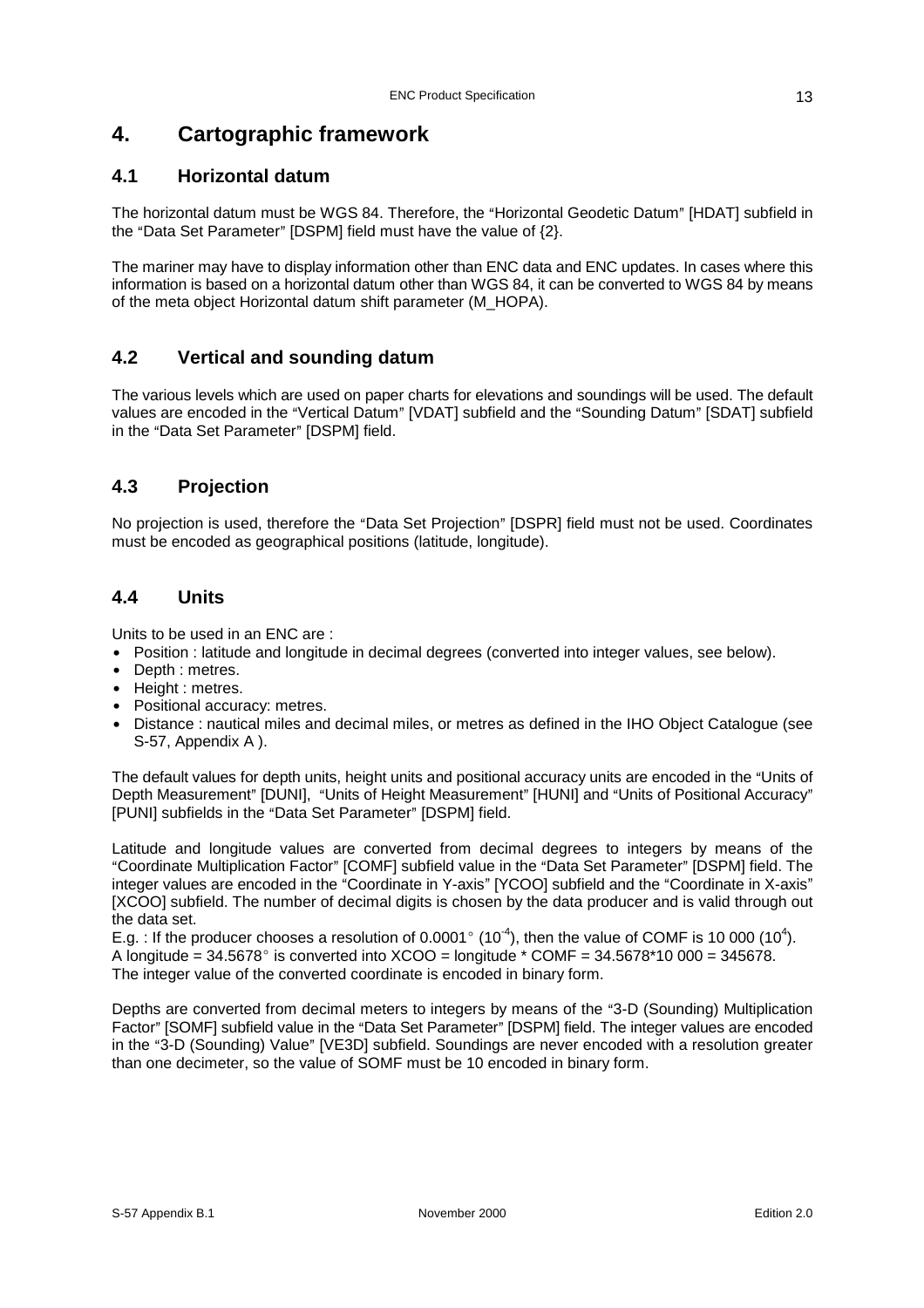# **5. Provision of data**

## **5.1 Implementation**

The binary implementation of S-57 must be used for ENC. Therefore, the "Implementation" [IMPL] subfield of the "Catalogue Directory" [CATD] field must be set to "BIN" for the data set files.

## **5.2 Compression**

The use of compression algorithms is prohibited.

## **5.3 Encryption**

ENC data may be protected from unauthorised use, possibly by the use of encryption algorithms.

## **5.4 Exchange set**

#### **5.4.1 Content of the exchange set**

The records defined in the main part of this standard are grouped in two file types : catalogue and data set files.

An exchange set is composed of one and only one catalogue file and at least one data set file.

Text and picture files may also be included in the ENC exchange set. These files may be included in an exchange set by a data producer to provide additional information such as that normally contained in sailing directions or coastal pilots. These files must be in ASCII text format or TIF format. Files in other formats (including application files which may be used to manipulate text or picture files) may be included in an exchange set by private agreement between the producer and the receiver.

An exchange set may also contain a README file.

Exchange set

| |--<1>-- README file | |--<1>-- Catalogue file | |--<R>-- Data set file | |--<R>-- Text file | |--<R>-- Picture file

The README file is an optional ASCII file of general information.

The catalogue file acts as the table of contents for the exchange set.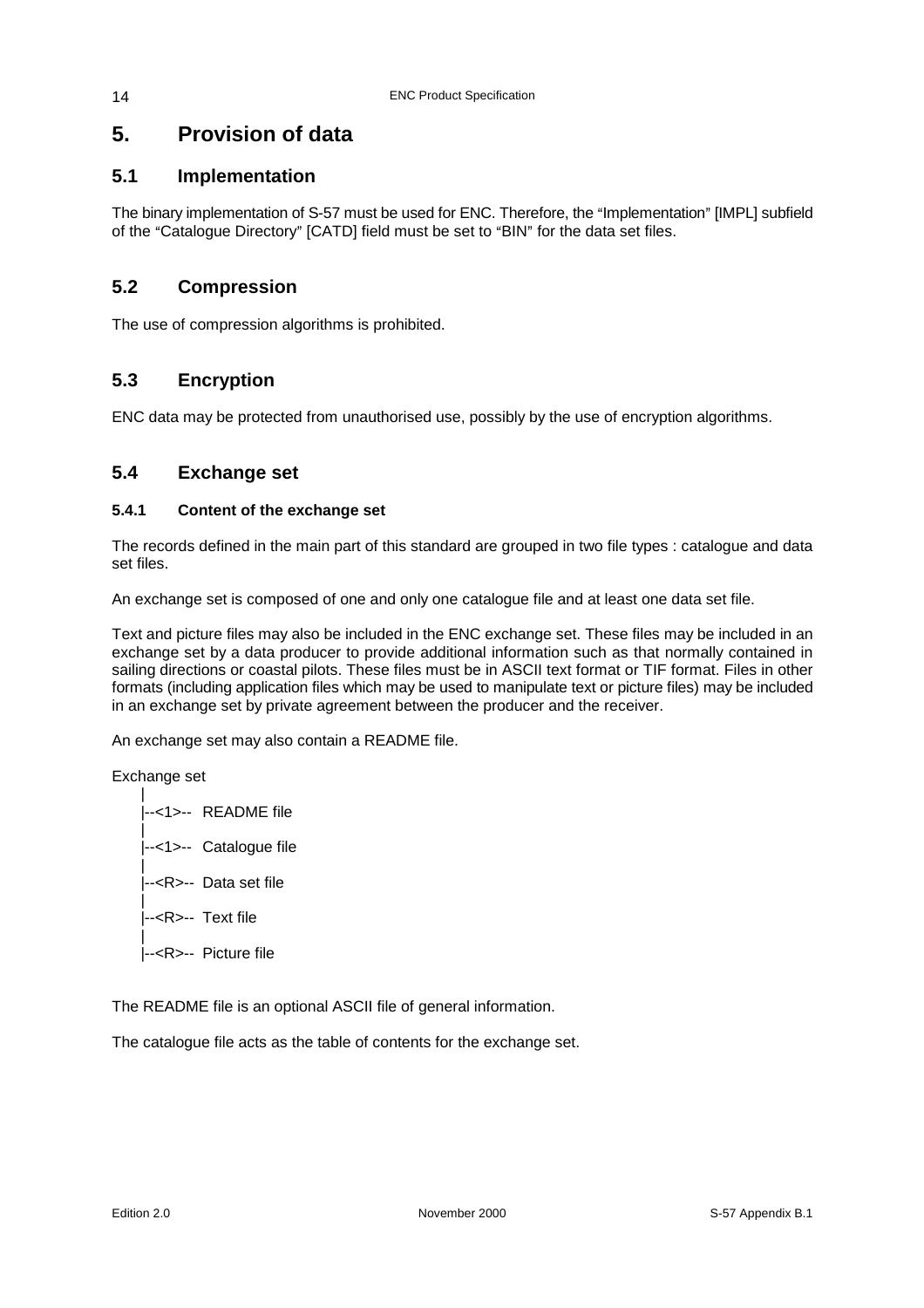Each data set file contains data for one cell (see clause 2.2). This includes:

- data set descriptive information that is specific to the data set,
- $\bullet$  the description and location of the real-world entities.

Text and picture files do not conform to ISO/IEC 8211 and are not described in the main body of S-57. These files are specific to this Product Specification.

#### **5.4.2 Volume naming**

An exchange set may be split across several media volumes, therefore, each media volume must be uniquely identified within the exchange set. A file must not be split across volumes. Individual volumes must conform to the following naming convention:

#### VSSXNN

where:

- V is the mandatory first character.
- SS is the sequence number of the specific volume within the exchange set.
- X is the mandatory separator character.<br>NN is the total number of media volumes
- is the total number of media volumes within the exchange set.

For example, volume one of a three volume exchange set would be named V01X03.

#### **5.4.3 Directory structure**

The following directory structure is mandatory.

On each volume within an exchange set there must be a root directory called ENC\_ROOT. The catalogue file for the exchange set must be in the ENC\_ROOT directory of the first volume of the exchange set. The ENC\_ROOT directory of the first volume may also contain a README file, containing ASCII text. Further directories and sub-directories may be defined under the root directory on any volume in the exchange set. The following example shows an example directory structure for a MS-DOS volume:

```
Volume in drive A is V01X02 
Directory of A:\ENC ROOT
```

| ٠                    |                 | <dir></dir> |                      | $09-15-96$ 12:40p. |                                    |
|----------------------|-----------------|-------------|----------------------|--------------------|------------------------------------|
| $\ddot{\phantom{0}}$ |                 | $<$ DIR $>$ |                      | $09-15-96$ 12:40p  |                                    |
| CATALOG 031          |                 | 1,584       |                      |                    | 09-15-96 12:46p CATALOG.031        |
| NL600021 000         |                 | 45,584      |                      |                    | 09-15-96 12:50p NL600021.000       |
| NL600021 001         |                 |             |                      |                    | 1,095 09-15-96 12:54p NL600021.001 |
| NL600021 002         |                 |             |                      |                    | 722 09-15-96 12:54p NL600021.002   |
| README               | TXT             |             |                      |                    | 504 09-15-96 12:44p README.TXT     |
|                      | $5$ file( $s$ ) |             | 49,489 bytes         |                    |                                    |
|                      | 2 dir(s)        |             | 1,405,952 bytes free |                    |                                    |
|                      |                 |             |                      |                    |                                    |

For each file in the exchange set the catalogue file must contain the name of the volume on which it is held and the full path name relative to the root directory of that volume. The full path name relative to the root directory must be encoded in the FILE subfield of the "Catalogue Directory" [CATD] field. The LFIL subfield of the CATD field may be used for other purposes. The full path name of the NL600021.000 file shown in the example is NL600021.000.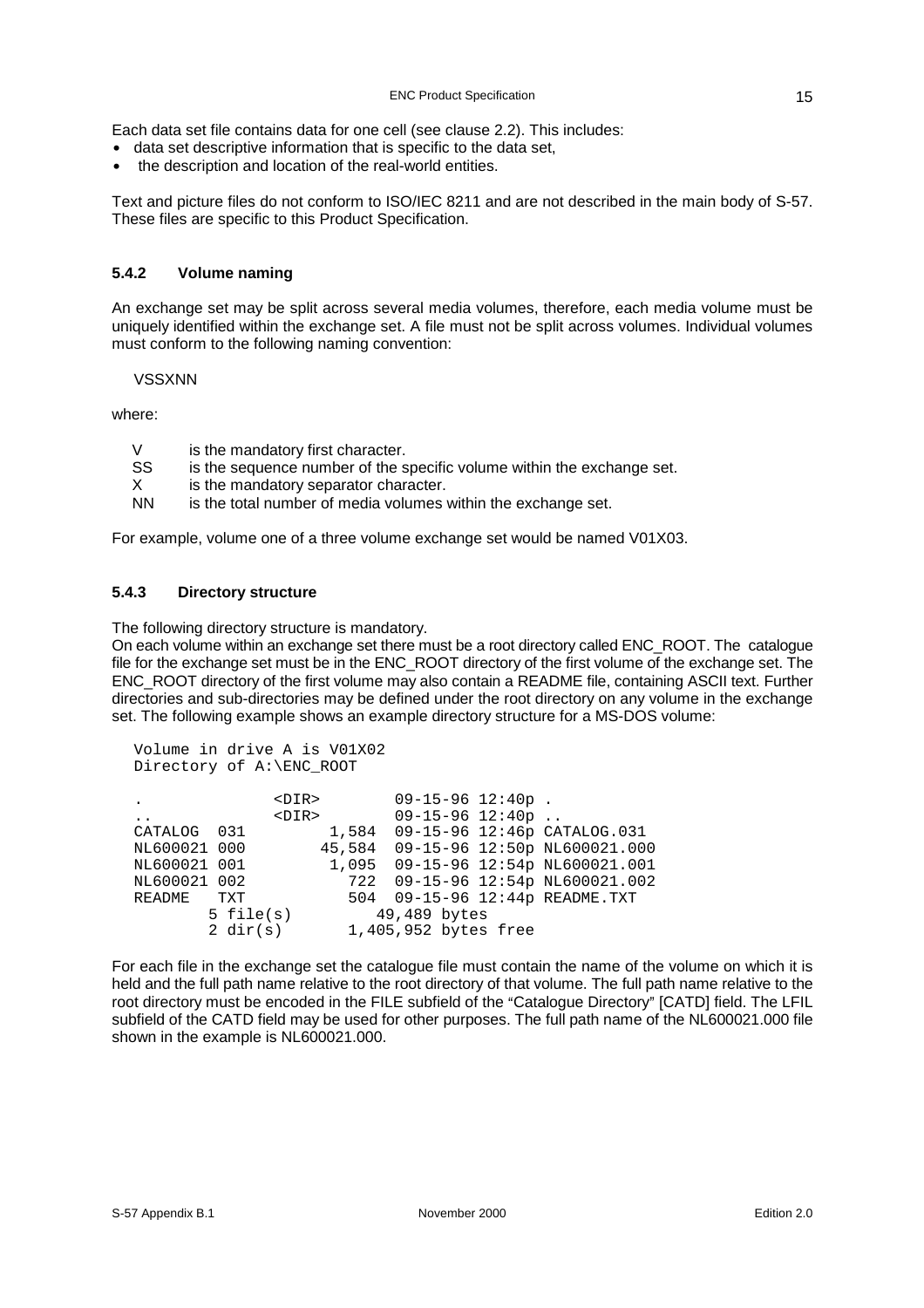In the interests of efficient processing, it is recommended that a sub-directory contains no more than sixtyfour files.

## **5.5 Data sets**

Four kinds of data sets may be produced :

- new data set : no ENC data has previously been produced for this area and for the same navigational purpose.
- update : changing some information in an existing data set.
- re-issue of a data set : including all the updates applied to the original data set up to the date of the reissue. A re-issue does not contain any new information additional to that previously issued by updates.
- new edition of a data set : including new information which has not been previously distributed by updates.

Each new data set, re-issue, or new edition is called a base cell file.

A data set containing updates to one base cell file is called an update cell file.

## **5.6 File naming**

#### **5.6.1 README file**

README.TXT is the mandatory name for this file.

## **5.6.2 Catalogue file**

The catalogue file of the exchange set must be named CATALOG.EEE. Where EEE is the edition number of S-57 used for this exchange set, i.e. 031 for this edition (3.1). No other file may be named CATALOG.

#### **5.6.3 Data set files**

The data set files are named according to the specifications given below :



The main part forms an eight character identifier where :

- the first two characters identify the producer. This list is given in Annex A to Appendix A (IHO Object Catalogue).
- $\bullet$  the third character indicates the navigational purpose (see clause 2.1).
- the fourth to eighth characters are used for the cell code. This code can be used in any way by the producer to provide the unique file name. If characters other than numbers are used only uppercase letters are allowed.

#### 16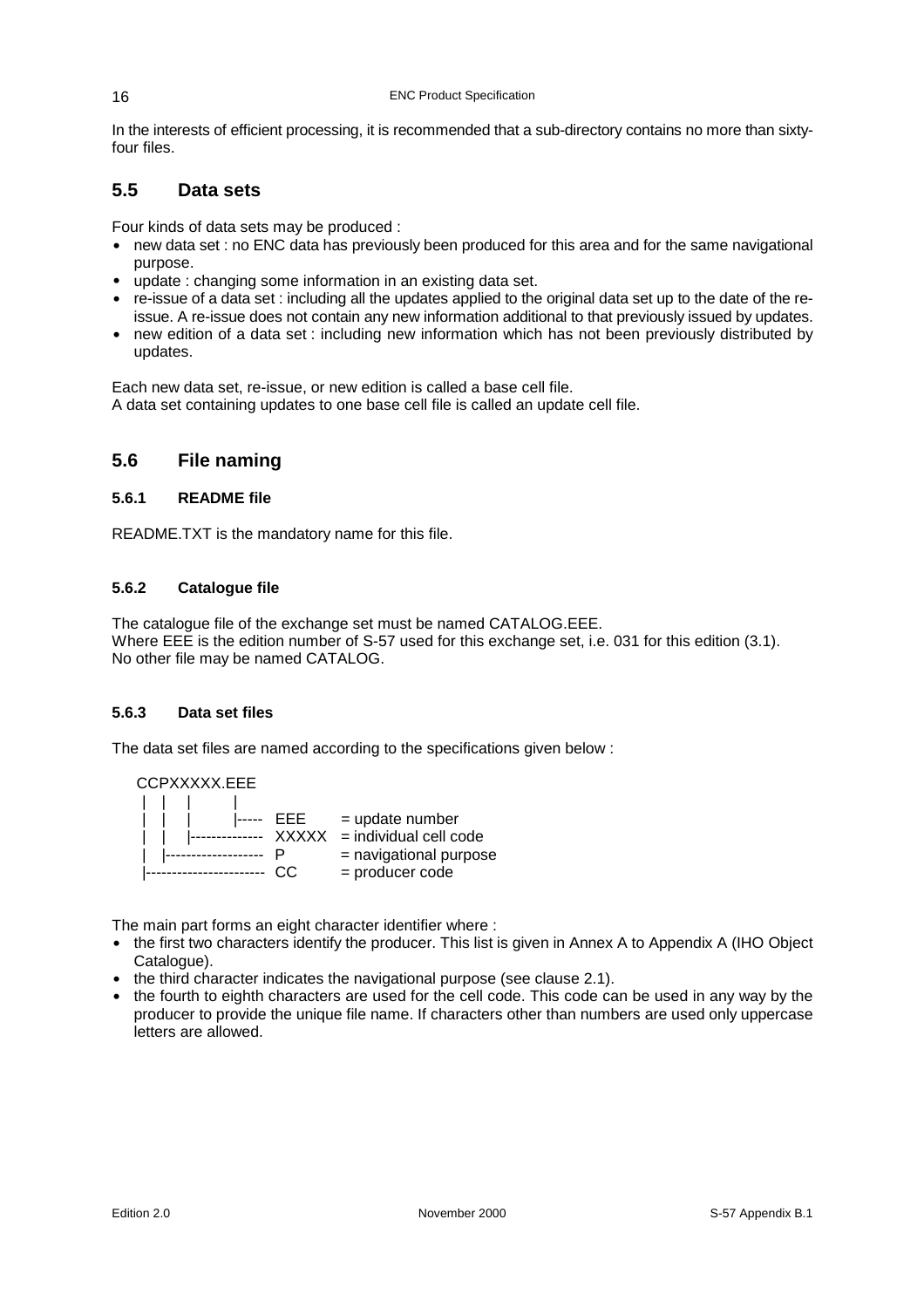A valid base cell file must be uniquely identified world wide by its name, and have the extension 000.

The extension is used for updating (see clause 5.7).

Update cell files have the same name as the original base cell file, with an extension number greater than or equal to 001. They cover the same geographical area as the base cell file to which they apply.

## **5.6.4 Text and picture files**

The text and picture files must be named according to the specifications given below :

CCXXXXXX.EEE

|| |  $\vert \ \vert$   $\vert$   $\vert$   $\vert$ ------- EEE = usual extension code (.TIF and .TXT) | |------------------- XXXXX = individual file code |------------------------ CC = producer code

The main part forms an eight character identifier where :

- the first two characters identify the producer. This list is given in Annex A of the IHO Object Catalogue (S-57, Appendix A).
- the third to eighth characters can be used in any way by the producer to provide the unique file name. If characters other than numbers are used only uppercase letters are allowed.

The extension is used to identify the type of the file. It must be the usual extension for these types of files, i.e. . TXT for ASCII files and .TIF for picture files. These three characters are also indicated in the "Implementation" [IMPL] subfield of the "Catalogue Directory" [CATD] field.

Files in other formats, provided through private agreements, should follow the same general naming convention and use the appropriate file extension to indicate their format.

## **5.7 Updating**

In order to ensure that updates are incorporated into the SENC in the correct sequence without any omission, the file extension and a number of subfields in the "Data Set Identification" [DSID] field are used in the following way :

| file extension | every new data set, re-issue or new edition must have a "000" extension. For<br>update cell files the extension is the number of the update, ranging from "001"<br>to "999". These numbers must be used sequentially, without omission. Number<br>"001" is the first update after a new data set or a new edition, but not after a re-<br>issue. The update sequence is not interrupted by a re-issue. After a re-issue,<br>subsequent updates may be incorporated into the SENC created from this re-<br>issue or to the SENC created from the original data and kept continuously<br>updated. |
|----------------|-------------------------------------------------------------------------------------------------------------------------------------------------------------------------------------------------------------------------------------------------------------------------------------------------------------------------------------------------------------------------------------------------------------------------------------------------------------------------------------------------------------------------------------------------------------------------------------------------|
| edition number | when a data set is initially created, the edition number 1 is assigned to it. The<br>edition number is increased by 1 at each new edition. Edition number remains<br>the same for a re-issue.                                                                                                                                                                                                                                                                                                                                                                                                   |
| update number  | update number 0 is assigned to a new data set. The first update cell file<br>associated with this new data set must have update number 1. The update<br>number must be increased by one for each consecutive update, until a new<br>edition is released. The new edition must have update number 0. A re-issue of<br>a data set must have the update number of the last update applied to the data<br>set. In the case of an update cell file the file extension is the same as the update<br>number.                                                                                           |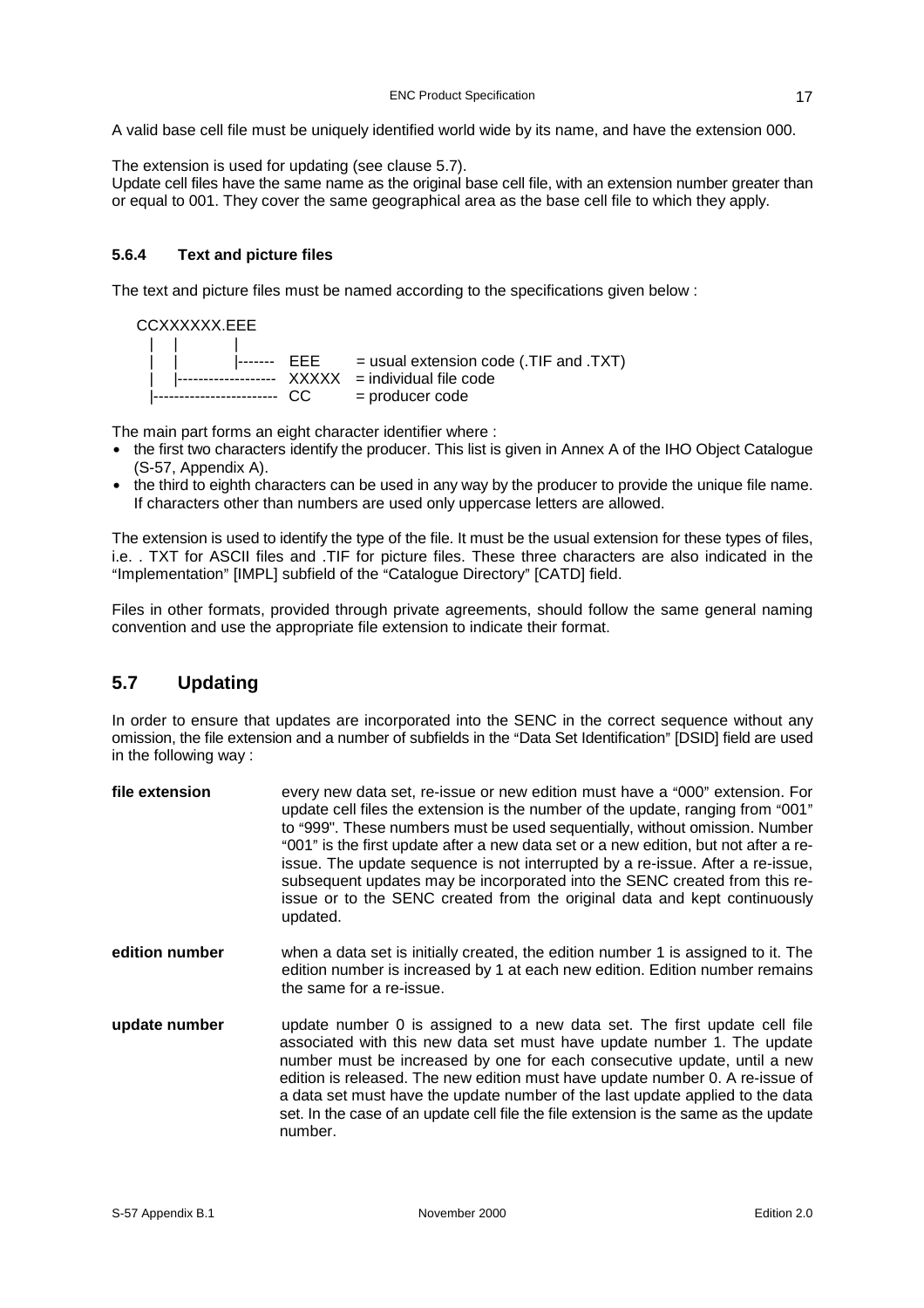**update application** this date is only used for the base cell files (i.e. new data sets, re-issue and new edition), not update cell files. All updates dated on or before this date must have been applied by the producer.

**issue date** date on which the data was made available by the data producer.

Table 5.1 gives examples of the way to manage the file extension, the "Edition Number" [EDTN], the "Update Number" [UPDN], the "Update Application Date" [UADT] and the "Issue Date" [ISDT] subfields.

| Event                  | <b>File extension</b> | <b>EDTN</b>    | <b>UPDN</b> | <b>UADT</b> | <b>ISDT</b> |
|------------------------|-----------------------|----------------|-------------|-------------|-------------|
| New data set           | .000                  | 1              | $\Omega$    | 19950104    | 19950104    |
| Update 1               | .001                  | 1              | 1           | prohibited  | 19950121    |
| Update 2               | .002                  | 1              | 2           | prohibited  | 19950225    |
| $\cdots$               |                       |                |             |             |             |
| Update 31              | .031                  | 1              | 31          | prohibited  | 19950905    |
| Re-issue of a data set | .000                  | 1              | 31          | 19950905    | 19950910    |
| Update 32              | .032                  | 1              | 32          | prohibited  | 19951023    |
| $\cdots$               |                       |                |             |             |             |
| Update 45              | .045                  | 1              | 45          | prohibited  | 19951112    |
| New edition            | .000                  | $\overline{2}$ | $\Omega$    | 19951201    | 19951201    |
| Update 1 to edition 2  | .001                  | 2              | 1           | prohibited  | 19960429    |
| $\cdots$               |                       |                |             |             |             |

table 5.1

This example table relates to the specifications given in S-52 App 1, "Guidance on Updating the Electronic Navigational Chart", in the following way:

- The update information encoded in each individual cell file is called a sequential update.
- The collection of the update information encoded in the update cell files which have been issued since the last new data set, the last re-issue of a data set or since the last update was applied to the SENC is called a cumulative update. In the example, the cumulative update for the new data set starts with update number 1. The cumulative update for the re-issue of a data set starts with update number 32. The cumulative update for a data set to which update number n has been applied starts with update number n+1.
- The update information which has been incorporated in a re-issue of a data set is called a compilation update.

Each re-issue or new edition of a data set must have the same name as the base cell file which it replaces.

The update mechanism is described in S-57 Part 3, clause 8.

In order to delete a data set, an update cell file is created, containing only the Data Set General Information record with the "Data Set Identifier" [DSID] field. The "Edition Number" [EDTN] subfield must be set to 0. This message is only used to cancel a base cell file.

To inform the mariner that a new edition is available, an update cell file is created, containing only the Data Set General Information record with the "Data Set Identifier" [DSID] field. The "Edition Number" [EDTN] subfield must contain a value one higher than the current edition number.

In order to modify a text, picture or application file, a new file with the same name is created.

18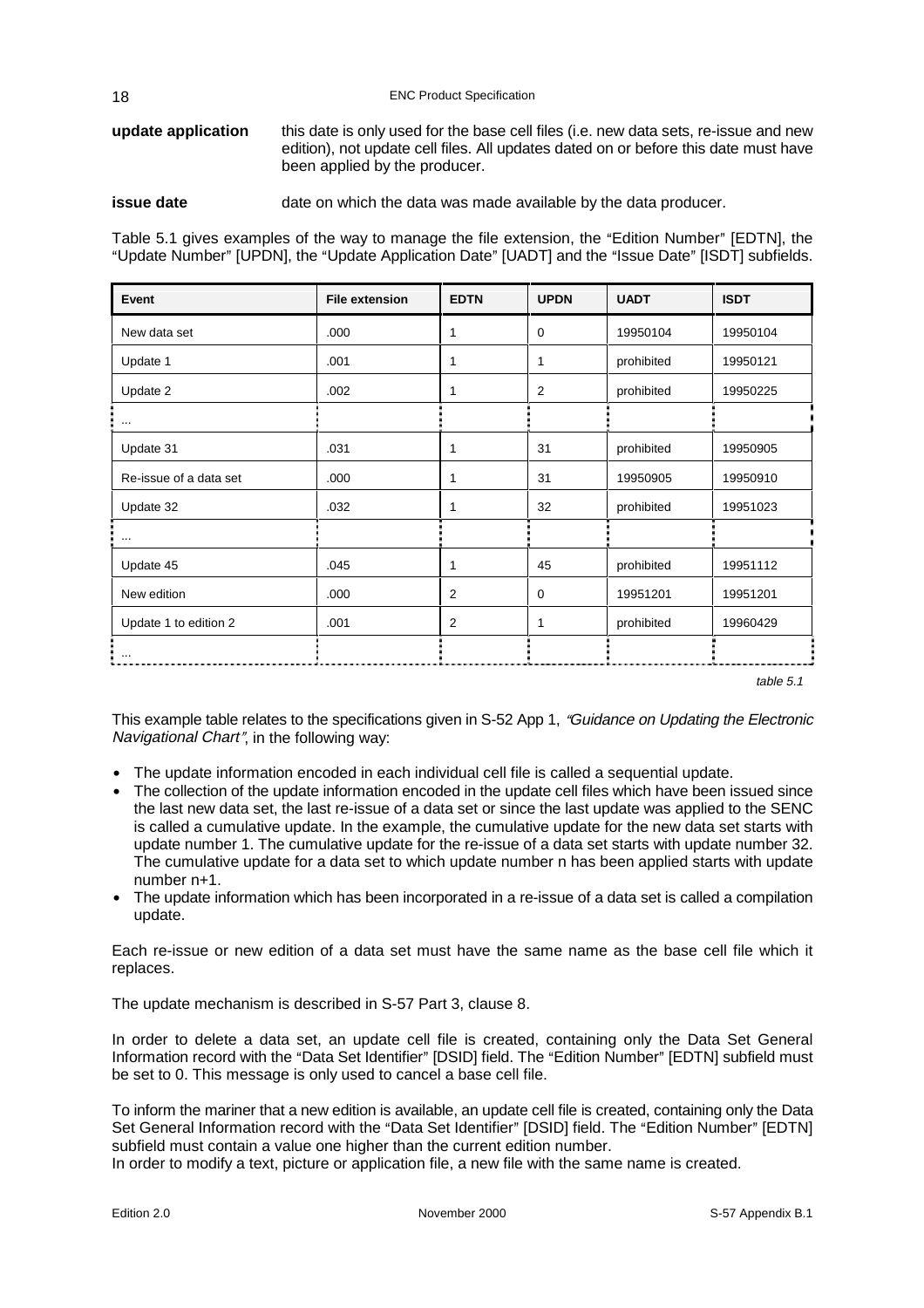When an object pointing to a text, picture or application file is deleted or updated so that it no longer references the file, the ECDIS software should check to see whether any other object reference the same file, before that file is deleted.

An exchange set may contain base cell files and update cell files for the same cells. Under these circumstances the update cell files must follow on in the correct sequential order from the last update applied to the base cell file.

The record version of each feature or vector record is indicated in the "Record Version" [RVER] subfield of the "Feature Record Identifier" [FRID] field or the "Vector Record Identifier" [VRID] field. At each update of a record, this version number is incremented by 1.

## **5.8 Media**

Data must be made available on CD-ROM or 3.5" MS-DOS formatted diskettes. It may also be made available on any other physical media by private arrangement. Data may be provided via telecommunication links.

## **5.9 Error detection**

File integrity checks are based on the CRC-32 algorithm (a 32 bit Cyclic Redundancy Check algorithm) as defined in ANSI/IEEE Standard 802.3, the reference for which is given in clause 1.3.

## **5.9.1 Implementation**

The checksums for each data set are held in the "CRC" [CRCS] subfield of the "Catalogue Directory" [CATD] field. They allow the integrity of each file in the exchange set to be checked on receipt. The CRC value computed on the received file must the same as the CRC value transmitted.

The CRC values are recorded in ASCII as a hexadecimal number least significant byte first.

#### 5.9.2 **Processing**

Encoding is defined by the following generating polynomial :

$$
G(x) = x^{32} + x^{26} + x^{23} + x^{22} + x^{16} + x^{12} + x^{11} + x^{10} + x^8 + x^7 + x^5 + x^4 + x^2 + x + 1
$$

Processing is applied to relevant files as they appear in the exchange set.

The CRC value of the file is defined by the following process :

- 1. The first 32 bits of the data are complemented.
- 2. The n bits of the data are then considered to be the coefficients of a polynomial  $M(x)$  of degree n-1.
- 3. M(x) is multiplied by  $x^{32}$  and divided by  $G(x)$ , producing a remainder R(x) of degree <31.
- 4. The coefficients of R(x) are considered to be a 32-bit sequence.
- 5. The bit sequence is complemented and the result is the CRC.

The hexadecimal format of CRCs are converted to ASCII characters and stored in the "Catalogue" Directory" [CATD] field.

An example of coding in C language is given in Annex B.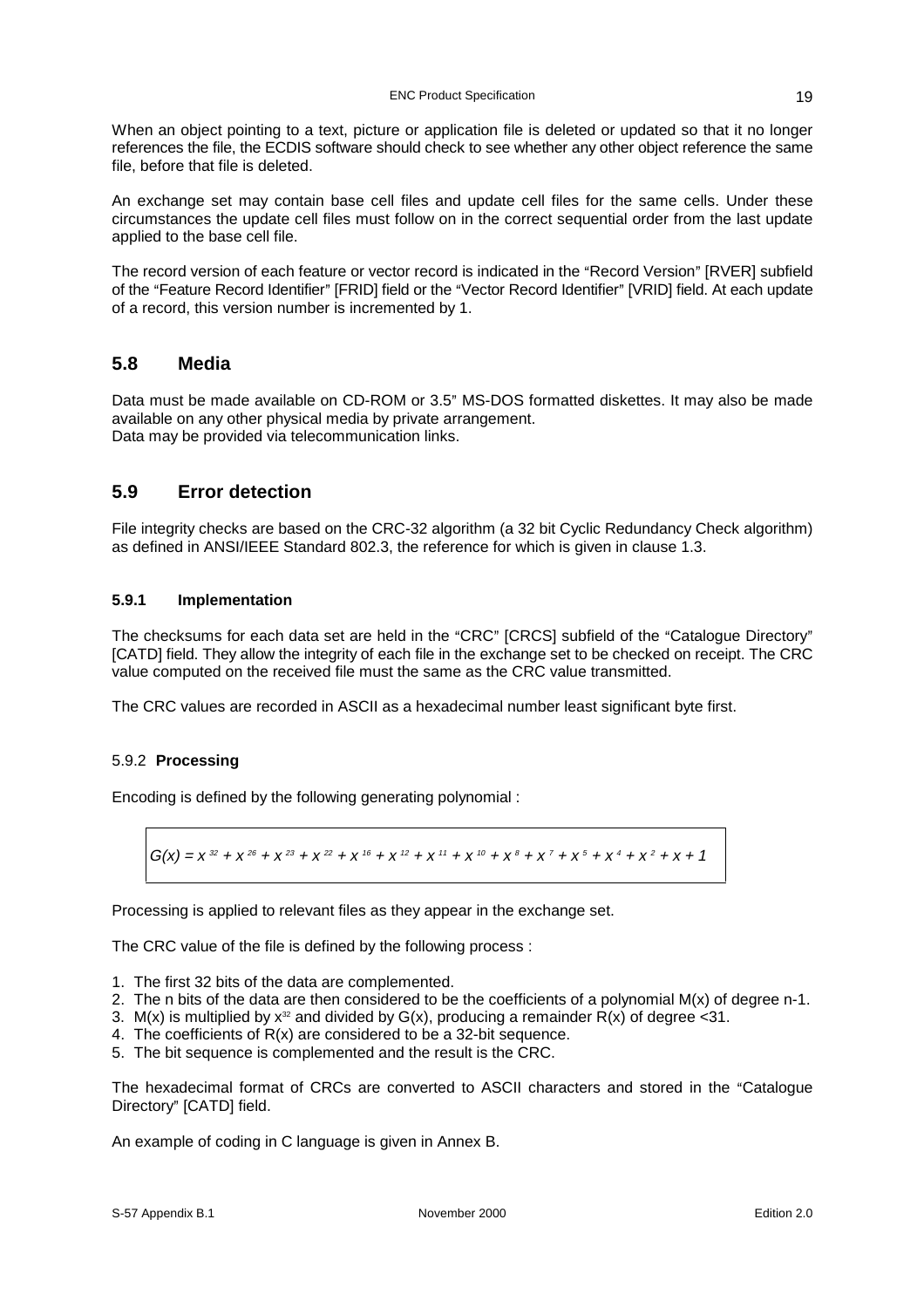# **6. Application profiles**

## **6.1 General**

20

The application profiles define the structure and content of the catalogue file and data set file in an exchange set.

## **6.1.1 Catalogue and data set files**

These files are composed of the records and fields defined in the following tree structure diagrams (see clauses 6.2.1, 6.3.1 and 6.4.1).

The order of data in each base or update cell file is described below :

Data set file Data set general information record Data set geographic reference record (for EN application profile) Vector records Isolated nodes (SG3D) Isolated nodes (SG2D) Connected nodes **Edges** Feature records Meta features Geo features (ordered from slave to master) Collection features

This order of records will enable the import software to check that the child record exists each time the parent record references it (i.e. it will already have read the child record so it will know if it exists or not).

#### **6.1.2 Records**

Records and fields that do not appear in the following tree structure diagrams are prohibited. The order of records in the files must be the same as that described in these tree structure diagrams. The combination of the file name and the "Name" of the record must provide a unique world-wide identifier of the record.

#### **6.1.3 Fields**

For base cell files, some fields may be repeated (indicated by  $\langle R \rangle$ ) and all of their content may be repeated (indicated by \*). In order to reduce the volume of data, the encoder should repeat the sequence of subfields, in preference to creating several fields.

#### **6.1.4 Subfields**

Mandatory subfields must be filled by a non-null value. Prohibited subfields must be encoded as missing subfields values (see S-57 Part 3, clause 2.1). The exact meaning of missing attribute values is defined in clause 3.5.1.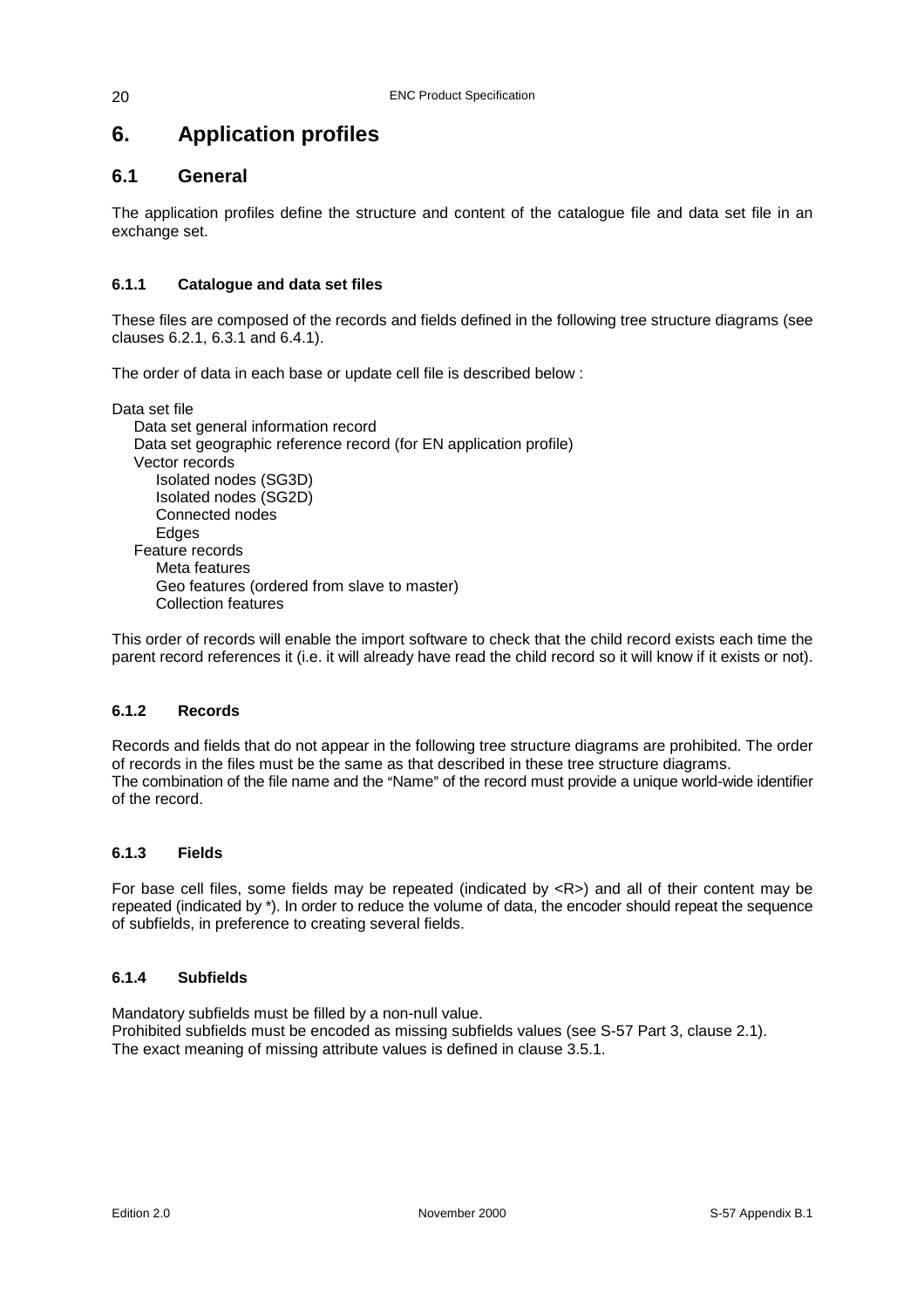In the tables following the tree structure diagrams, mandatory subfields are shown by "M" in the "use" column and prohibited subfields by "P" in the same column. If there is nothing in this column, it means that the use of this subfield is optional. When a subfield value is prescribed, it is indicated in the "value" column. The "comment" column contains general comments and an indication of whether the subfield is ASCII or binary coded.

## **6.2 Catalogue file**

The catalogue has the same structure for EN and ER application profiles.

## **6.2.1 Catalogue file structure**

Catalogue file

| |--<R>-Catalogue Directory record

> | |--0001-- ISO/IEC 8211 Record identifier

| |--<1>-- CATD - Catalogue directory field

#### **6.2.2 Catalogue Directory field - CATD**

NB : All subfield values are encoded as ASCII.

| Tag         | subfield name                | use | value                                                     | comment                                                                                                                                                                                                                               |
|-------------|------------------------------|-----|-----------------------------------------------------------|---------------------------------------------------------------------------------------------------------------------------------------------------------------------------------------------------------------------------------------|
| <b>RCNM</b> | Record name                  | м   | <b>CD</b>                                                 |                                                                                                                                                                                                                                       |
| <b>RCID</b> | Record identification number | М   |                                                           |                                                                                                                                                                                                                                       |
| <b>FILE</b> | File name                    | M   |                                                           | full path from ENC ROOT directory                                                                                                                                                                                                     |
| LFIL        | File long name               |     |                                                           |                                                                                                                                                                                                                                       |
| <b>VOLM</b> | Volume                       | M   |                                                           | name of volume on which file appears                                                                                                                                                                                                  |
| <b>IMPL</b> | Implementation               | M   | <b>ASC</b><br><b>BIN</b><br><b>TXT</b><br>TIF<br>$\cdots$ | for the catalogue file<br>for the data set files<br>for ASCII text files (including the README.TXT file)<br>for picture files<br>or any other usual file extension for file provided<br>through private agreements (see clause 5.6.4) |
| <b>SLAT</b> | Southernmost latitude        |     |                                                           | mandatory for data set files                                                                                                                                                                                                          |
| <b>WLON</b> | Westernmost longitude        |     |                                                           | mandatory for data set files                                                                                                                                                                                                          |
| <b>NLAT</b> | Northernmost latitude        |     |                                                           | mandatory for data set files                                                                                                                                                                                                          |
| <b>ELON</b> | Easternmost longitude        |     |                                                           | mandatory for data set files                                                                                                                                                                                                          |
| <b>CRCS</b> | <b>CRC</b>                   | M   |                                                           | except for README and catalogue files                                                                                                                                                                                                 |
| <b>COMT</b> | Comment                      |     |                                                           |                                                                                                                                                                                                                                       |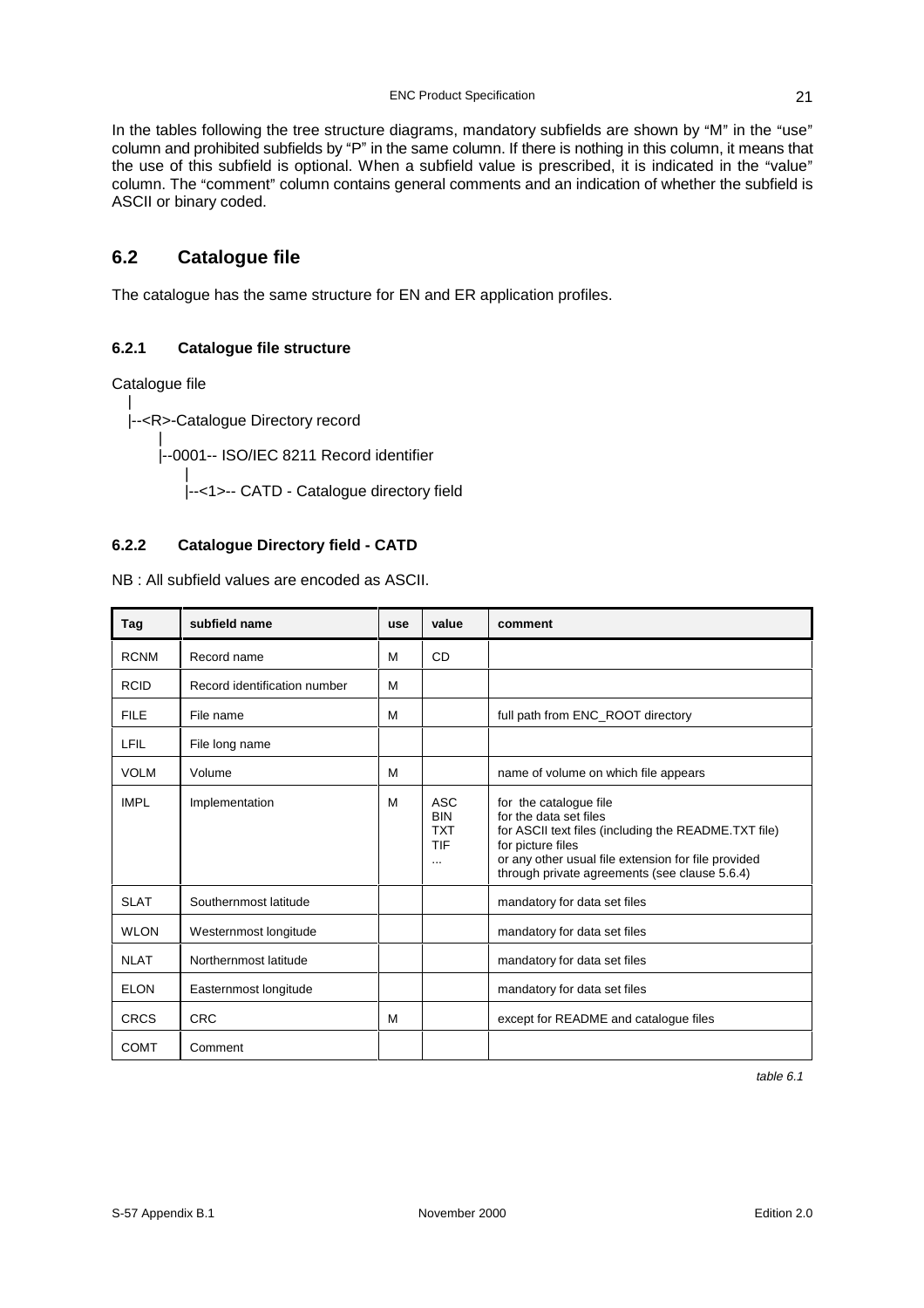# **6.3 EN application profile**

The EN application profile applies to any base cell file (i.e. new data set, re-issue and new edition of a data set).

## **6.3.1 Base cell file structure**

Base cell file

|

|

|

|

|--<1>--Data Set General Information record  $\vert$ | |--0001 - ISO/IEC 8211 Record Identifier  $\|$ | |--<1>-- DSID - Data Set Identification field | | |<br>|--<1>--DSSI - Data Set Structure Information field .<br>|--<1>--Data Set Geographic Reference record  $\vert$ | |--0001 - ISO/IEC 8211 Record Identifier  $| \cdot |$ | |--<1>--DSPM - Data Set Parameter field --<R>--Vector record | | | |--0001 - ISO/IEC 8211 Record Identifier  $\|$ |<br>|--<1>--VRID - Vector Record Identifier field | | |--<R>--ATTV\* - Vector Record Attribute field | | |--<R>--VRPT\* - Vector Record Pointer field | | | | |--<R>--SG2D\* - 2-D Coordinate field | |--or--- | | |--<R>--SG3D\* - 3-D Coordinate (Sounding array) field -<R>--Feature record | |--0001 - ISO/IEC 8211 Record Identifier | |--<1>--FRID - Feature Record Identifier field | |--<1>--FOID - Feature Object Identifier field | |--<R>--ATTF\* - Feature Record Attribute field | |--<R>--NATF\* - Feature Record National Attribute field | |--<R>--FFPT\* - Feature Record to Feature Object Pointer field | |--<R>--FSPT\* - Feature Record to Spatial Record Pointer field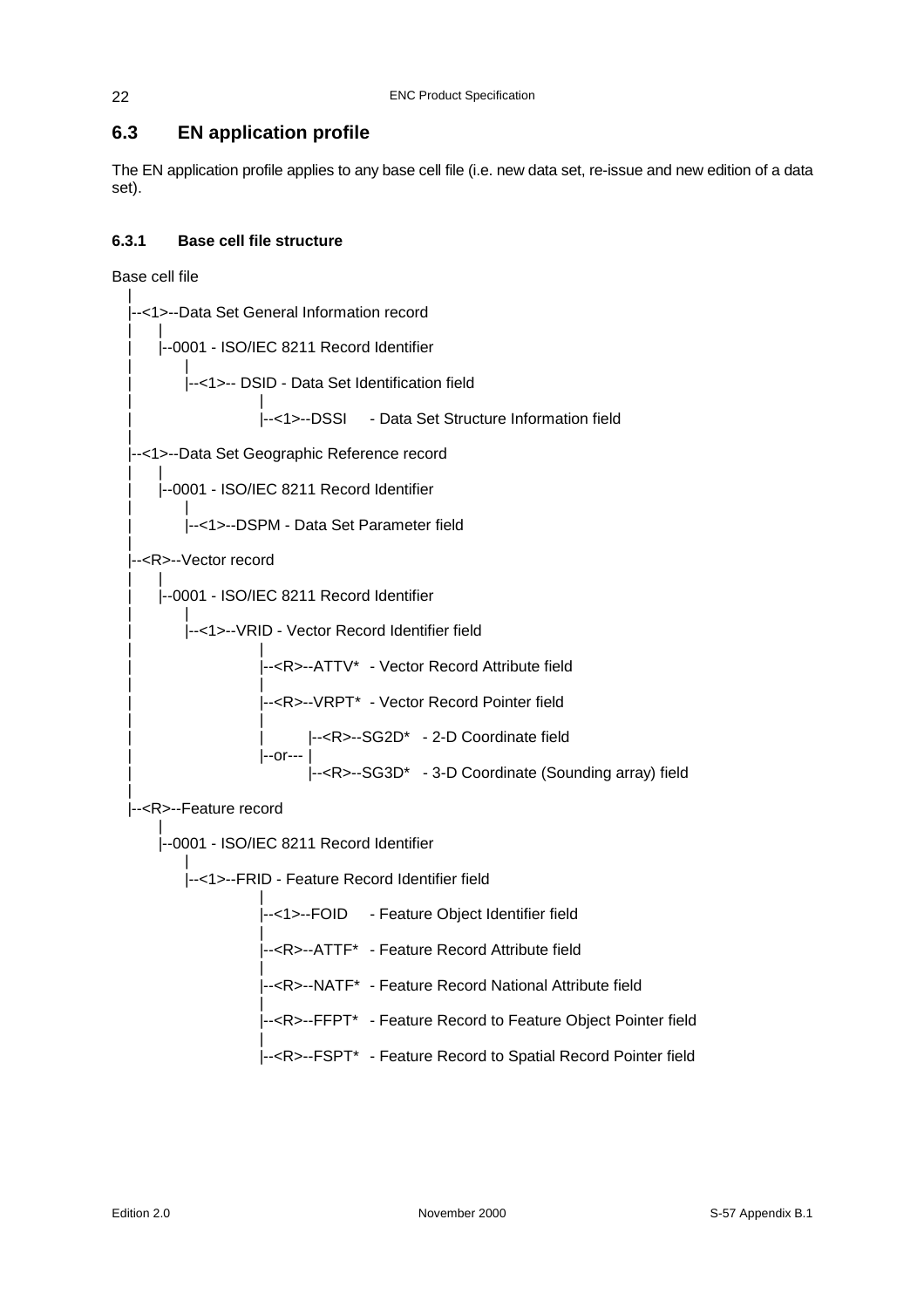## **6.3.2 Field content (EN)**

## **6.3.2.1 Data Set Identification field - DSID**

NB : Subfield values are encoded as ASCII or binary as indicated.

| Tag         | subfield name                           | use | value              | comment                                        |
|-------------|-----------------------------------------|-----|--------------------|------------------------------------------------|
| <b>RCNM</b> | Record name                             | м   | ${10}$             | $= DS$ , binary                                |
| <b>RCID</b> | Record identification number            | M   |                    | binary                                         |
| <b>EXPP</b> | Exchange purpose                        | M   | ${1}$              | data set is new, binary                        |
| <b>INTU</b> | Intended usage                          | M   | $\{1\}$ to $\{6\}$ | navigational purpose, see clause 2.1, binary   |
| <b>DSNM</b> | Data set name                           | M   |                    | file name with extension excluding path, ASCII |
| <b>EDTN</b> | <b>Edition number</b>                   | M   |                    | see clause 5.7, ASCII                          |
| <b>UPDN</b> | Update number                           | M   |                    | <b>ASCII</b>                                   |
| <b>UADT</b> | Update application date                 | M   |                    | <b>ASCII</b>                                   |
| <b>ISDT</b> | Issue date                              | M   |                    | <b>ASCII</b>                                   |
| <b>STED</b> | Edition number of S-57                  | M   | 03.1               | <b>ASCII</b>                                   |
| <b>PRSP</b> | Product specification                   | м   | ${1}$              | $=$ ENC, binary                                |
| <b>PSDN</b> | Product specification description       | P   |                    | empty, ASCII                                   |
| PRED        | Product specification edition<br>number | м   | 2.0                | <b>ASCII</b>                                   |
| <b>PROF</b> | Application profile identification      | M   | ${1}$              | $=$ EN, binary                                 |
| <b>AGEN</b> | Producing agency                        | M   |                    | binary                                         |
| <b>COMT</b> | Comment                                 |     |                    | <b>ASCII</b>                                   |

table 6.2

#### **6.3.2.2 Data Set Structure Information field - DSSI**

NB : All subfield values are encoded as binary.

| Tag         | subfield name                   | use | value                       | comment                                |
|-------------|---------------------------------|-----|-----------------------------|----------------------------------------|
| <b>DSTR</b> | Data structure                  | м   | ${2}$                       | $=$ chain node                         |
| AALL        | <b>ATTF lexical level</b>       | м   | ${0}$ or ${1}$              |                                        |
| <b>NALL</b> | <b>NATF</b> lexical level       | м   | $\{0\},\{1\}$<br>or $\{2\}$ |                                        |
| <b>NOMR</b> | Number of meta records          | M   |                             |                                        |
| <b>NOCR</b> | Number of cartographic records  | м   | $\{0\}$                     | cartographic records are not permitted |
| <b>NOGR</b> | Number of geo record            | м   |                             |                                        |
| <b>NOLR</b> | Number of collection records    | м   |                             |                                        |
| <b>NOIN</b> | Number of isolated node records | м   |                             |                                        |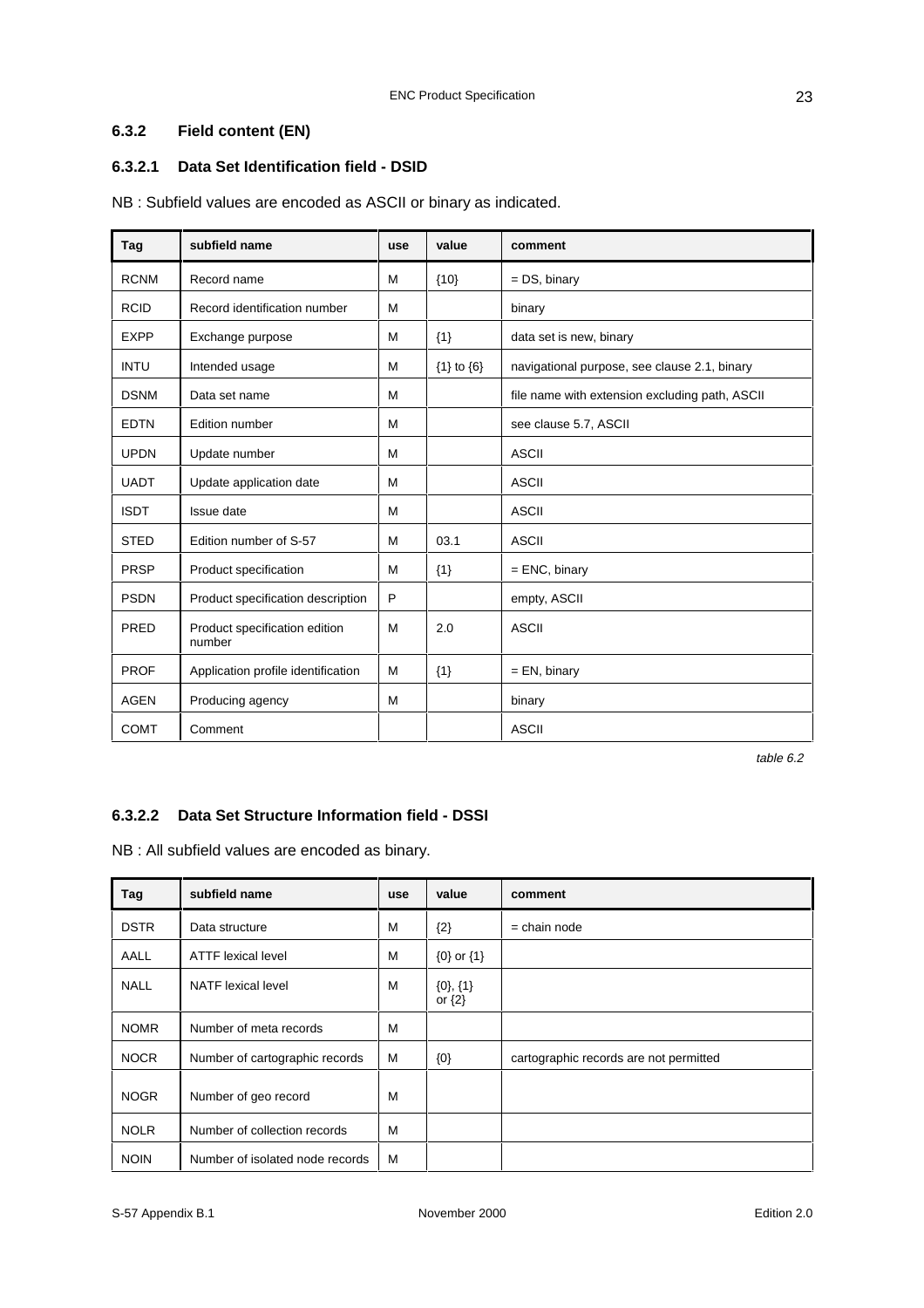| Tag         | subfield name                       | use | value | comment                                         |
|-------------|-------------------------------------|-----|-------|-------------------------------------------------|
| <b>NOCN</b> | Number of connected node<br>records | M   |       |                                                 |
| <b>NOED</b> | Number of edge records              | M   |       |                                                 |
| <b>NOFA</b> | Number of face records              | M   | ${0}$ | faces are not permitted in chain node structure |

table 6.3

#### **6.3.2.3 Data Set Parameter field - DSPM**

NB : Subfield values are encoded as ASCII or binary as indicated.

| Tag         | subfield name                           | use | value  | comment                |
|-------------|-----------------------------------------|-----|--------|------------------------|
| <b>RCNM</b> | Record name                             | м   | ${20}$ | $=$ DP, binary         |
| <b>RCID</b> | Record identification number            | м   |        | binary                 |
| <b>HDAT</b> | Horizontal geodetic datum               | M   | ${2}$  | $=$ WGS 84, binary     |
| <b>VDAT</b> | Vertical datum                          | M   |        | binary                 |
| <b>SDAT</b> | Sounding datum                          | M   |        | binary                 |
| <b>CSCL</b> | Compilation scale of data               | м   |        | binary                 |
| <b>DUNI</b> | Units of depth measurement              | M   | ${1}$  | =metres, binary        |
| <b>HUNI</b> | Units of height measurement             | м   | ${1}$  | =metres, binary        |
| <b>PUNI</b> | Units of positional accuracy            | м   | ${1}$  | =metres, binary        |
| <b>COUN</b> | Coordinate units                        | M   | ${1}$  | $=$ lat/long, binary   |
| <b>COMF</b> | Coordinate multiplication factor        | M   |        | binary, see clause 4.4 |
| <b>SOMF</b> | 3-D (sounding) multiplication<br>factor | M   | ${10}$ | binary, see clause 4.4 |
| <b>COMT</b> | Comment                                 |     |        | <b>ASCII</b>           |

table 6.4

#### **6.3.2.4 Vector Record Identifier field - VRID**

NB: All subfield values are encoded as binary.

| Tag         | subfield name                | use | value                           | comment                                                          |
|-------------|------------------------------|-----|---------------------------------|------------------------------------------------------------------|
| <b>RCNM</b> | Record name                  | M   | ${110}$<br>or {120}<br>or {130} | $= VI$ , isolated node<br>$=$ VC, connected node<br>$= VE, edge$ |
| <b>RCID</b> | Record identification number | м   |                                 |                                                                  |
| <b>RVER</b> | Record version               | M   |                                 |                                                                  |
| <b>RUIN</b> | Record update instruction    | M   | $\{1\}$                         | $=$ insert                                                       |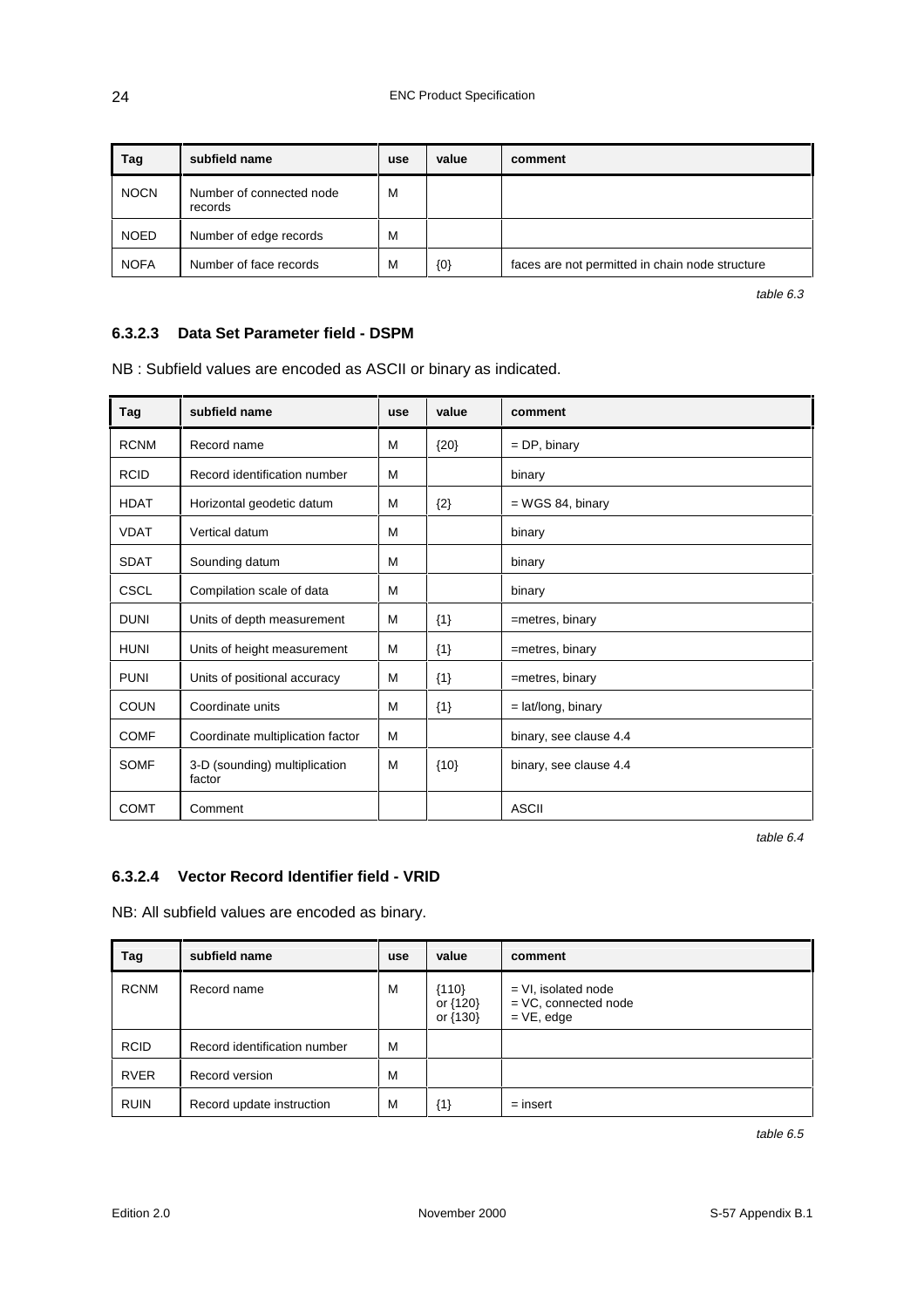## **6.3.2.5 Vector Record Attribute field - ATTV**

NB : Subfield values are encoded as ASCII or binary as indicated.

| Tag         | subfield name        | use | value | comment                                                                               |
|-------------|----------------------|-----|-------|---------------------------------------------------------------------------------------|
| <b>ATTL</b> | Attribute label/code | м   |       | binary code for an attribute                                                          |
| <b>ATVL</b> | Attribute value      | M   |       | ASCII value. Missing attribute value = attribute is<br>relevant but value is unknown. |

table 6.6

#### **6.3.2.6 Vector Record Pointer field - VRPT**

NB : All subfield values are encoded as binary.

| Tag         | subfield name      | use | value               | comment                          |
|-------------|--------------------|-----|---------------------|----------------------------------|
| <b>NAME</b> | Name               | M   |                     |                                  |
| <b>ORNT</b> | Orientation        | M   | ${255}$             | $=$ null                         |
| <b>USAG</b> | Usage indicator    | M   | ${255}$             | $=$ null                         |
| <b>TOPI</b> | Topology indicator | M   | ${1}$<br>or $\{2\}$ | = beginning node<br>$=$ end node |
| <b>MASK</b> | Masking indicator  | м   | ${255}$             | $=$ null                         |

table 6.7

#### **6.3.2.7 2-D Coordinate field - SG2D**

NB : All subfield values are encoded as binary.

| Tag         | subfield name        | use | value | comment                    |
|-------------|----------------------|-----|-------|----------------------------|
| <b>YCOO</b> | Coordinate in Y axis | M   |       | latitude (see clause 4.4)  |
| <b>XCOO</b> | Coordinate in X axis | M   |       | longitude (see clause 4.4) |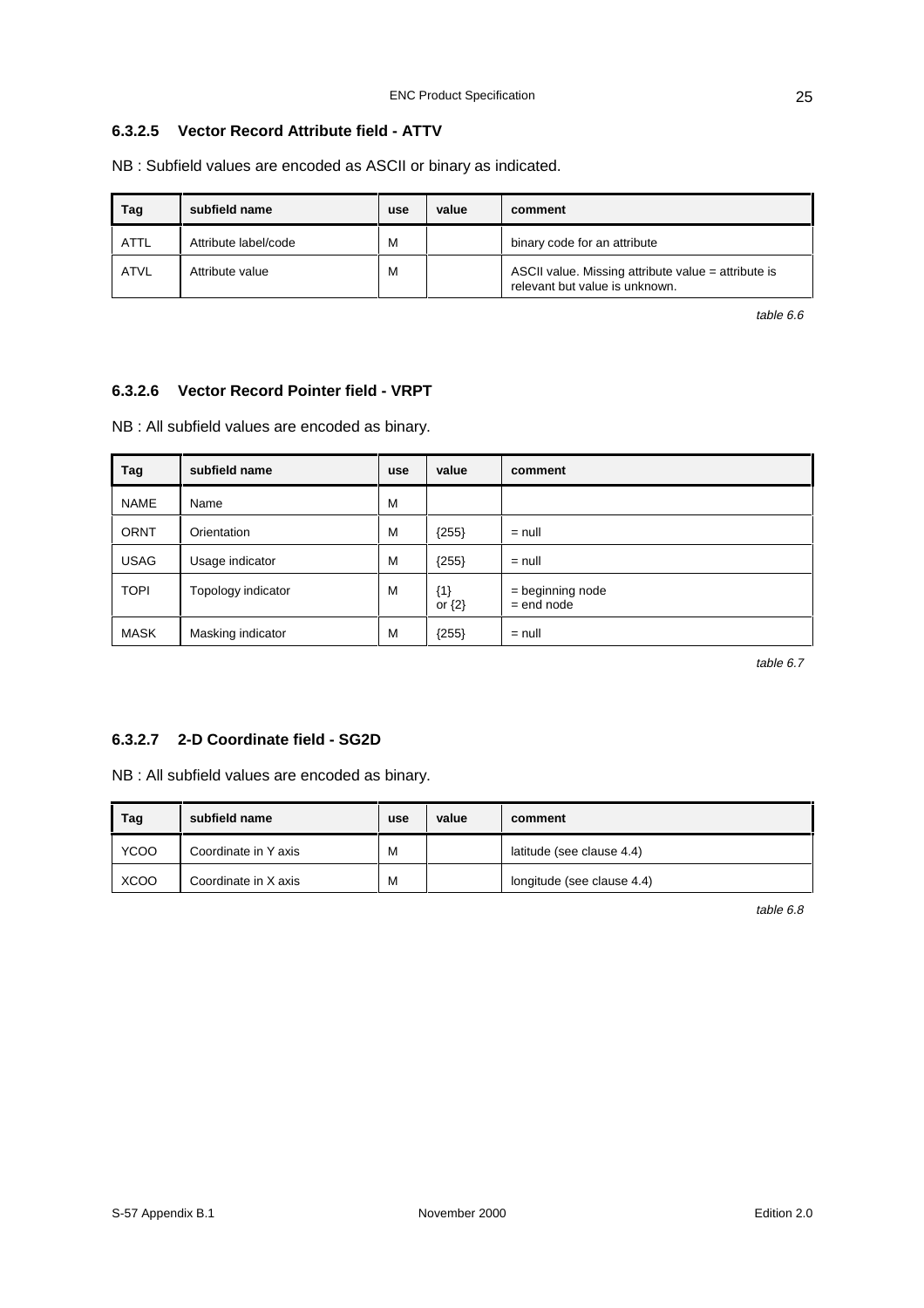## **6.3.2.8 3-D Coordinate (Sounding array) field - SG3D**

NB : All subfield values are encoded as binary.

| Tag         | subfield name        | use | value | comment                            |
|-------------|----------------------|-----|-------|------------------------------------|
| <b>YCOO</b> | Coordinate in Y axis | M   |       | latitude (see clause 4.4)          |
| XCOO        | Coordinate in X axis | M   |       | longitude (see clause 4.4)         |
| VE3D        | 3-D (sounding) value | M   |       | value of sounding (see clause 4.4) |

table 6.9

## **6.3.2.9 Feature Record Identifier field - FRID**

NB : All subfield values are encoded as binary.

| Tag         | subfield name                | use | value                                         | comment                                                  |
|-------------|------------------------------|-----|-----------------------------------------------|----------------------------------------------------------|
| <b>RCNM</b> | Record name                  | М   | ${100}$                                       | $=$ FE                                                   |
| <b>RCID</b> | Record identification number | М   |                                               |                                                          |
| <b>PRIM</b> | Object geometric primitive   | M   | ${1}$<br>or $\{2\}$<br>or $\{3\}$<br>or {255} | $=$ point<br>$=$ line<br>$=$ area<br>$=$ no geometry     |
| <b>GRUP</b> | Group                        | M   | ${1}$<br>or $\{2\}$                           | Group 1, see clause 3.10.1<br>Group 2, see clause 3.10.2 |
| <b>OBJL</b> | Object label                 | M   |                                               | binary code for an object class                          |
| <b>RVER</b> | Record version               | M   |                                               |                                                          |
| <b>RUIN</b> | Record update instruction    | M   | ${1}$                                         | $=$ insert                                               |

table 6.10

## **6.3.2.10 Feature Object Identifier field - FOID**

NB : All subfield values are encoded as binary.

| Tag         | subfield name                      | use | value | comment |
|-------------|------------------------------------|-----|-------|---------|
| <b>AGEN</b> | Producing agency                   | м   |       |         |
| <b>FIND</b> | Feature identification number      | M   |       |         |
| <b>FIDS</b> | Feature identification subdivision | M   |       |         |

table 6.11

26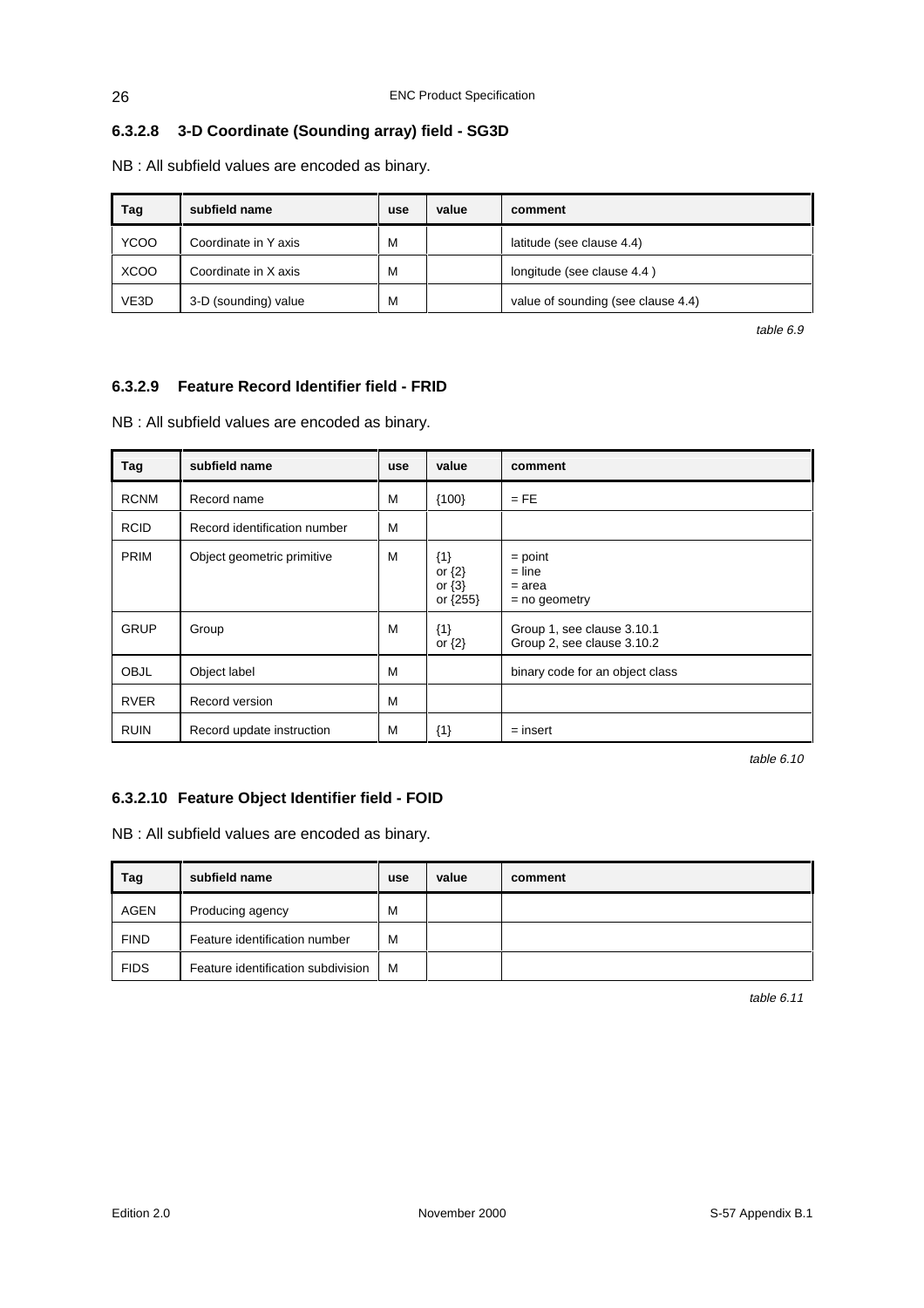#### **6.3.2.11 Feature Record Attribute field - ATTF**

NB : Subfield values are encoded as ASCII or binary as indicated.

| Tag  | subfield name        | use | value | comment                                                                               |
|------|----------------------|-----|-------|---------------------------------------------------------------------------------------|
| ATTL | Attribute label/code | м   |       | binary code for an attribute                                                          |
| ATVL | Attribute value      |     |       | ASCII value. Missing attribute value = attribute is<br>relevant but value is unknown. |

table 6.12

#### **6.3.2.12 Feature Record National Attribute field - NATF**

NB : Subfield values are encoded as ASCII or binary as indicated.

| Tag         | subfield name        | use | value | comment                                                                              |
|-------------|----------------------|-----|-------|--------------------------------------------------------------------------------------|
| <b>ATTL</b> | Attribute label/code | M   |       | binary code for an attribute                                                         |
| <b>ATVL</b> | Attribute value      |     |       | ASCII value. Missing attribute value = attribute is<br>relevant but value is unknown |

table 6.13

#### **6.3.2.13 Feature Record to Feature Object Pointer field - FFPT**

NB : Subfield values are encoded as ASCII or binary as indicated.

| Tag         | subfield name          | use | value               | comment                               |
|-------------|------------------------|-----|---------------------|---------------------------------------|
| <b>LNAM</b> | Long name              | M   |                     | binary                                |
| <b>RIND</b> | Relationship indicator | M   | ${2}$<br>or $\{3\}$ | $=$ slave, binary<br>$=$ peer, binary |
| <b>COMT</b> | Comment                |     |                     | <b>ASCII</b>                          |

table 6.14

## **6.3.2.14 Feature Record to Spatial Record Pointer field - FSPT**

NB : All subfield values are encoded as binary.

| Tag         | subfield name     | use | value                                         | comment                                                                                     |
|-------------|-------------------|-----|-----------------------------------------------|---------------------------------------------------------------------------------------------|
| <b>NAME</b> | Name              | M   |                                               |                                                                                             |
| <b>ORNT</b> | Orientation       | M   | ${1}$<br>or $\{2\}$<br>or {255}               | $=$ forward<br>$=$ reverse<br>$=$ null                                                      |
| <b>USAG</b> | Usage indicator   | M   | ${1}$<br>or $\{2\}$<br>or $\{3\}$<br>or {255} | $=$ exterior<br>$=$ interior<br>=exterior boundary, truncated by the data limit<br>$=$ null |
| <b>MASK</b> | Masking indicator | м   | ${1}$<br>or $\{2\}$<br>or {255}               | $=$ mask<br>$=$ show<br>$=$ null                                                            |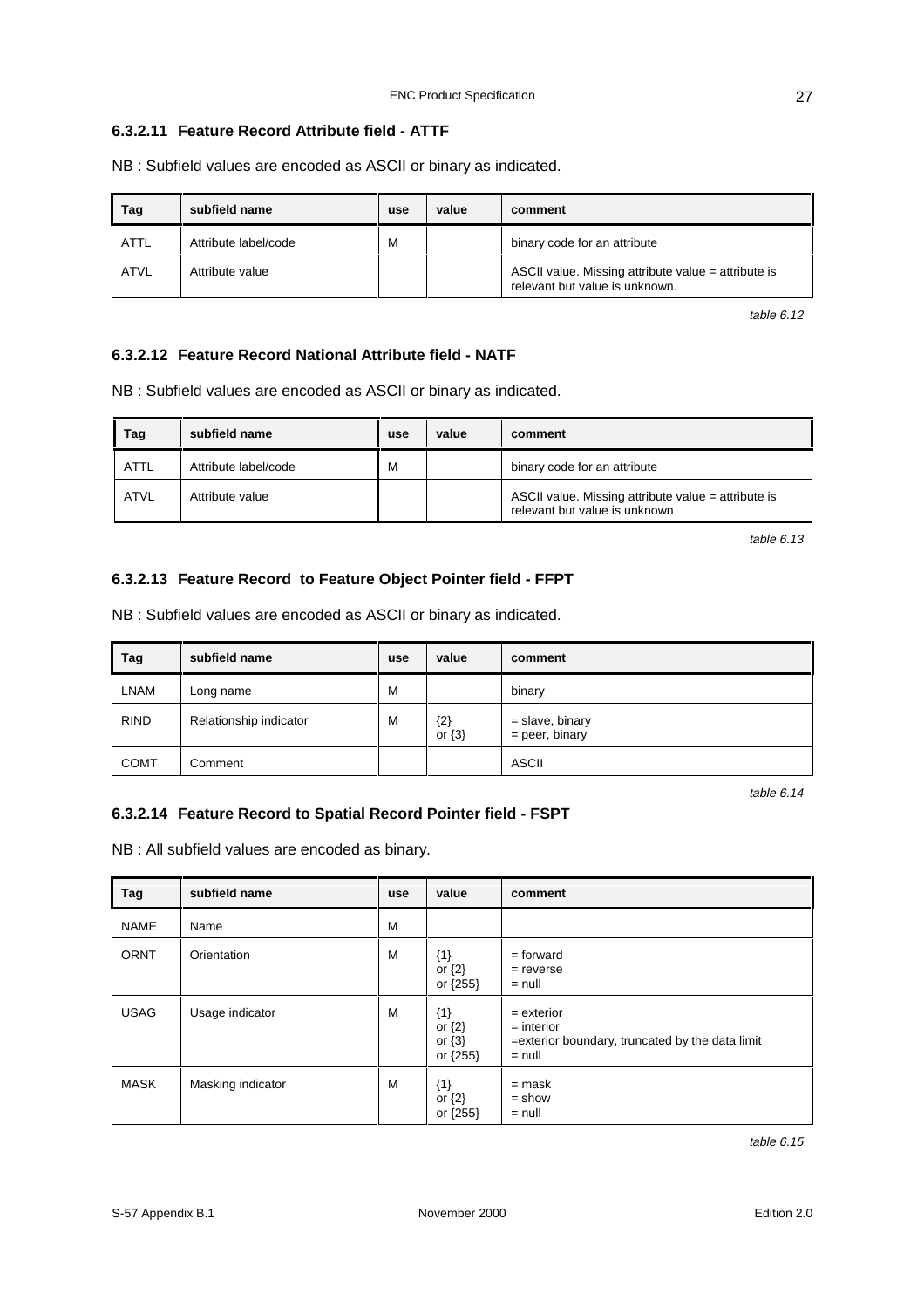# **6.4 ER application profile**

The ER application profile only applies to update cell files.

## **6.4.1 Update cell file structure**

Update cell file

|

| --<1>--Data Set General Information record                                                                                       |
|----------------------------------------------------------------------------------------------------------------------------------|
| --0001 - ISO/IEC 8211 Record Identifier                                                                                          |
| --<1>--DSID - Data Set Identification field                                                                                      |
| --<1>--DSSI - Data Set Structure Information field                                                                               |
| -- <r>--Vector record</r>                                                                                                        |
| --0001 - ISO/IEC 8211 Record identifier                                                                                          |
| --<1>--VRID - Vector Record Identifier field                                                                                     |
| -- <r>--ATTV* - Vector Record Attribute field</r>                                                                                |
| --<1>--VRPC - Vector Record Pointer Control field                                                                                |
| -- <r>--VRPT* - Vector Record Pointer field</r>                                                                                  |
| --<1>--SGCC - Coordinate Control field                                                                                           |
|                                                                                                                                  |
| --- <r>--G2D* - 2-D Coordinate field<br/> ---or--  <br/> ---or--    ---<r>--G3D* - 3-D Coordinate (Sounding array) field</r></r> |
| l-- <r>--Feature record</r>                                                                                                      |
| --0001 - ISO/IEC 8211 Record identifier                                                                                          |
| --<1>--FRID - Feature Record Identifier field                                                                                    |
| --<1>--FOID - Feature Object Identifier field                                                                                    |
| -- <r>--ATTF* - Feature Record Attribute field</r>                                                                               |
| -- <r>--NATF* - Feature Record National Attribute field</r>                                                                      |
| --<1>--FFPC - Feature Record to Feature Object Pointer Control field                                                             |
| -- <r>--FFPT* - Feature Record to Feature Object Pointer field</r>                                                               |
| --<1>--FSPC - Feature Record to Spatial Record Pointer Control field                                                             |
| -- <r>--FSPT* - Feature Record to Spatial Record Pointer field</r>                                                               |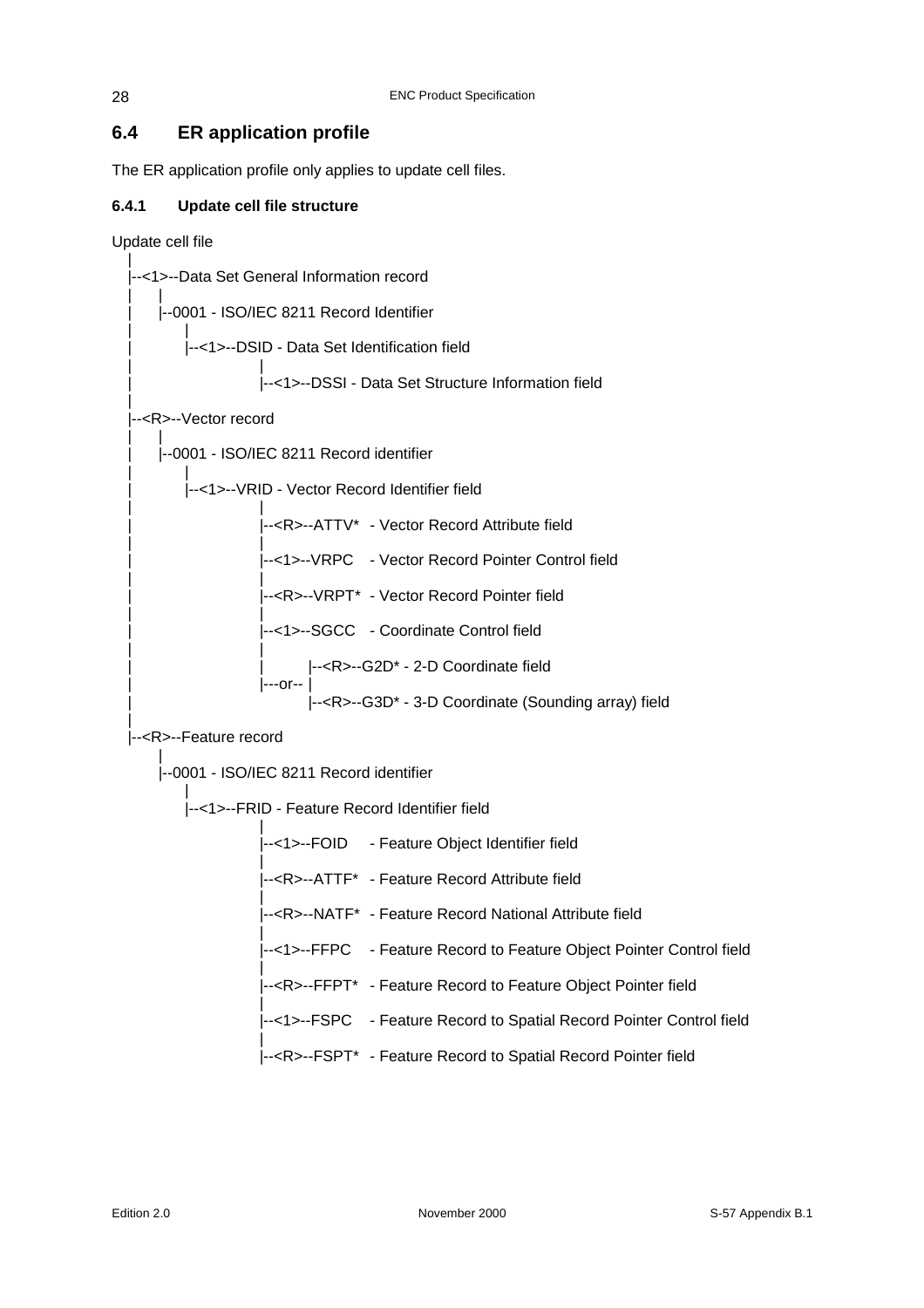## **6.4.2 Field content (ER)**

## **6.4.2.1 Data Set Identification Field - DSID**

NB : Subfield values are encoded as ASCII or binary as indicated.

| Tag         | subfield name                           | use | value              | comment                                        |
|-------------|-----------------------------------------|-----|--------------------|------------------------------------------------|
| <b>RCNM</b> | Record name                             | м   | ${10}$             | $= DS$ , binary                                |
| <b>RCID</b> | Record identification number            | M   |                    | binary                                         |
| <b>EXPP</b> | Exchange purpose                        | м   | ${2}$              | data set is a revision, binary                 |
| <b>INTU</b> | Intended usage                          | м   | $\{1\}$ to $\{6\}$ | navigational purpose, see clause 2.1, binary   |
| <b>DSNM</b> | Data set name                           | м   |                    | file name with extension excluding path, ASCII |
| <b>EDTN</b> | Edition number                          | м   |                    | see clause 5.7, ASCII                          |
| <b>UPDN</b> | Update number                           | м   |                    | <b>ASCII</b>                                   |
| <b>UADT</b> | Update application date                 | P   |                    | empty, ASCII                                   |
| <b>ISDT</b> | Issue date                              | м   |                    | <b>ASCII</b>                                   |
| <b>STED</b> | Edition number of S-57                  | M   | 03.1               | <b>ASCII</b>                                   |
| <b>PRSP</b> | Product specification                   | м   | ${1}$              | $=$ ENC, binary                                |
| <b>PSDN</b> | Product specification description       | P   |                    | empty, ASCII                                   |
| PRED        | Product specification edition<br>number | M   | 2.0                | <b>ASCII</b>                                   |
| <b>PROF</b> | Application profile identification      | M   | ${2}$              | $= ER, binary$                                 |
| <b>AGEN</b> | Producing agency                        | M   |                    | binary                                         |
| <b>COMT</b> | Comment                                 |     |                    | <b>ASCII</b>                                   |

table 6.16

#### **6.4.2.2 Data Set Structure Information field - DSSI**

NB: All subfield values are encoded as binary.

| Tag         | subfield name                       | use | value                        | comment                                |
|-------------|-------------------------------------|-----|------------------------------|----------------------------------------|
| <b>DSTR</b> | Data structure                      | м   | ${2}$                        | $=$ chain node                         |
| AALL        | <b>ATTF lexical level</b>           | м   | $\{0\}$ or $\{1\}$           |                                        |
| <b>NALL</b> | <b>NATF</b> lexical level           | м   | ${0}$ or ${1}$<br>or $\{2\}$ |                                        |
| <b>NOMR</b> | Number of meta records              | м   |                              |                                        |
| <b>NOCR</b> | Number of cartographic records      | м   | $\{0\}$                      | cartographic records are not permitted |
| <b>NOGR</b> | Number of geo records               | M   |                              |                                        |
| <b>NOLR</b> | Number of collection records        | м   |                              |                                        |
| <b>NOIN</b> | Number of isolated node records     | M   |                              |                                        |
| <b>NOCN</b> | Number of connected node<br>records | м   |                              |                                        |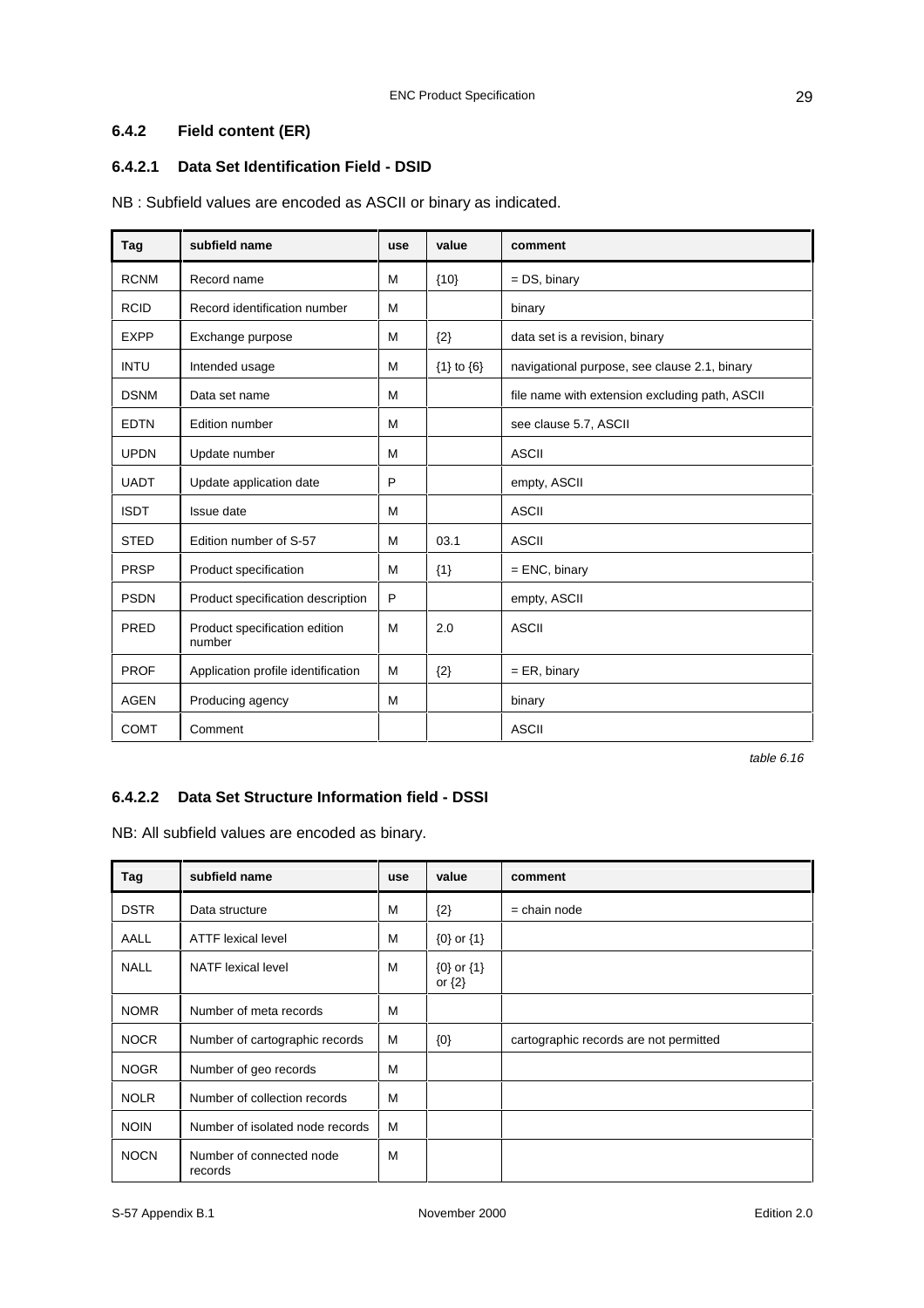| Tag         | subfield name          | use | value   | comment                                         |
|-------------|------------------------|-----|---------|-------------------------------------------------|
| <b>NOED</b> | Number of edge records | M   |         |                                                 |
| <b>NOFA</b> | Number of face records | M   | $\{0\}$ | faces are not permitted in chain node structure |

table 6.17

### **6.4.2.3 Vector Record Identifier field - VRID**

NB : All subfield values are encoded as binary.

| Tag         | subfield name                | use | value                             | comment                                                          |
|-------------|------------------------------|-----|-----------------------------------|------------------------------------------------------------------|
| <b>RCNM</b> | Record name                  | м   | ${110}$<br>or {120}<br>or {130}   | $= VI$ , isolated node<br>$=$ VC, connected node<br>$= VE, edge$ |
| <b>RCID</b> | Record identification number | M   |                                   |                                                                  |
| <b>RVER</b> | Record version               | м   |                                   |                                                                  |
| <b>RUIN</b> | Record update instruction    | M   | ${1}$<br>or $\{2\}$<br>or $\{3\}$ | $=$ insert<br>$=$ delete<br>$=$ modify                           |

table 6.18

#### **6.4.2.4 Vector Attribute field - ATTV**

NB : Subfield values are encoded as ASCII or binary as indicated.

| Tag         | subfield name        | use | value | comment                                                                                            |
|-------------|----------------------|-----|-------|----------------------------------------------------------------------------------------------------|
| <b>ATTL</b> | Attribute label/code | M   |       | binary code for an attribute                                                                       |
| <b>ATVL</b> | Attribute value      |     |       | ASCII value, missing attribute value = attribute value<br>is deleted or unknown (see clause 3.5.1) |

table 6.19

#### **6.4.2.5 Vector Record Pointer Control field - VRPC**

NB : All subfield values are encoded as binary.

| Tag         | subfield name                               | use | value                             | comment                                |
|-------------|---------------------------------------------|-----|-----------------------------------|----------------------------------------|
| <b>VPUI</b> | Vector record pointer update<br>instruction | M   | ${1}$<br>or $\{2\}$<br>or $\{3\}$ | $=$ insert<br>$=$ delete<br>$=$ modify |
| <b>VPIX</b> | Vector record pointer index                 | M   |                                   |                                        |
| <b>NVPT</b> | Number of vector record<br>pointers         | M   |                                   |                                        |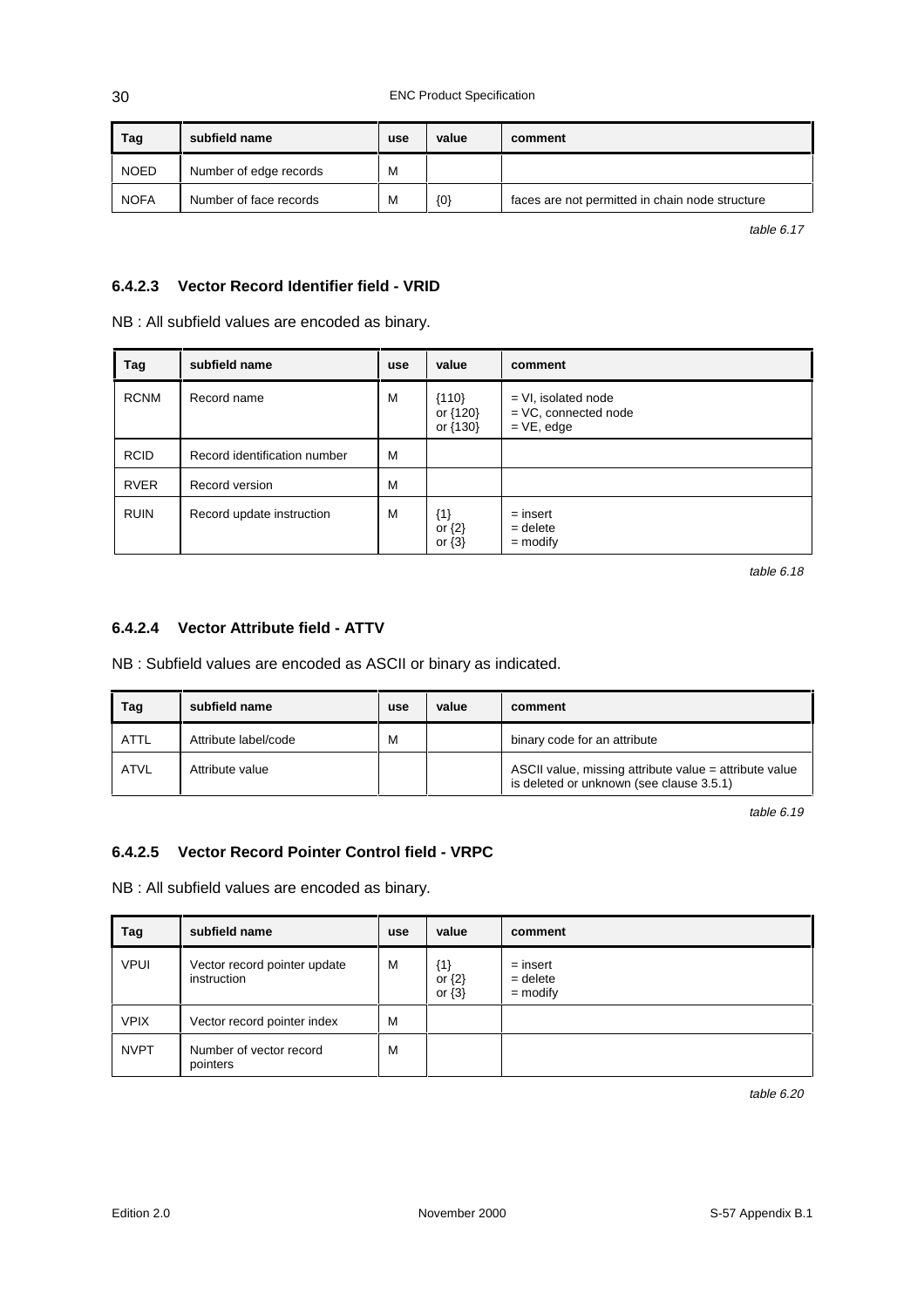## **6.4.2.6 Vector Record Pointer field - VRPT**

NB : All subfield values are encoded as binary.

| Tag         | subfield name      | use | value               | comment                          |
|-------------|--------------------|-----|---------------------|----------------------------------|
| <b>NAME</b> | Name               | M   |                     |                                  |
| <b>ORNT</b> | Orientation        | М   | ${255}$             | $=$ null                         |
| <b>USAG</b> | Usage indicator    | M   | ${255}$             | $=$ null                         |
| <b>TOPI</b> | Topology indicator | M   | ${1}$<br>or $\{2\}$ | = beginning node<br>$=$ end node |
| <b>MASK</b> | Masking indicator  | M   | ${255}$             | $=$ null                         |

table 6.21

#### **6.4.2.7 Coordinate Control field - SGCC**

NB : All subfield values are encoded as binary.

| Tag         | subfield name                 | use | value                             | comment                                |
|-------------|-------------------------------|-----|-----------------------------------|----------------------------------------|
| CCUI        | Coordinate update instruction | M   | ${1}$<br>or $\{2\}$<br>or $\{3\}$ | $=$ insert<br>$=$ delete<br>$=$ modify |
| <b>CCIX</b> | Coordinate index              | M   |                                   |                                        |
| <b>CCNC</b> | Number of coordinates         | M   |                                   |                                        |

table 6.22

#### **6.4.2.8 2-D Coordinate field - SG2D**

NB: All subfield values are encoded as binary.

| Tag         | subfield name        | use | value | comment                    |
|-------------|----------------------|-----|-------|----------------------------|
| <b>YCOO</b> | Coordinate in Y axis | M   |       | latitude (see clause 4.4)  |
| <b>XCOO</b> | Coordinate in X axis | м   |       | longitude (see clause 4.4) |

table 6.23

## **6.4.2.9 3-D Coordinate (Sounding array) field - SG3D**

NB : All subfield values are encoded as binary.

| Tag         | subfield name        | use | value | comment                            |
|-------------|----------------------|-----|-------|------------------------------------|
| <b>YCOO</b> | Coordinate in Y axis | М   |       | latitude (see clause 4.4)          |
| <b>XCOO</b> | Coordinate in X axis | M   |       | longitude (see clause 4.4)         |
| VE3D        | 3-D (sounding) value | м   |       | value of sounding (see clause 4.4) |

table 6.24

31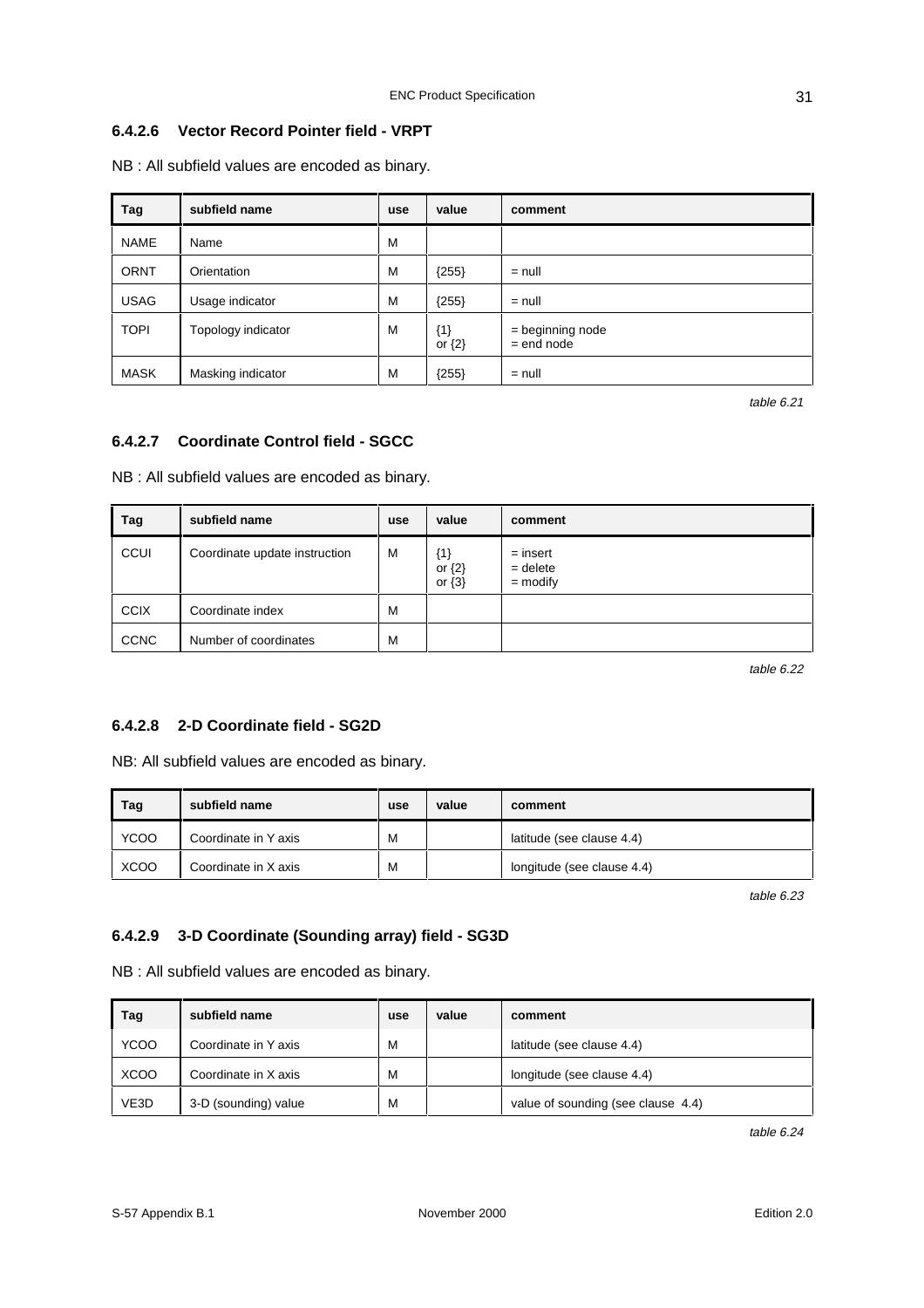## **6.4.2.10 Feature Record Identifier field - FRID**

NB : All subfield values are encoded as binary.

| Tag         | subfield name                | use | value                                         | comment                                                  |
|-------------|------------------------------|-----|-----------------------------------------------|----------------------------------------------------------|
| <b>RCNM</b> | Record name                  | M   | ${100}$                                       | $=$ FE                                                   |
| <b>RCID</b> | Record identification number | M   |                                               |                                                          |
| <b>PRIM</b> | Object geometric primitive   | M   | ${1}$<br>or $\{2\}$<br>or $\{3\}$<br>or {255} | $=$ point<br>$=$ line<br>$=$ area<br>$=$ no geometry     |
| <b>GRUP</b> | Group                        | M   | ${1}$<br>or $\{2\}$                           | Group 1, see clause 3.10.1<br>Group 2, see clause 3.10.2 |
| <b>OBJL</b> | Object label                 | M   |                                               | binary code for an object class                          |
| <b>RVER</b> | Record version               | M   |                                               |                                                          |
| <b>RUIN</b> | Record update instruction    | M   | ${1}$<br>or $\{2\}$<br>or $\{3\}$             | $=$ insert<br>$=$ delete<br>$=$ modify                   |

table 6.25

## **6.4.2.11 Feature Object Identifier field - FOID**

NB : All subfield values are encoded as binary.

| Tag         | subfield name                      | use | value | comment |
|-------------|------------------------------------|-----|-------|---------|
| <b>AGEN</b> | Producing agency                   | M   |       |         |
| <b>FIND</b> | Feature identification number      | M   |       |         |
| <b>FIDS</b> | Feature identification subdivision | M   |       |         |

table 6.26

## **6.4.2.12 Feature Record Attribute field - ATTF**

NB : Subfield values are encoded as ASCII or binary as indicated.

| Tag  | subfield name        | use | value | comment                                                                                            |
|------|----------------------|-----|-------|----------------------------------------------------------------------------------------------------|
| ATTL | Attribute label/code | M   |       | binary code for an attribute                                                                       |
| ATVL | Attribute value      |     |       | ASCII value. Missing attribute value = attribute value<br>is deleted or unknown (see clause 3.5.1) |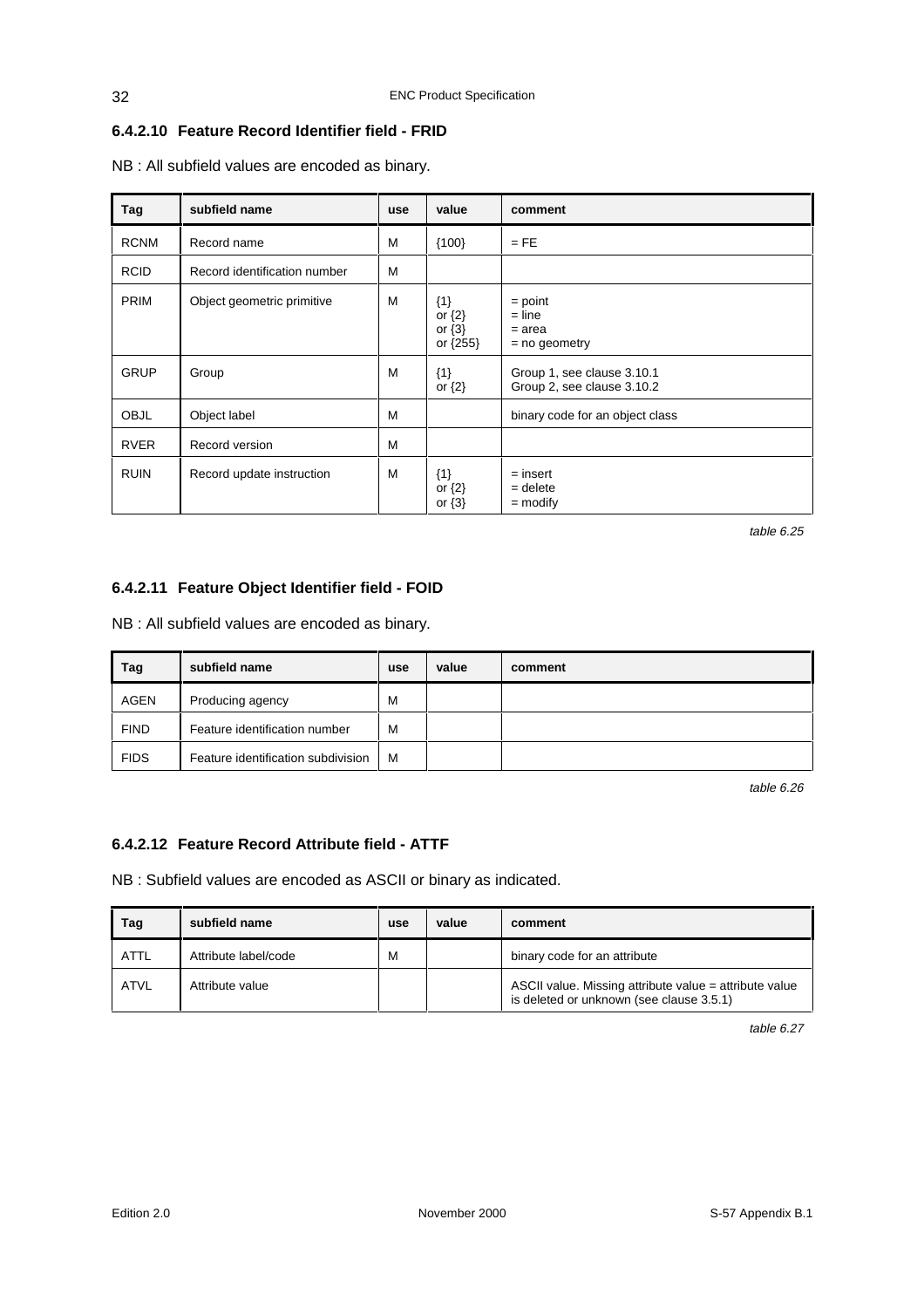#### **6.4.2.13 Feature Record National Attribute field - NATF**

NB: Subfield values are encoded as ASCII or binary as indicated.

| Tag         | subfield name        | use | value | <b>Comment</b>                                                        |
|-------------|----------------------|-----|-------|-----------------------------------------------------------------------|
| <b>ATTL</b> | Attribute label/code | M   |       | Binary code for an attribute                                          |
| <b>ATVL</b> | Attribute value      |     |       | ASCII value. Missing attribute value = attribute value<br>is deleted. |

table 6.28

#### **6.4.2.14 Feature Record to Feature Object Pointer Control field - FFPC**

NB: All subfield values are encoded as binary.

| Tag         | subfield name                                | use | value                             | <b>Comment</b>                         |
|-------------|----------------------------------------------|-----|-----------------------------------|----------------------------------------|
| <b>FFUI</b> | Feature object pointer update<br>instruction | M   | ${1}$<br>or $\{2\}$<br>or $\{3\}$ | $=$ insert<br>$=$ delete<br>$=$ modify |
| <b>FFIX</b> | Feature object pointer index                 | M   |                                   |                                        |
| <b>NOPT</b> | Number of feature object<br>pointers         | M   |                                   |                                        |

table 6.29

#### **6.4.2.15 Feature Record to Feature Object Pointer field - FFPT**

NB : Subfield values are encoded as ASCII or binary as indicated.

| Tag         | subfield name          | use | value               | <b>Comment</b>                        |
|-------------|------------------------|-----|---------------------|---------------------------------------|
| <b>LNAM</b> | Long name              | M   |                     | <b>Binary</b>                         |
| <b>RIND</b> | Relationship indicator | M   | ${2}$<br>or $\{3\}$ | $=$ slave, binary<br>$=$ peer, binary |
| <b>COMT</b> | Comment                |     |                     | <b>ASCII</b>                          |

table 6.30

#### **6.4.2.16 Feature Record to Spatial Record Pointer Control field - FSPC**

NB : All subfield values are encoded as binary.

| Tag         | subfield name                                           | use | value                             | <b>Comment</b>                         |
|-------------|---------------------------------------------------------|-----|-----------------------------------|----------------------------------------|
| <b>FSUI</b> | Feature to spatial record pointer<br>update instruction | M   | ${1}$<br>or $\{2\}$<br>or $\{3\}$ | $=$ insert<br>$=$ delete<br>$=$ modify |
| <b>FSIX</b> | Feature to spatial record pointer<br>index              | м   |                                   |                                        |
| <b>NSPT</b> | Number of feature to spatial<br>record pointers         | M   |                                   |                                        |